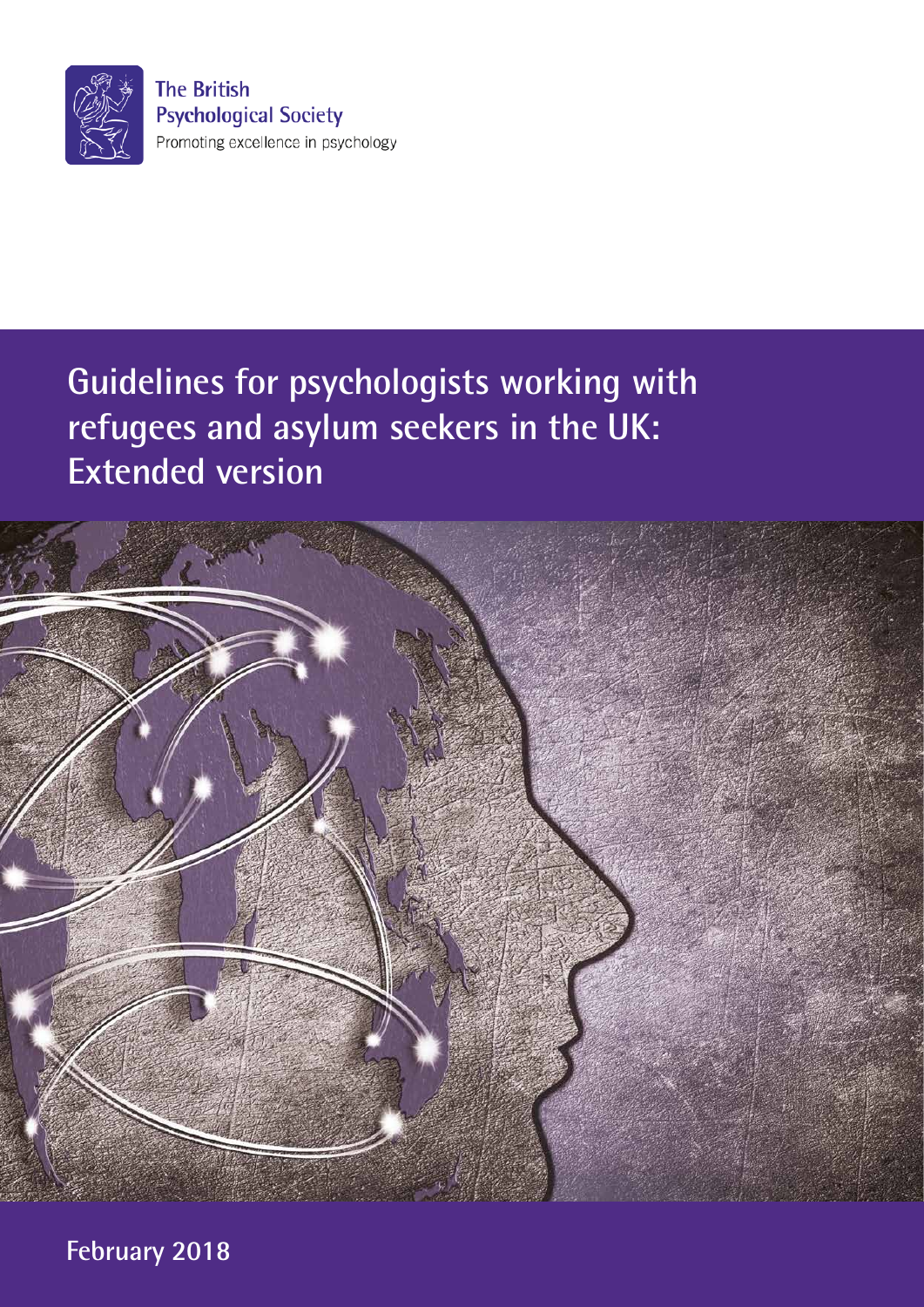#### **Acknowledgement**

These guidelines were developed by the British Psychological Society's Presidential Taskforce on Refugees and Asylum Seekers:

**Editors:**

Nimisha Patel Rachel Tribe Bill Yule

#### **Taskforce members:**

Anne Douglas Farkhondeh Farsimadan Jamie Hacker Hughes Debbie Hawker Halit Hulusi Nimisha Patel Renos Papadopoulos Katy Robjant Rosalind Searle Rachel Tribe William Yule (Chair) Sally Zlotowitz

With contribution from Angela Byrne

If you have problems reading this document and would like it in a different format, please contact us with your specific requirements.

Tel: 0116 252 9523; E-mail: P4P@bps.org.uk.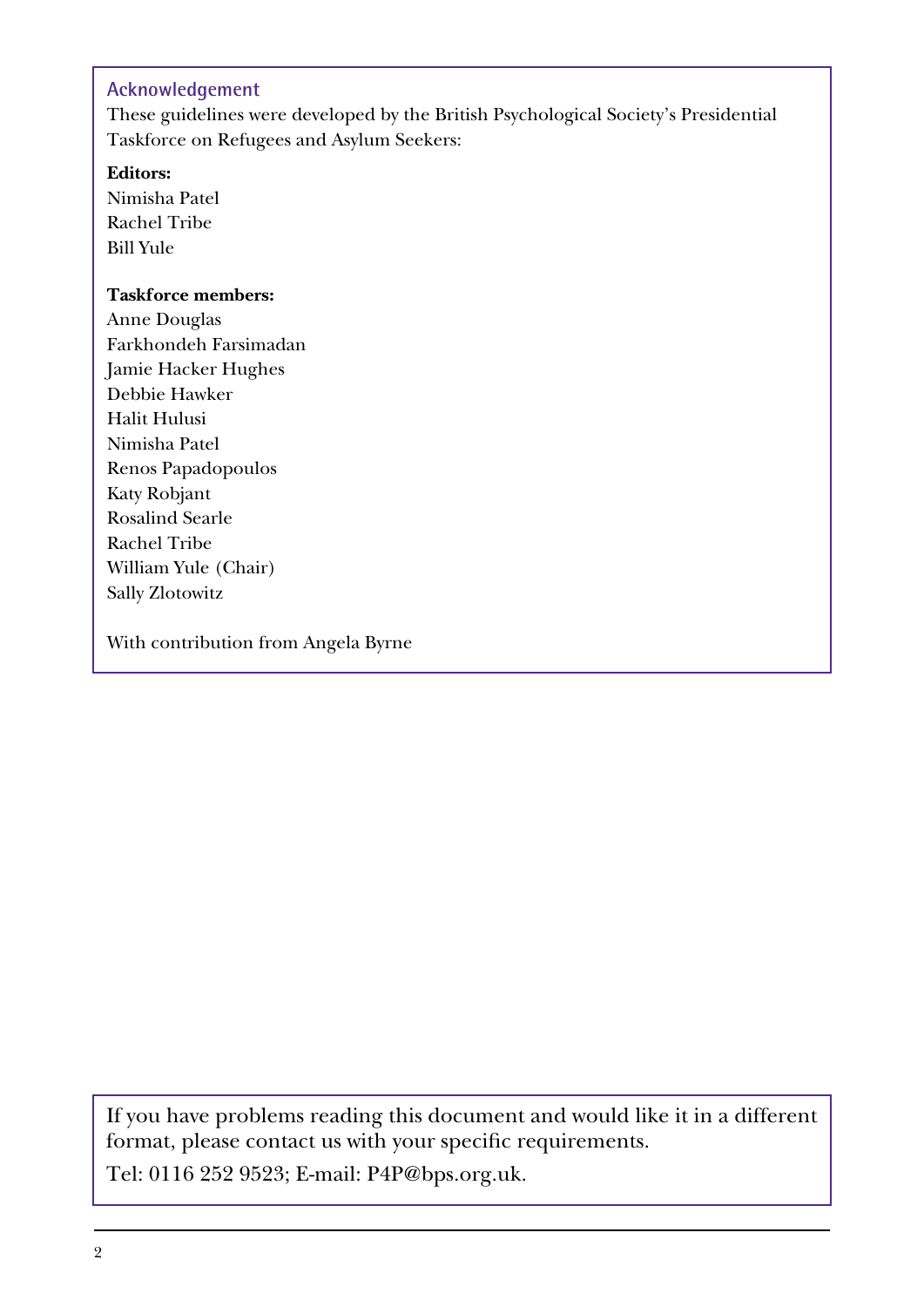# **Contents**

| 4.1 |                                                                        |  |
|-----|------------------------------------------------------------------------|--|
| 4.2 |                                                                        |  |
| 4.3 |                                                                        |  |
| 4.4 |                                                                        |  |
| 4.5 |                                                                        |  |
|     |                                                                        |  |
| 5.1 |                                                                        |  |
| 5.2 |                                                                        |  |
| 5.3 |                                                                        |  |
|     | 6. Supporting children, young people and                               |  |
| 6.1 |                                                                        |  |
| 6.2 |                                                                        |  |
| 6.3 | Good practice in supporting children and young people31                |  |
| 6.4 |                                                                        |  |
| 6.5 |                                                                        |  |
|     |                                                                        |  |
| 7.1 |                                                                        |  |
| 7.2 |                                                                        |  |
| 7.3 |                                                                        |  |
| 7.4 | Direct work with children and young people in educational settings 40  |  |
| 7.4 | Educational psychological assessments of special educational needs  41 |  |
| 7.5 |                                                                        |  |
|     |                                                                        |  |
| 8.1 |                                                                        |  |
| 8.2 |                                                                        |  |
| 8.3 |                                                                        |  |
| 8.4 |                                                                        |  |
| 8.5 |                                                                        |  |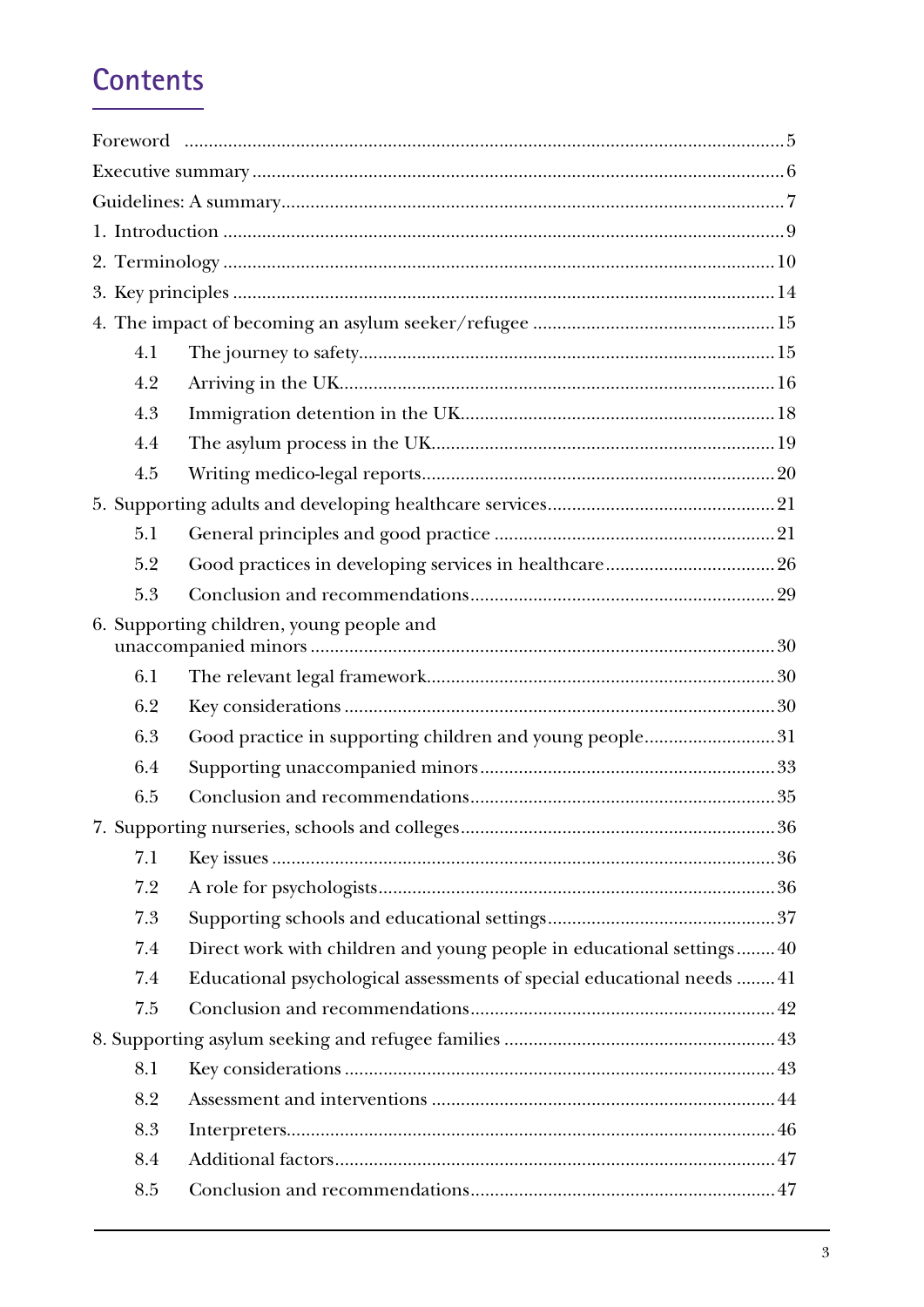|     | 9.1  |                                                         |  |
|-----|------|---------------------------------------------------------|--|
|     | 9.2  |                                                         |  |
|     | 9.3  | Working with and supporting volunteers in communities50 |  |
|     | 9.4  |                                                         |  |
|     | 9.5  |                                                         |  |
| 10. |      |                                                         |  |
|     | 10.1 |                                                         |  |
|     | 10.2 |                                                         |  |
|     | 10.3 |                                                         |  |
|     | 10.4 |                                                         |  |
|     |      |                                                         |  |
|     |      |                                                         |  |
|     |      |                                                         |  |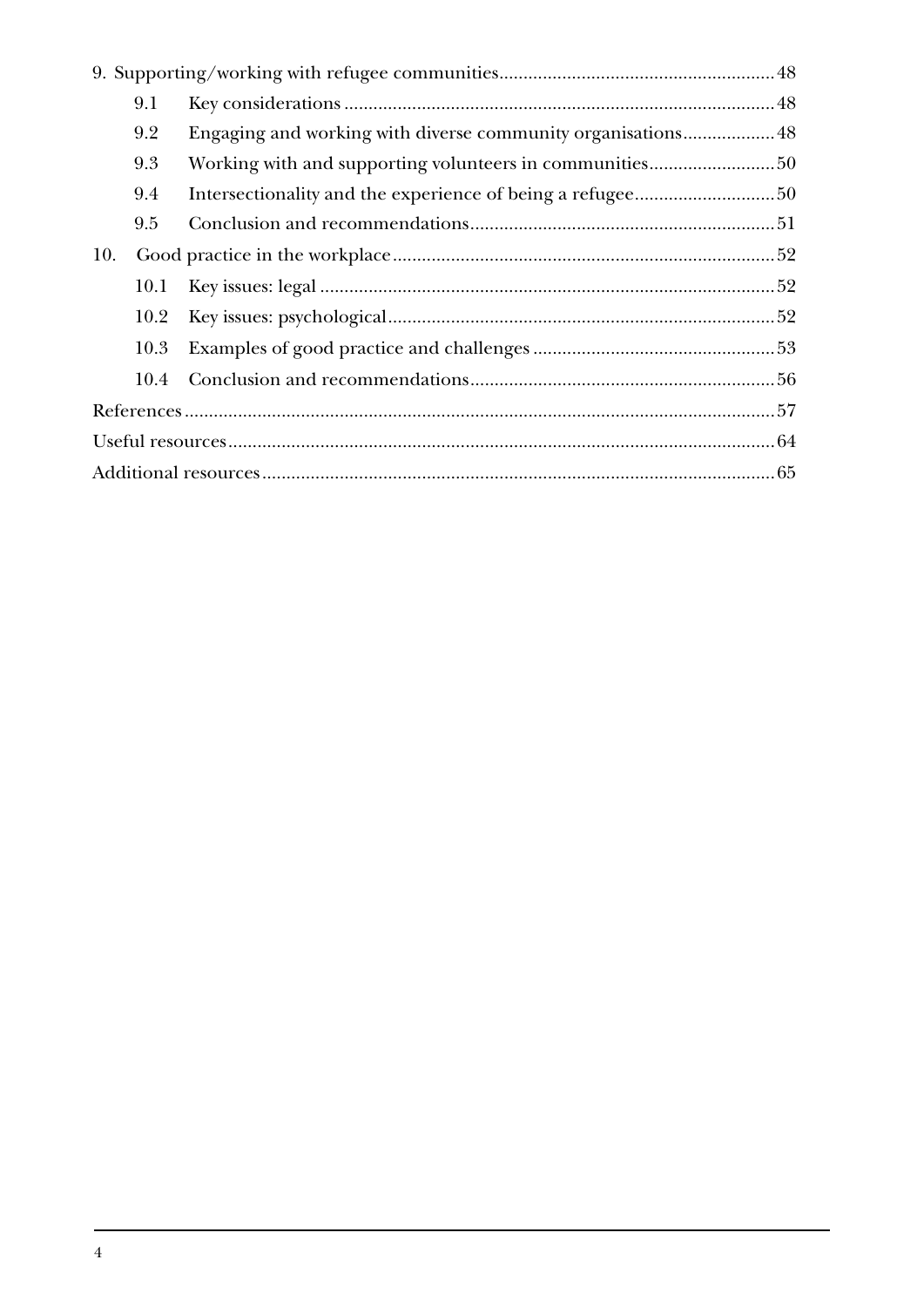# <span id="page-4-0"></span>**Foreword**

The number of refugees and asylum seekers in the United Kingdom (UK), across Europe and across the world has increased dramatically since 2015. This developing worldwide crisis has resulted in headlines about thousands of people experiencing traumatic events, crisis and disaster with alarming frequency.

As a discipline and a profession, psychology has a wealth of knowledge, experience and talent to apply in this area to help improve the lives of those who have fled their countries and are seeking safety. Psychological evidence and practice can help to equip individuals, organisations and communities with the knowledge, skills and understanding that they need in order to help them navigate challenging experiences in a complex world.

This guidance document is important, not only for frontline psychologists and others working in the field, but also for practitioners in related disciplines. It is an important resource for directors, managers and practitioners of organisations working with refugees and migrants and providing services to this population, at home and abroad. This guidance will help everyone who is working with these vulnerable populations to access evidence-based psychology, which can help them to improve the lives of individuals and communities that have been affected by the ongoing crisis.

The guidance was prepared by the British Psychological Society's Presidential Taskforce on Refugees and Asylum Seekers – a group of experts including academic and practitioner clinical, community, counselling, educational and occupational psychologists. I initiated the taskforce, the first in the Society's history, upon becoming President in 2015, to create a forum through which to disseminate this expertise.

Between them, the taskforce members have many years of first-hand experience of supporting vulnerable populations. They have spoken out on a number of occasions on key policy issues, for example, on best practice for the child refugees arriving in this country via Calais, and have compiled this guidance to disseminate this expertise further and share best practice.

It is for these reasons that I hope that as many people as possible will read this guidance document and that the recommendations it contains will prove valuable to all who read it, resulting in improved practice and more effective services for all those who we have the privilege of working with.

Thank you for reading and disseminating this guidance. I hope that you find it extremely useful.

## **Professor Jamie Hacker Hughes**

*BPS Vice President 2016–2017*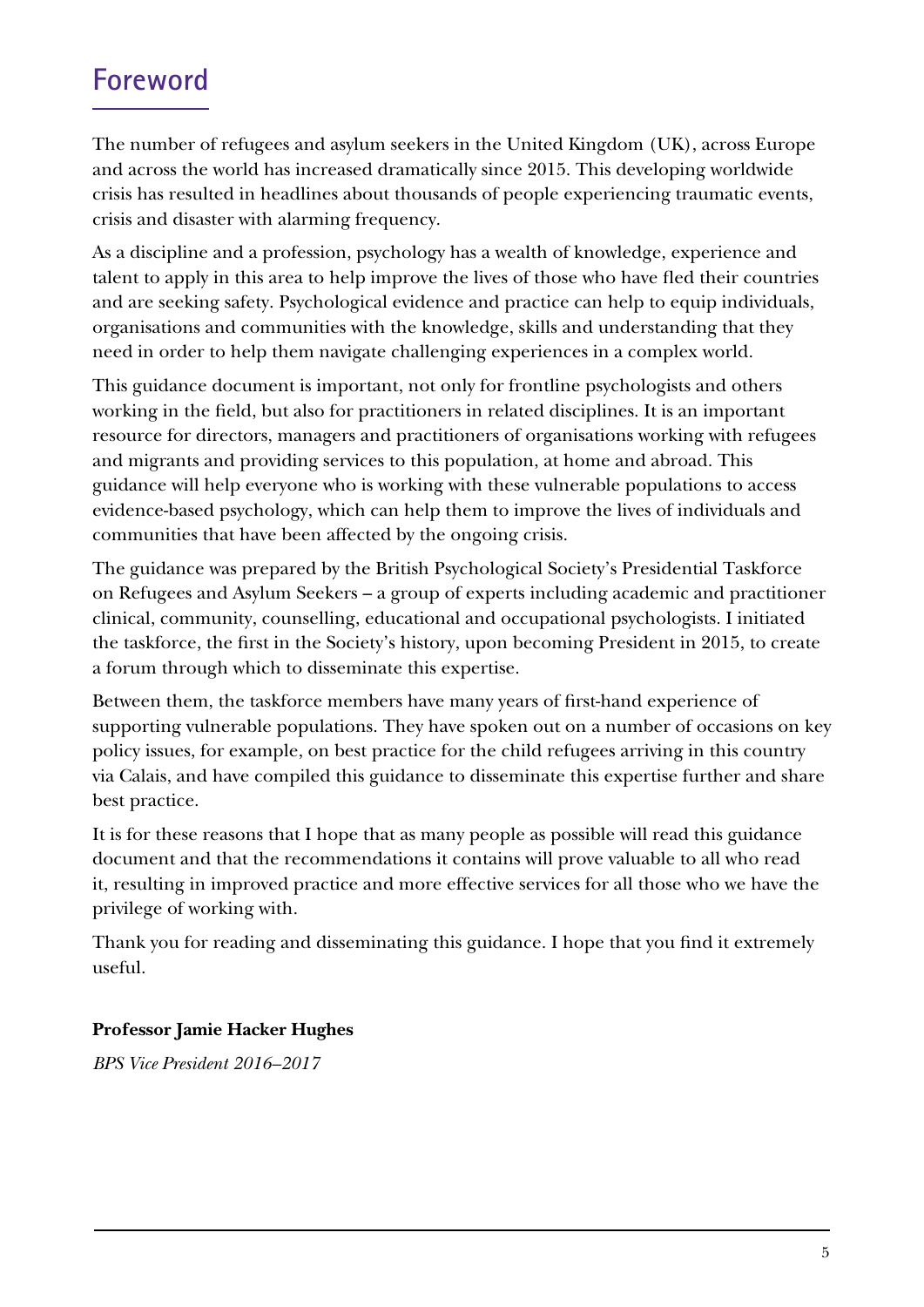# <span id="page-5-0"></span>**Executive summary**

Since October 2015, there has been a mass movement of refugee people of whom a (small) percentage have come to the UK. There were 32,414 applications for asylum in the UK in 2015, and 64 per cent of asylum claims were initially refused (Migration Observatory, 2016). Children are a key part of this group; in 2015, there were 3253 unaccompanied asylum seekers children in the UK (Refugee Council, 2016).

While the issue of supporting and protecting asylum seekers and refugees in the UK is not new, the intensification in conflicts means this will continue to be a pressing area for psychologists working with children, families, in educational settings, the workplace and amongst communities and volunteers.

Refugees and asylum seekers who come here have often done so at very short notice, and via a perilous journey, which can mean they have not emotionally processed many of their experiences, losses and changes. They may assume arrival in the UK signals an end to their difficulties, when it is frequently not the case and this can have a severe psychological impact. These groups may also come from a cultural background where accessing mental health services is stigmatised.

Most asylum seekers and refugees are extremely resilient having devised different coping strategies. However, poverty, being denied access to work, uncertainty about their right to remain, and the hostility they can face from the community where they are settled can have psychological impacts.

Psychologists will encounter refugees and asylum seekers in many different settings. The recommendations below are some of the most important points drawn out in the report for these specific areas, linked to the specific chapters. It's worthwhile pointing out though that there are many that overlap. For example, the need for professional interpreters, who are well briefed by the psychologist is key, whether it is a child, adult, or family being spoken with (see *Working with interpreters: Guidelines for psychologists*, BPS, 2017).

Those working with refugees and asylum seekers should take a holistic approach so that other valuable services – whether community volunteers, Non-governmental organisations (NGOs), those who can support these families with their legal journey – are accessed quickly and effectively. There must be rapid and evidence-based assessment so that the particular traumas these clients have gone through can be addressed. But equally psychologists should not fall into the trap of psychologising or pathologising their suffering; for the majority of families, their current situation can be understood in terms of being a normal response to abnormal circumstances.

By producing this extended guidance, the BPS hopes to inform and help those working in this particular field, in what appears to be a growing area.

A shortened summary of this document is also available at www.bps.org.uk/policy-researchguidance.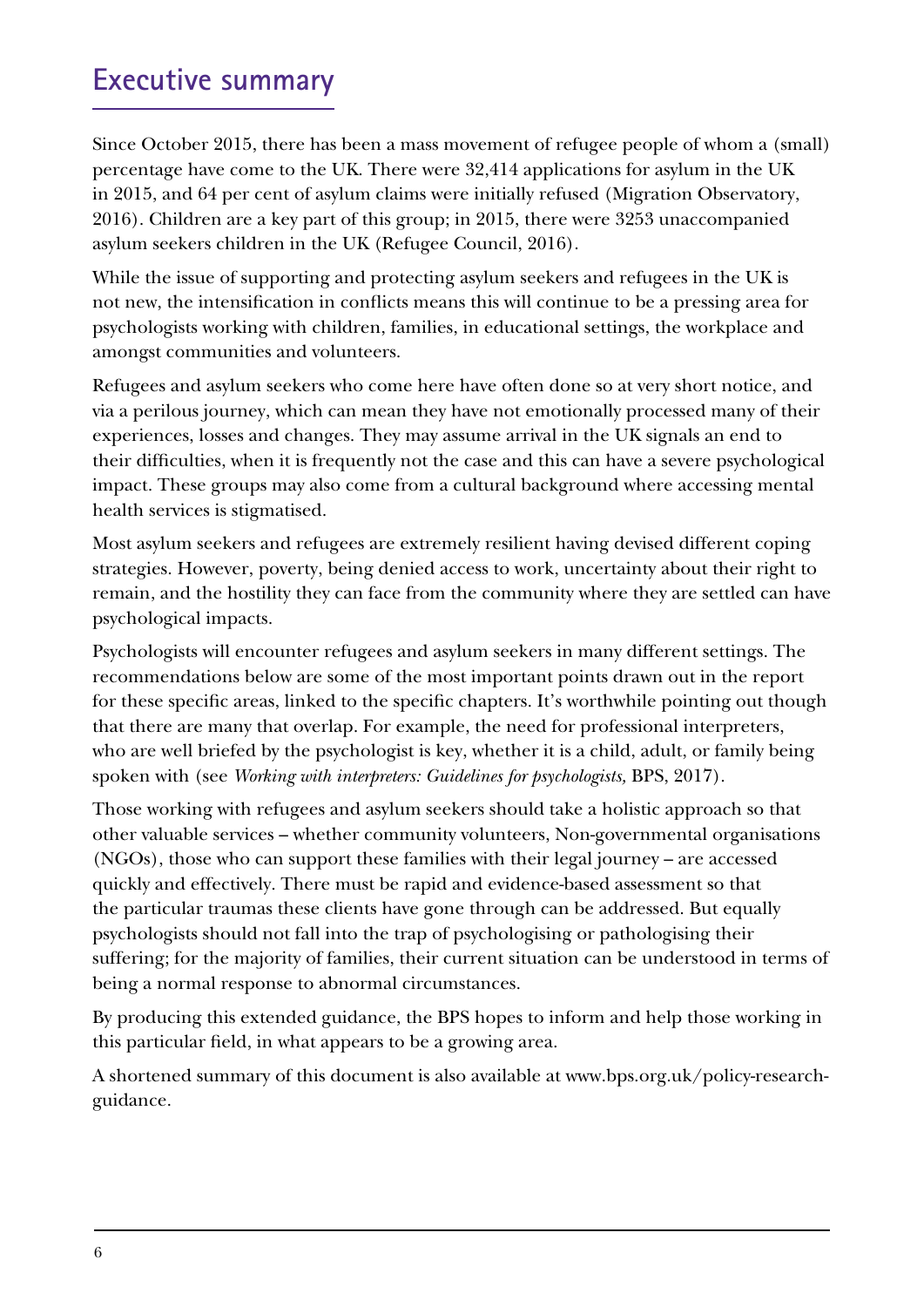#### <span id="page-6-0"></span>**Supporting adults**

- **1.** Show respect for clients and make sure clear information is given about meetings.
- **2.** Always use professional interpreters.
- **3.** Maintain good contacts with other services to avoid duplication of services.
- **4.** Ensure professional boundaries are kept between you and the client, and make sure you have regular supervision to reflect on your work and avoid vicarious traumatisation.

#### **Supporting children, young people and unaccompanied minors**

- **5.** Children must never be asked to be an interpreter, especially when their parents are being examined or seen by a psychologist.
- **6.** When assessing children, interview them separately, as they may not want to upset their parents.
- **7.** For unaccompanied minors, be aware that turning 18 is a crucial age both in terms of whether they have leave to remain, and the support they receive from social services if they stay.

#### **Supporting nurseries, schools and colleges**

- **8.** Swift access to education and well-planned school-based assessments help these children integrate successfully.
- **9.** Assess such children in their home language and correct dialect.
- **10.** Don't automatically place children in lower-attaining groups if English is not their first language; assess them on their previous schooling, ability and needs.
- **11.** Engage the community and whole school so that these children and young people can be quickly integrated.

#### **Supporting families**

- **12.** Assess families not just in terms of their needs, but also their strengths and abilities.
- **13.** Signpost sources of support for securing appropriate, sound and reliable legal representation.
- **14.** Be sensitive as to which is the appropriate community for these families, rather than what is assumed to be.

#### **Supporting communities**

- **15.** Develop mutually supportive relationships with community organisations, sharing experience and knowledge rather than acting as an 'expert'.
- **16.** Set up methods of evaluation for any work from the start as this can produce helpful feedback and wider use.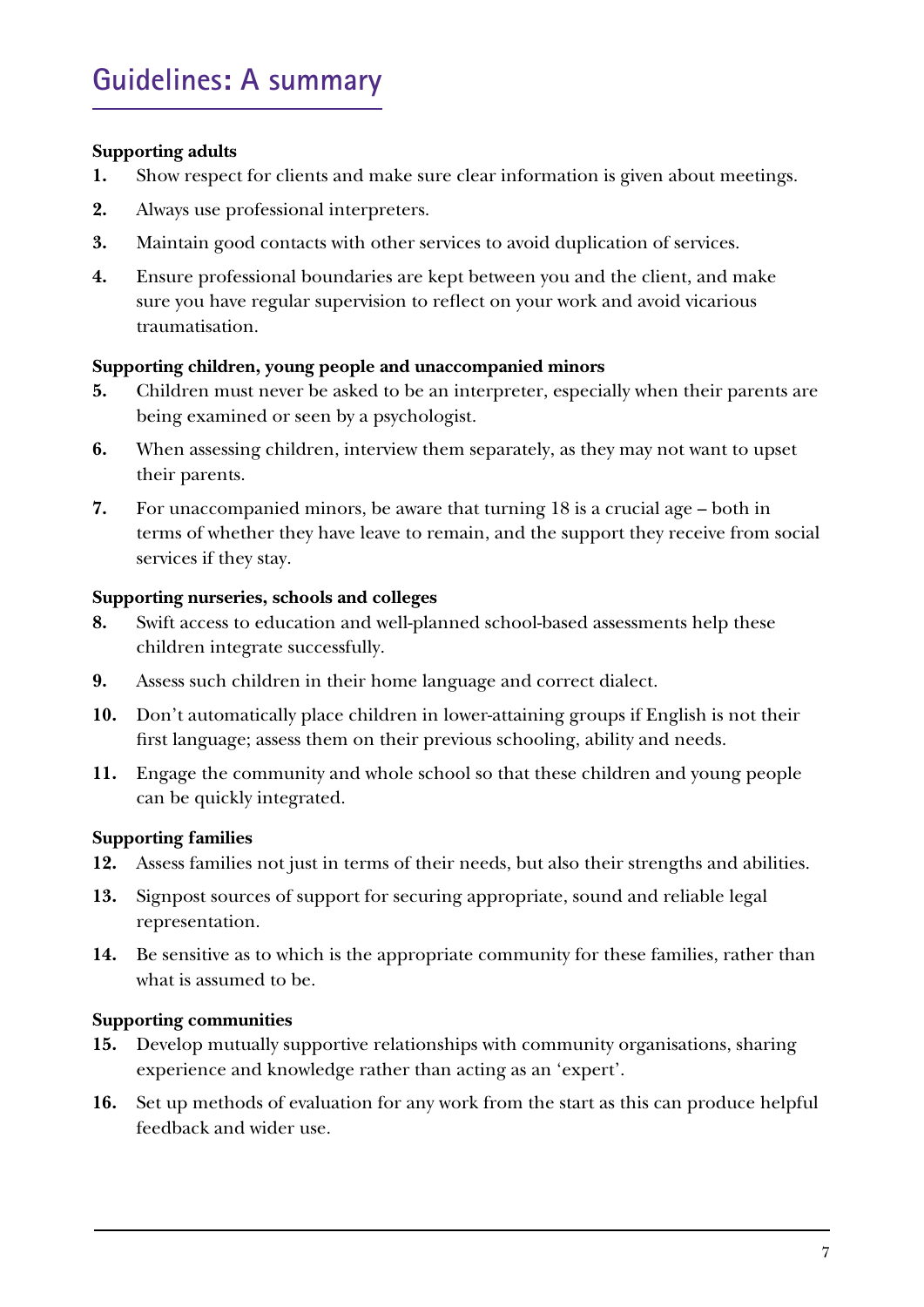#### **Intersectionality**

**17.** Refugees should not be seen as a homogenous group, but offered specialist support if needed on terms of race, gender or sexuality.

#### **In the workplace**

- **18.** Coaching, language skills, clarity of job advertisements can all help refugees and asylum seekers get into work.
- **19.** Formal inductions and buddy systems can help the transition and may welcome workers in.
- **20.** Encourage employers to align their commitments to diversity with their other goals and objectives.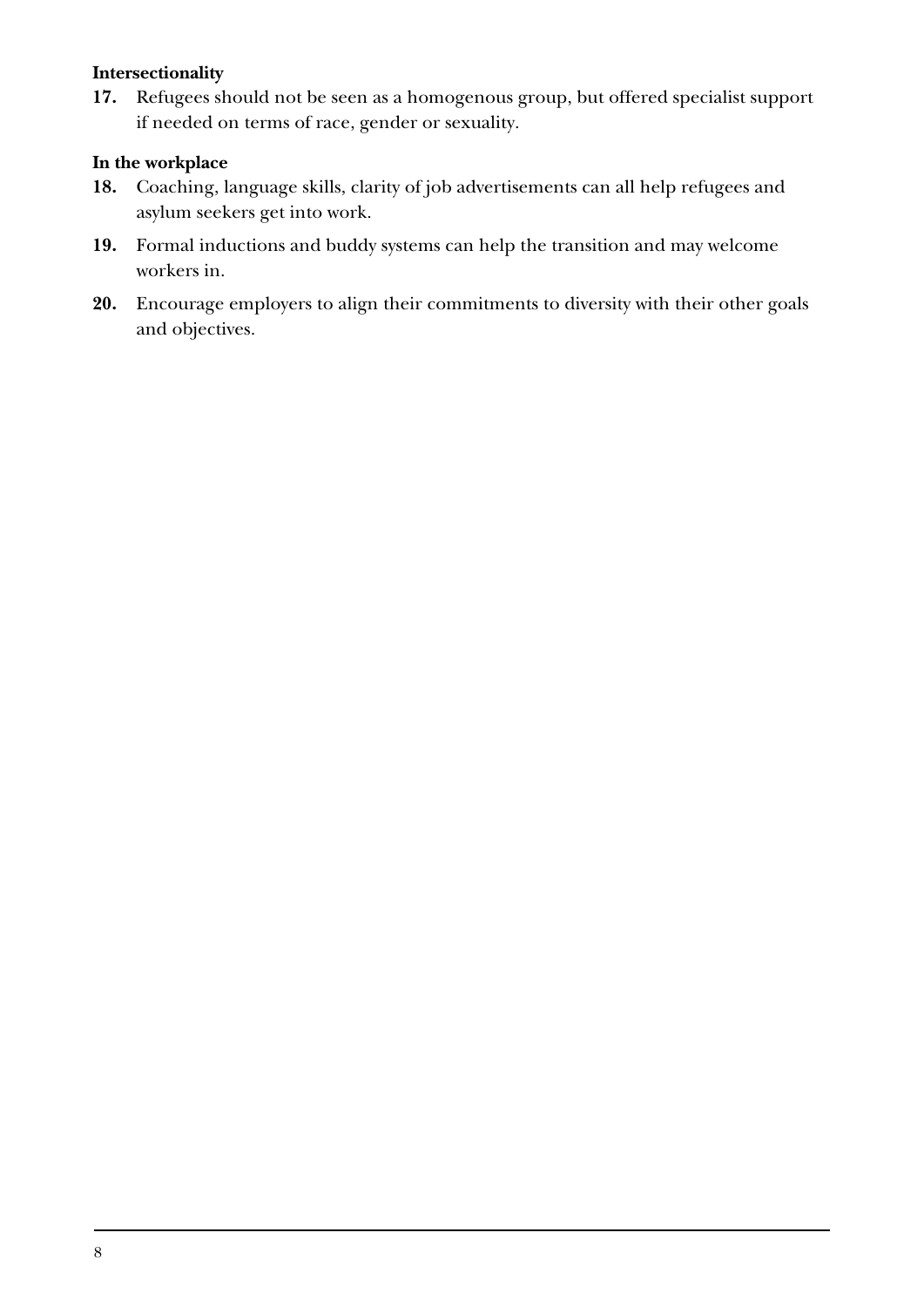# <span id="page-8-0"></span>**1. Introduction**

For decades, armed conflicts, persecution and violations of human rights have led to people being forced from their homes to seek safety. The majority of those forcibly displaced tend to flee to neighbouring countries and regions. Many others remain within their country, but are unable to return to their homes, while some will have sought refuge in other countries, like the UK.

Since October 2015, with the intensified conflicts particularly in the Middle East and the resulting humanitarian crises, we have seen a mass movement of refugee people. The vast majority of the responsibility to provide humanitarian assistance and protection to these people has been shared by Turkey, Lebanon, Jordan, Germany and other European countries. In the UK, we have taken proportionally few.

Historically, many people from different countries have sought and will continue to seek asylum in the UK. So, the issue of supporting and protecting asylum seekers and refugees is not new for us. There are a significant number of organisations and psychologists who have specialised in this area, working both in civil society organisations and statutory services.

This Guidance seeks to provide basic information and resources for psychologists beginning to work with asylum seekers and refugees, although it may also be of relevance to more experienced colleagues. It is not intended as a detailed, comprehensive resource, or guidelines on specialist psychological interventions.

The Guidance has been written by members of the Taskforce, and includes a range of perspectives. Amongst the many key issues we would like to draw attention to, four are key:

- 1 The need for professional support and supervision of colleagues working with asylum seekers and refugees.
- 2 The need for professional interpreters, and developing appropriate competencies to work with interpreters when working with asylum seekers and refugees.
- 3 The need to address context, past and current, which may include experiences of poverty, homelessness, racism, hostility and hate crimes that asylum seekers and refugees face.
- 4 The need to take a holistic perspective, recognising the diversity and the resilience of asylum seekers and refugees and the survival strategies they possess.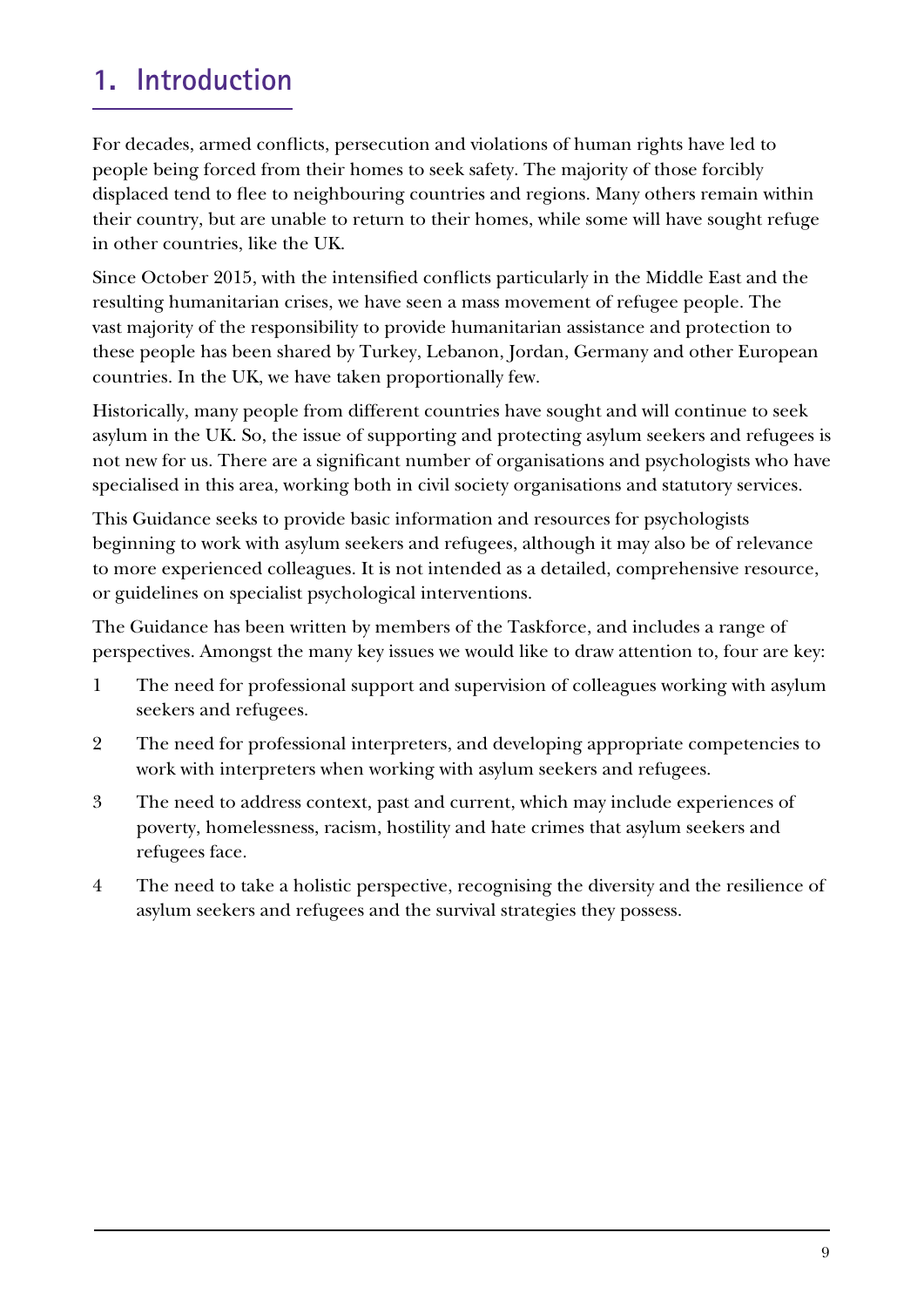# <span id="page-9-0"></span>**2. Terminology**

Here, we define some key terms. These definitions are important because they may have different legal consequences and legal obligations, which in turn also have psychological, social, economic and other impacts that are relevant to psychologists and others.

The legal framework, which determines these definitions and obligations, is comprised of international law and domestic UK law.

#### **Legal framework**

The UK has legal obligations under international refugee law, specifically the United Nations Convention on the Status of Refugees 1951 and the 1967 Protocol (together referred to as the 'Refugee Convention') which requires States to:

- Not return asylum seekers to countries they have fled from and where their life or freedom would be threatened because of their race, religion, nationality, membership of a particular social group or political position.
- Have in place national mechanisms to consider claims for asylum.
- Have fair and efficient asylum procedures to ensure they can live with dignity and in safety whilst their asylum claims are being considered and processed.
- Not penalise an asylum seeker for illegal entry when the purpose of their entry is to claim asylum.

The primary responsibility for protection lies with the State receiving refugees.

The United Nations High Commissioner for Refugees (UNHCR) is the UN agency with a mandate to protect refugees globally, including those internally displaced. The UNHCR's role is to advise and support states in implementing their responsibilities.

The UNHCR recognises that during mass movements of refugees, for example where there is persecution, violence or armed conflict, it is not always possible or necessary to conduct individual interviews with every person who crosses a border. These people are often referred to as 'prima facie' refugees. Currently, there are an estimated 60 million displaced people globally, including those who cross international borders and those displaced within their own countries.

#### **Asylum seeker**

Internationally, asylum seekers are people who have moved across international borders to seek protection.

In the UK, an asylum seeker is someone who has applied for protection under international law, specifically on the basis of the UN Refugee Convention or Article 3 of the European Convention on Human Rights, which prohibits torture or inhuman or degrading treatment or punishment and prohibits the return of a person to a country where the person may suffer a violation of their rights under Article 3.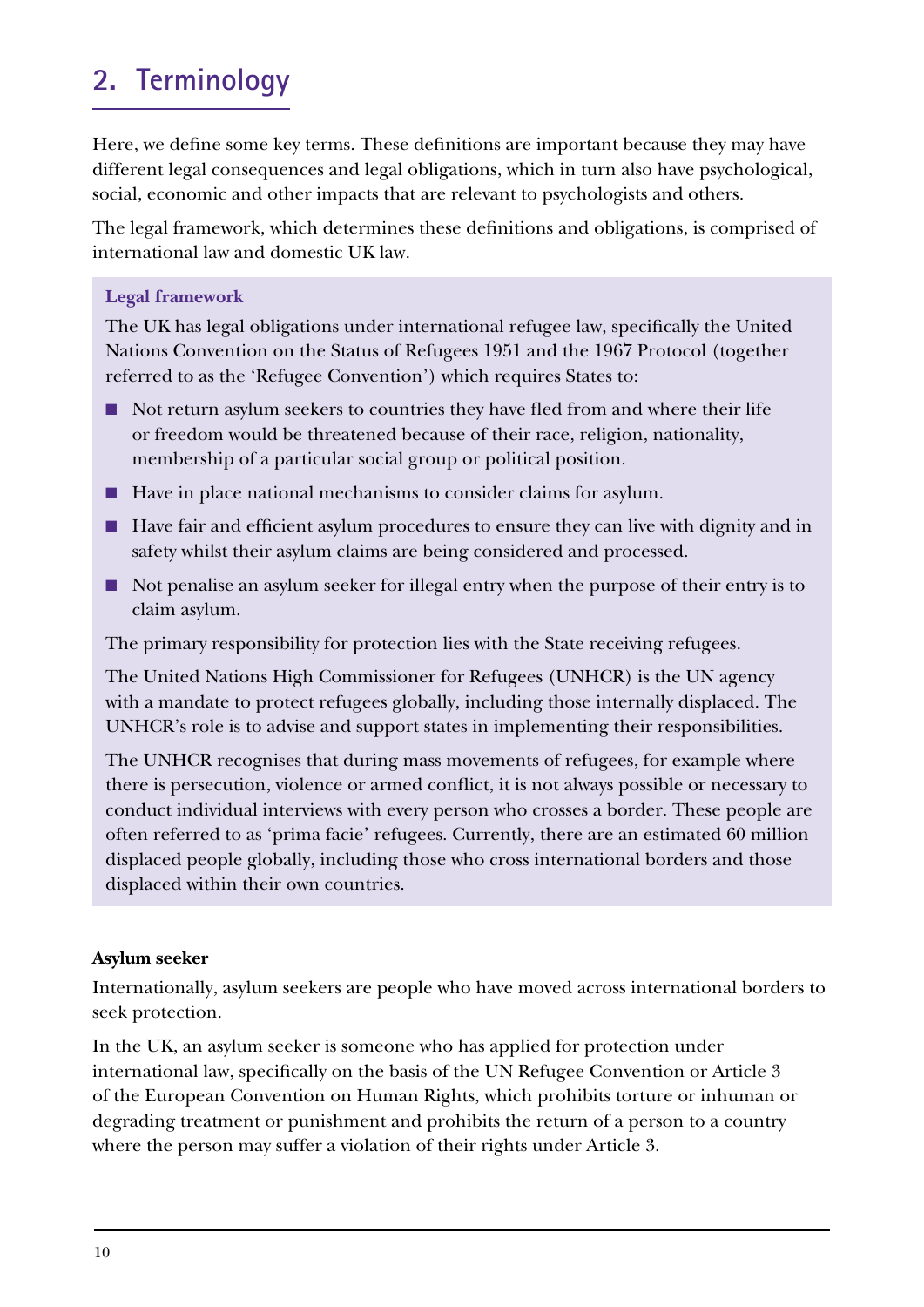## **Refugee**

Under international law, the United Nations Convention on the Status of Refugees, 1951, defines a refugee as a person who 'owing to a well-founded fear of being persecuted for reasons of race, religion, nationality, membership of a particular social group or political opinion is outside the country of his nationality and is unable, or owing to such fear, is unwilling to avail himself of the protection of that country; or who, not having a nationality and being outside the country of his former habitual residence, as a result of such events, is unable to or, owing to such fear, is unwilling to return to it' (Article 1  $(A)(2)$ ).

In the UK, refugee status is given to a person recognised by the Home Office as a refugee as defined by the Refugee Convention. Hence, refugees are those who have been granted protection in the UK.

### **Unaccompanied minor**

Internationally, the UNHCR defines an unaccompanied minor as a person who is under the age of 18, unless, under the law applicable to the child, majority is attained earlier and who is separated from both parents and is not being cared for by an adult who by law or custom has responsibility to do so (UNHCR, 1997).

In the UK, an unaccompanied minor is a person who at the time of making an asylum application is under the age of 18; and who is seeking asylum in their own right; who is outside their country of origin and separated from both parents or previous/legal customary primary care giver; and without adult family members or guardians in the UK to whom they could turn.

### **Separated children**

A separated child is someone under 18 years of age; who is outside their country of origin and separated from both parents or previous/legal customary care giver. Separated children are typically asylum seekers, but the Home Office may dispute their age.

An 'age-disputed child' is someone who has claimed asylum as a minor but where the Home Office and/or the local authority asked to provide support does not accept the date of birth claimed by the applicant. The person is then treated as an adult by the Home Office and/or the local authority. This has significant implications for the way in which the person's application for asylum is assessed and for the welfare and educational support that they receive.

## **Internally displaced person (IDP)**

An internally displaced person is someone who is forced to flee their home for safety but who has not crossed a border, and therefore remains within their country's borders. They remain under the protection of their government. Their reasons for fleeing may be the same as for those who have crossed international borders to seek asylum and protection in other countries, but they are not considered legally as refugees. IDPs are also sometimes called 'internal refugees' although they do not have the same legal protection as refugees who cross country borders.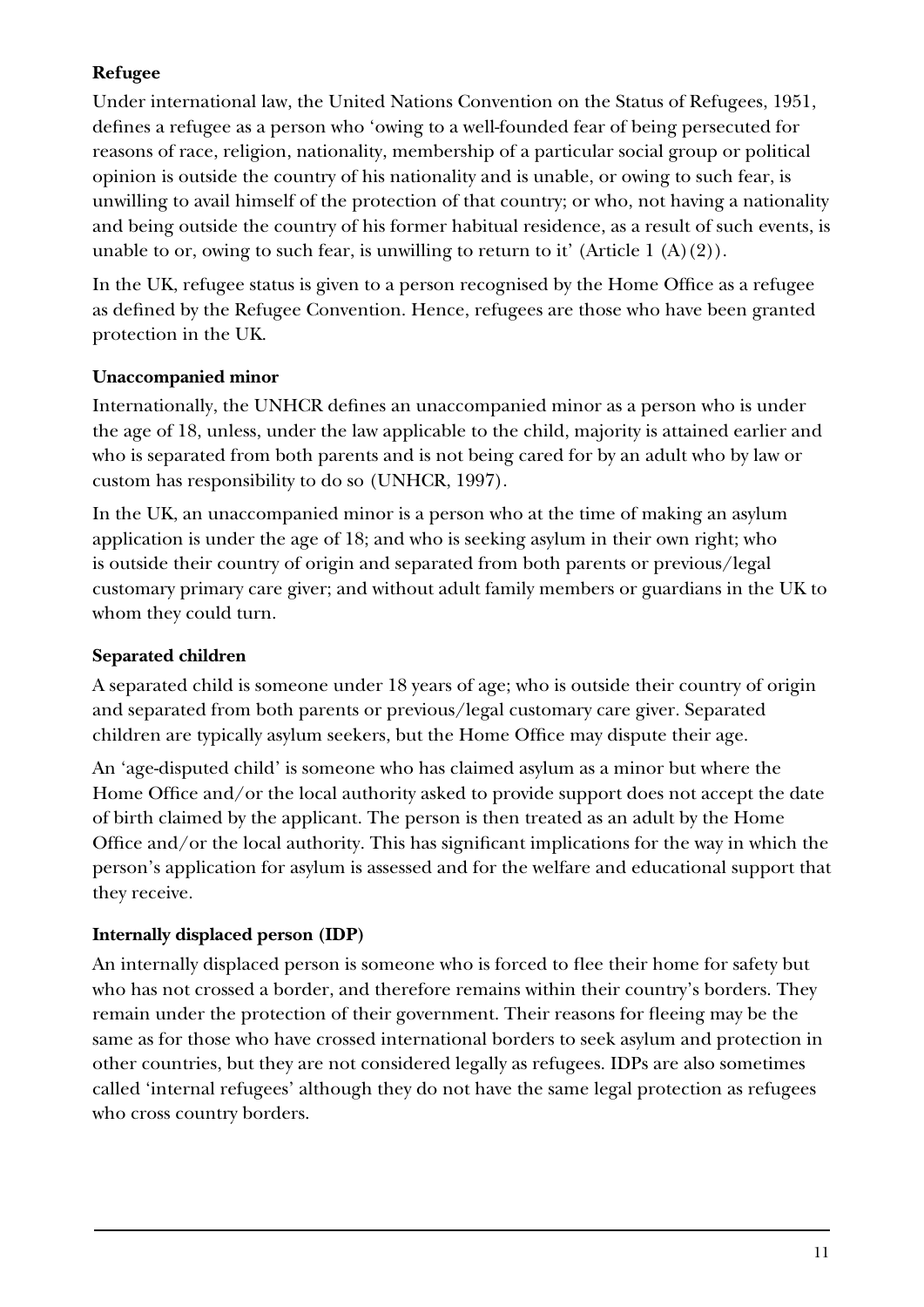### **Migrant**

A migrant is a person who chooses to move not because of threat of death or persecution, but to improve their lives, to seek family reunion, education or employment, etc. Migrants are those people who do not face threats to their lives or their safety if they returned to their country, and they could receive the protection of the government in their country. The distinction can be blurred since many seeking asylum are fleeing from war and violence and may also seek to improve their lives. Typically, migrants is a term used for foreign nationals resident in a country but who move for family, education or employment reasons.

### **Torture survivor**

A person who has experienced torture is described as a torture survivor. Many asylum seekers and refugees (adults and children) may be torture survivors, but not all. The definition of torture is a legal definition enshrined in the United Nations Convention Against Torture and Other Cruel, Inhuman or Degrading Treatment or Punishment 1987, which states in Article 1 that:

*'Torture means any act by which severe pain or suffering, whether physical or mental, is intentionally inflicted on a person for such purposes as obtaining from him or a third person information or a confession, punishing him for an act he or a third person has committed or is suspected of having committed, or intimidating or coercing him or a third person, or for any reason based on discrimination of any kind, when such pain or suffering is inflicted by or at the instigation of or with the consent or acquiescence of a public official or other person acting in an official capacity. It does not include pain or suffering arising only from, inherent in or incidental to lawful sanctions.'*

The Human Rights Act and the European Convention on Human Rights both enshrine the prohibition against torture.

### **A person who is trafficked**

In international law, trafficking under Article 3 of the Protocol to Prevent, Suppress and Punish trafficking persons ('Palermo Protocol') is defined as:

*'The recruitment, transportation, transfer, harbouring or receipt of persons, by means of the threat or use of force or other forms of coercion, of abduction, of fraud, of deception, of the abuse of power or of a position of vulnerability or of the giving or receiving of payments or benefits to achieve the consent of a person having control over another person, for the purpose of exploitation. Exploitation can include different forms of sexual exploitation, forced labour or services, slavery or practices similar to slavery, servitude or the removal of organs.'*

Additionally, the Council of the Europe Convention on Action against Trafficking in Human Beings entered into force in the UK in 2008. In the UK, the Modern Slavery Act 2015 criminalises offences of human trafficking and slavery and encompasses trafficking for all forms of exploitation.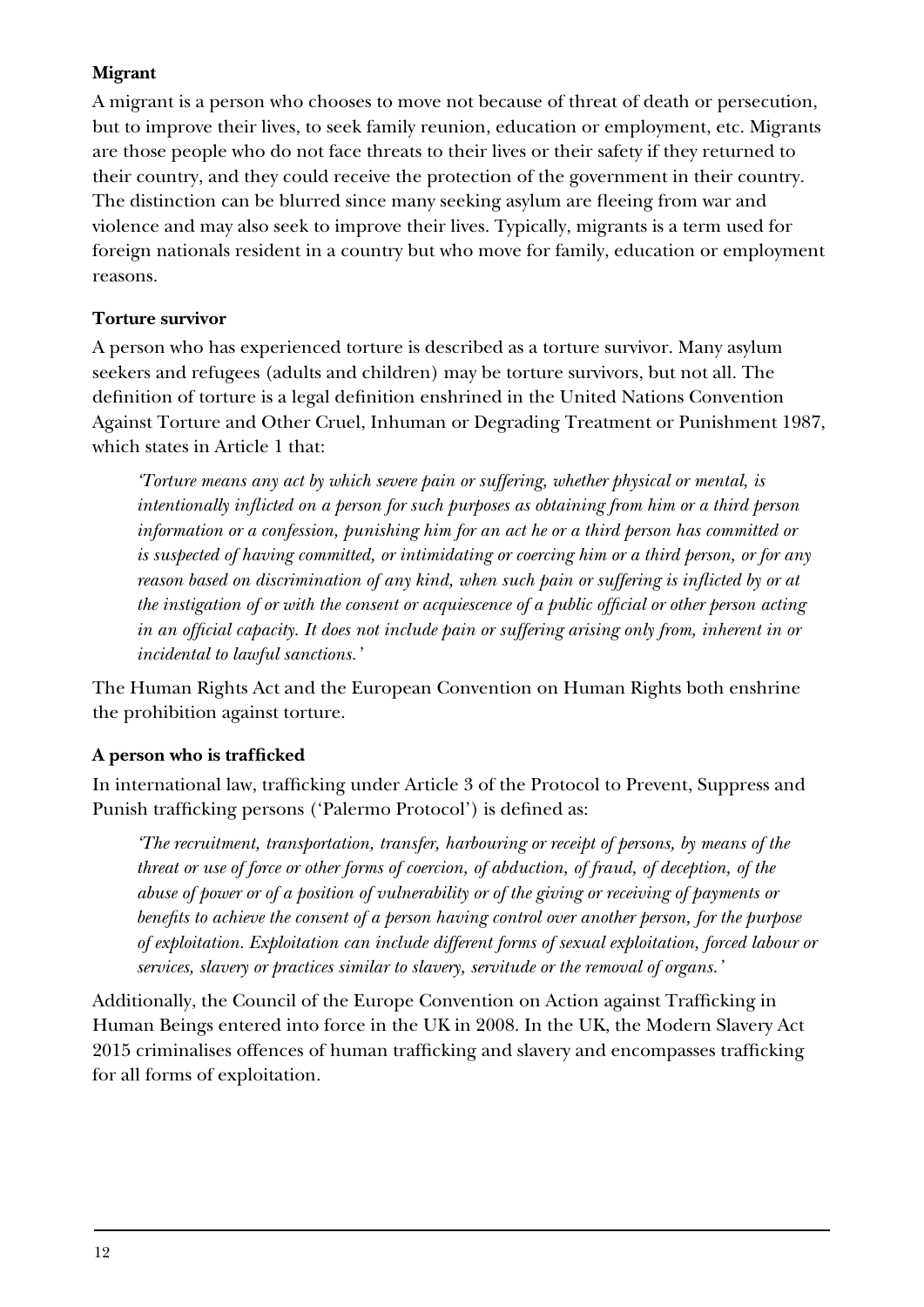#### **Statelessness**

Statelessness in international law refers to the lack of citizenship. A stateless person is someone who is 'not considered as a national by any state under the operation of its law' (article 1 of the 1954 Convention relating to the Status of Stateless Persons). Some stateless people are also refugees, and some people become stateless or some are born stateless. Without citizenship or official identification papers to prove citizenship, a person who is stateless cannot vote, obtain travel documents or access government-provided services.

### **Refugee status**

Once a person is recognised as a refugee they are normally given refugee status, known as 'leave to remain' which entitles them to stay legally in the UK for five years. At the end of this five-year period, the person can apply for the permanent status of refugee, called 'Indefinite Leave to Remain'.

#### **Indefinite leave to remain (ILR)**

Indefinite leave to remain is a form of immigration status granted after consideration of an asylum application by the Home Office. ILR grants permission to stay in the UK on a permanent basis.

### **Temporary admission**

Temporary admission is notice of a liability to be detained. Asylum seekers applying for asylum at the port of entry may be given this status by the Home Office.

#### **Discretionary leave**

Discretionary leave is a type of immigration status granted to a person who the Home Office has decided does not qualify for refugee status or humanitarian protection but where there are other compelling reasons why the person is recognised as needing to stay in the UK on a temporary basis.

### **Humanitarian protection**

Humanitarian protection is a form of immigration status. It is granted by the Home Office to a person who they have decided has a need for protection but who does not meet the legal criteria for refugee status.

### **Quota or programme refugees**

People brought as refugees to a host country usually through the UNHCR with the support of the government and whose arrival is planned and who therefore may receive additional support and services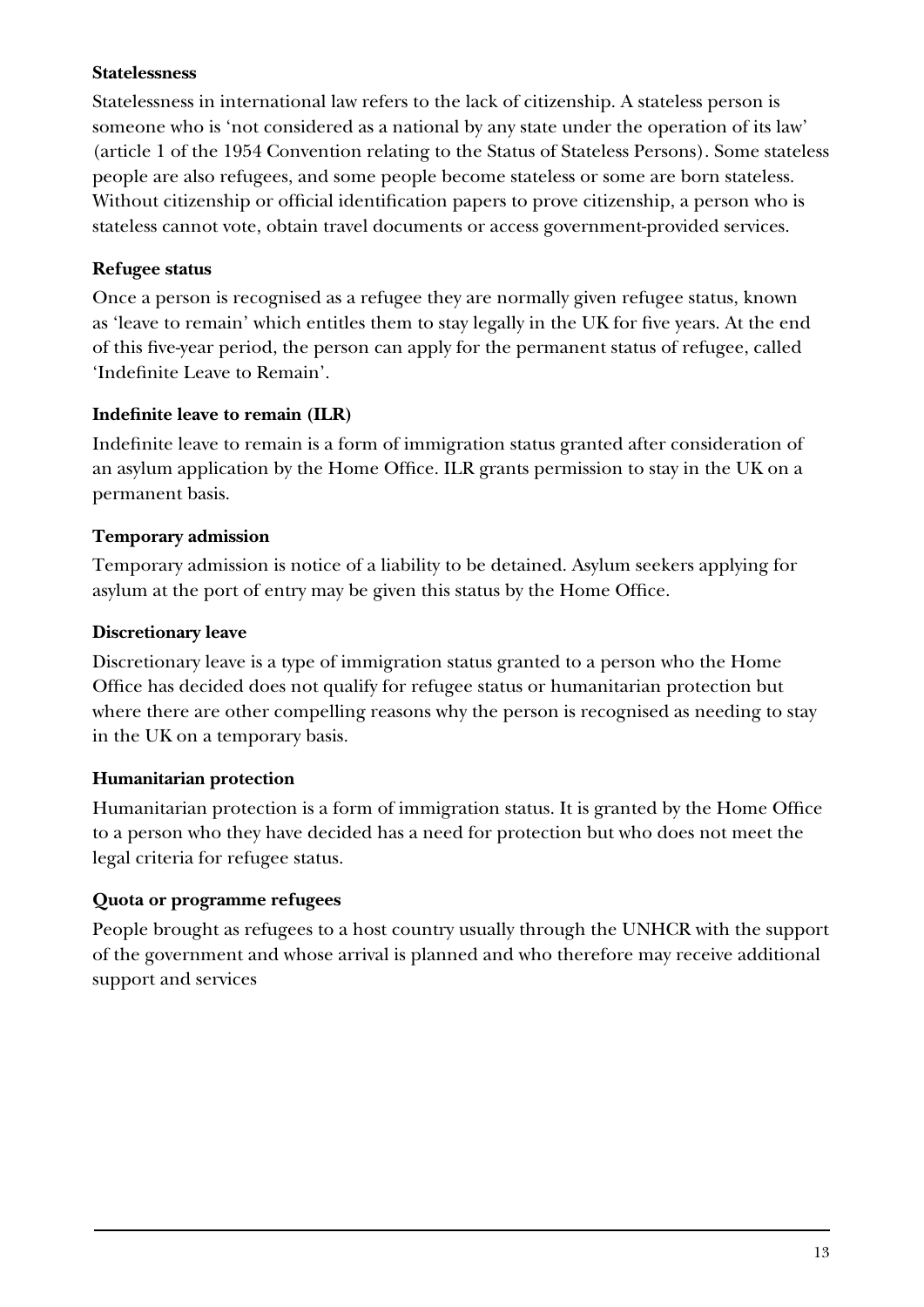# <span id="page-13-0"></span>**3. Key principles**

The British Psychological Society's Code of Ethics and Conduct 2009 applies to all aspects of work with refugees, asylum seekers and migrants.

In addition, there are key principles, based on professional practice and consensus amongst health and social care specialists in this field, which should inform all psychological work with these groups:

**Key principles in working with refugees and asylum seekers** 

- **1.** Do no harm in all activities, interventions, research and other psychological work.
- **2.** The best interests of the individual must be the primary consideration, while endeavouring to address the differing needs of the family or primary caregivers.
- **3.** Swiftly identify those who are particularly vulnerable to harm or exploitation, or mental health difficulties, so that they can receive prompt access to health and social care services and education.
- **4.** Be aware of context –and take into account the social, economic legal and political contexts, which can impact on both individual and the family.
- **5.** Adopt a rights-based approach, which upholds the human rights of every individual and ensures their dignity and safety.
- **6.** Adopt human rights principles of inclusivity, non-discrimination, participation and cultural and gender appropriateness in all aspects of psychological work.
- **7.** Ensure access to professional interpreters, qualified and skilled in working with children and/or adults.
- **8.** Collaborate and work in partnership with other professionals and agencies to ensure psychological, physical, social welfare, educational, vocational and legal needs are addressed as holistically as possible.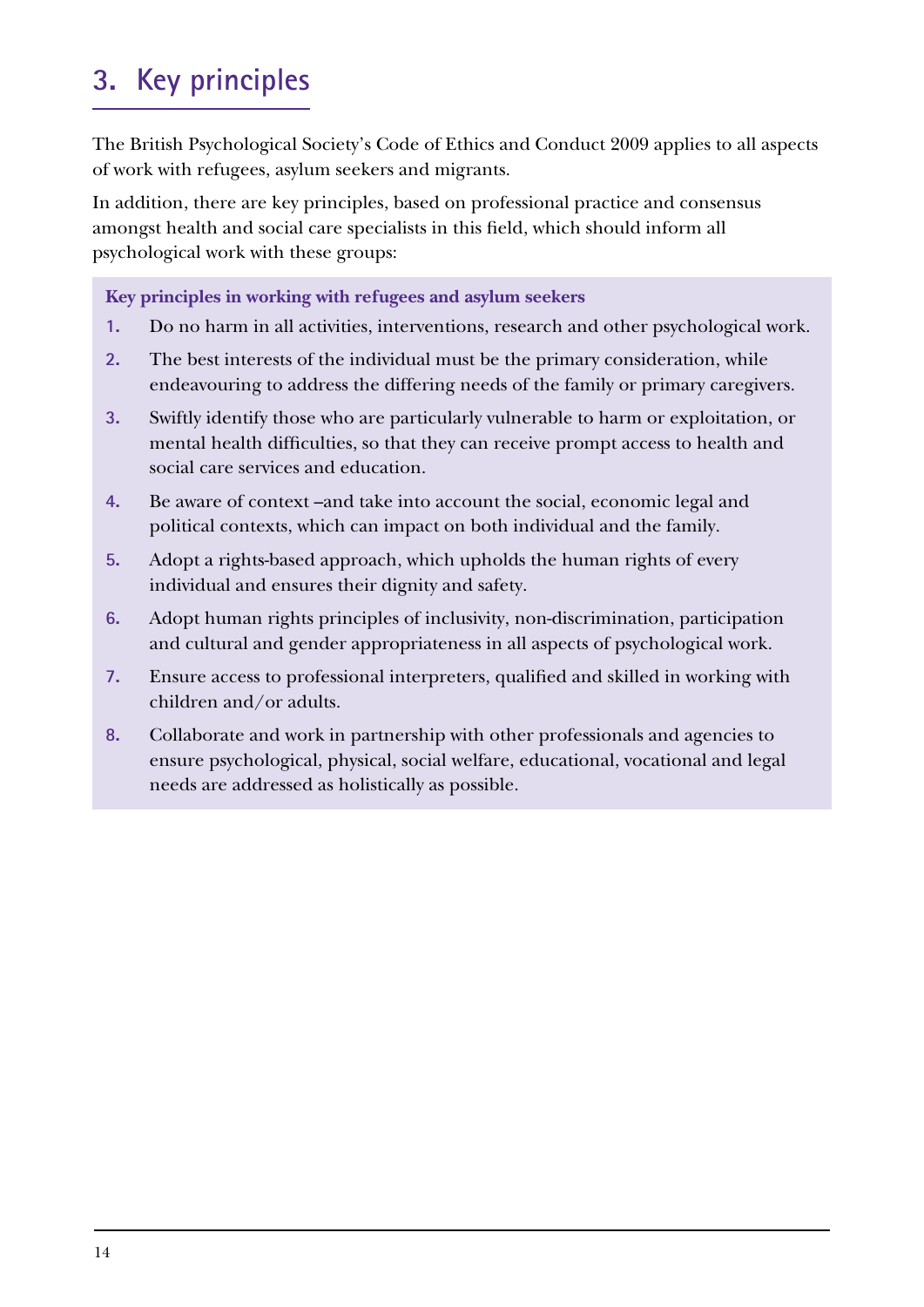# <span id="page-14-0"></span>**4. The impact of becoming an asylum seeker/refugee**

The impacts of becoming an asylum seeker or refugee are many and diverse and are dependent on a range of factors. Many people have shown immense strength and resilience in fleeing from their country of origin and making the journey to their current country.

Yet the terms 'asylum-seeker' and 'refugee' are frequently used in negative and derogatory ways in the media and by some politicians (Tribe, 2010). Use of words such as 'scrounger', and narratives of blame can obscure the reality of who refugees are, and why they seek asylum abroad, when most would not want to leave their home country (Refugee Council, 2017). People who have been forced to become refugees include Nobel Prize winners, Sigmund Freud, Carl Djerassi, and many scientists, writers, artists, sports people and entrepreneurs, who have gone on to make a significant contribution to the UK or another host country.

The number of asylum applications within the EU in 2015 was 1.3 million, (Eurostat, 2016) although the UK's share has declined from approximately 11 per cent in 2008 to approximately three per cent in 2015. There were 32,414 applications for asylum in the UK in 2015; 64 per cent of asylum claims were initially refused (Migration Observatory, 2016). In early 2015, there were estimated to be over 38 million IDPs worldwide (up from 33.3 million in 2013; UNHCR, 2015) of which 51 per cent of refugees are children. In 2015 there were 3253 unaccompanied asylum-seeking children in the UK (Refugee Council, 2016).

Most do not seek out statutory mental health services, but some will benefit from access to a psychologist or other mental health services for issues relating to their experiences of different traumatic experiences and losses.

# **4.1 The journey to safety**

Asylum seekers differ from immigrants because they have usually been forced to flee their country at short notice, in fear of their lives or those of their family – and often not knowing where they are going. Reasons for their flight include war, human rights abuses (such as organised violence and torture) and/or persecution because of their politics, beliefs, gender, ethnicity or sexuality. They may have had to escape because they had become involved in political activity, promoting human rights or democracy – and this was seen as a threat by governments or officials (Amnesty International, 2017). Those who try to claim asylum in another country often risk being arrested within their country of origin or subjected to organised violence or torture (Refugee Action, 2016).

During their flight to safety, families are often split up. Their long and perilous journeys are filled with dangers such as arrest, theft, kidnap and sexual violence. The financial cost is also great: many pay agents significant sums to help them cross borders and may sell everything they own to help a family member at risk to flee. Some clinicians believe that those stressors refugees encounter during their flight and on arrival in a host country may be as influential as what happened before they had to leave (Gorst-Unsworth & Goldenberg, 1998; Pernice & Brook, 1996).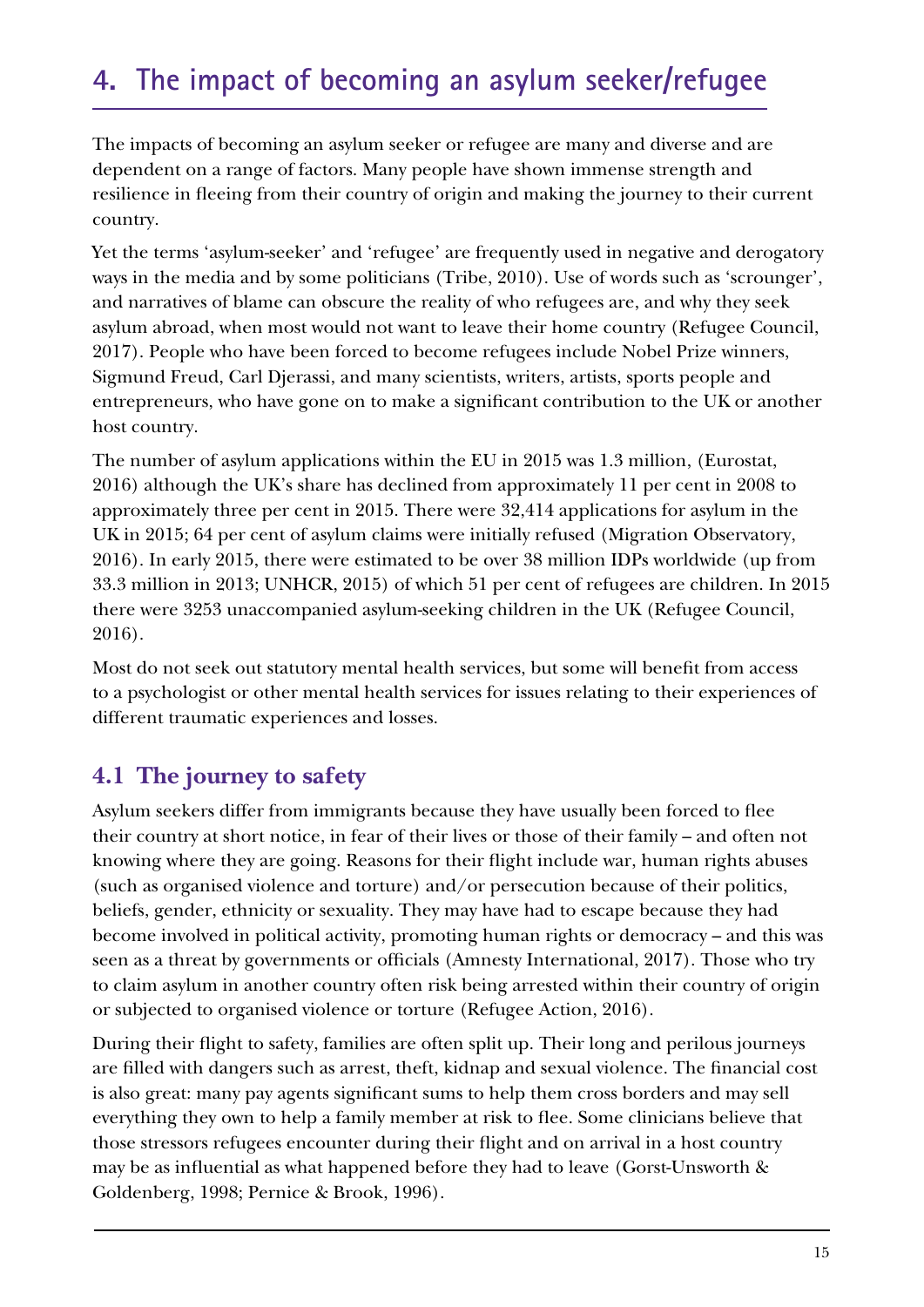<span id="page-15-0"></span>This short notice that asylum seekers have to flee may mean they have not had time to emotionally process many of their experiences, losses and changes – which psychologists working with them should be aware of. In contrast, immigrants generally make a positive choice to change their country of residence and can plan their move practically and make a psychological adjustment over time.

### **What to be aware of**

Asylum seekers may assume that you are familiar with the politics and the human rights record of their country of origin. This may mean that they do not immediately disclose their experiences of human rights abuses, including torture, and you may need to ask about this, when appropriate. You may find it helpful to be aware of this context, as it is highly likely to impact on refugees' and asylum seekers' states of mind, and their sense of wellbeing and safety. A useful variety of work conducted by psychologists working with asylum seekers and refugees in the UK can be located at Tribe and Patel (2007a, 2007b); German and Ehntholt (2007); Herlihy and Turner (2007).

Of those refugees registered with the UNHCR, 86 per cent were living in low and middleincome countries not in high income countries (UNHCR, 2015). Most psychological research has been conducted on asylum seekers and refugees living in high income countries; therefore this is a rather skewed and unrepresentative sample. Families are often split up and the journey is frequently fraught with risk and numerous dangers including arrest, theft, kidnap and sexual violence.

# **4.2 Arriving in the UK**

Many asylum seekers expect that their arrival in the UK will signal an end to their difficulties. In reality, this is frequently not the case, and the psychological impact of this realisation can be significant. While some local communities show support, many others may show a lack of interest or worse, show hostility or racist attitudes.

Someone who has to seek asylum in another country is likely to encounter multiple losses – loss of home, culture, family, profession, language and friends, as well as their plans for the future. Getting to the country may involve trauma. Once they arrive in the UK, they may experience a lot of stresses such as homelessness, social exclusion, stereotyping and overt discrimination. Asylum seekers are likely to experience poverty, as they receive only minimal financial support, and those who have been refused asylum receive nothing. There will be a range of psychological and practical adjustments – some expected and some not.

Most asylum seekers and refugees are extremely resilient, and have developed a range of survival and coping strategies. Unaccompanied children form part of this group and they face a particular additional set of challenges and may require a range of support (see sections 6 to 8 for further details).

Miller (1999) suggests that the mental health needs of refugees in high income countries might be better served by supplementing clinic-based treatments with a range of communitybased initiatives, which also may be viewed as more culturally acceptable. These may have the additional benefit of providing opportunities for support in a culturally familiar manner, and may be able to assist refugees to deal with the many exile-related stressors that exist, but are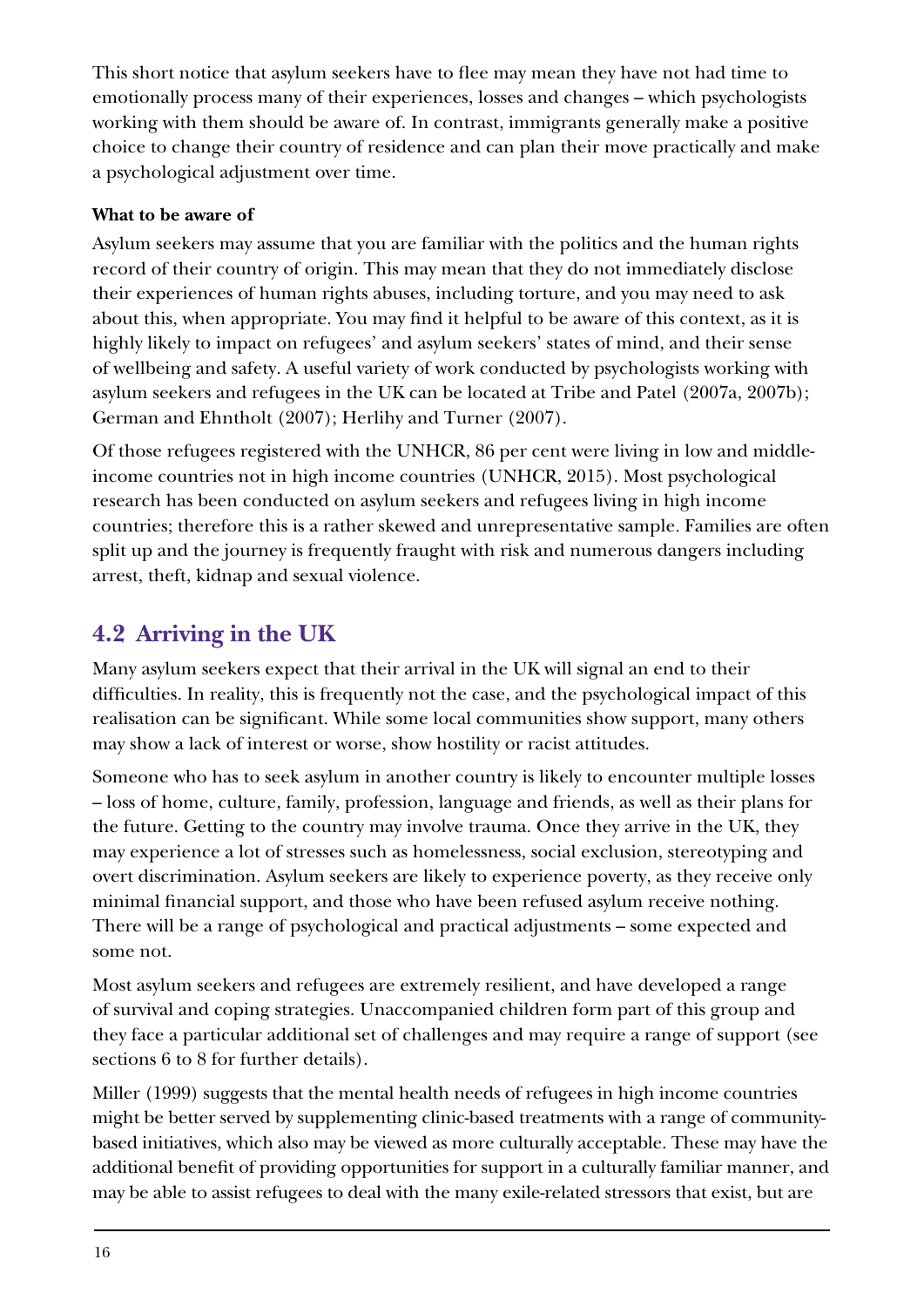sometimes seen as outside the remit of the psychologist (see section 9 for further details). In addition, they may not carry the stigma sometimes associated with using mental health services. A number of psychologists have also run successful groups with refugees and asylum seekers (see section 5).

When asylum seekers arrive in the UK they are usually given a short screening health assessment, which has physical and psychological components. This helps identify those who may have been tortured (Patel & Granville-Chapman, 2010), those who have injuries or illnesses from experiences during flight, or who suffer from transmissible diseases such as tuberculosis. The NICE guidelines on post-traumatic stress disorder (PTSD) suggest screening asylum seekers at high risk of developing PTSD as well as programme refugees. There is also an extensive critique of how PTSD is classified, both cross-culturally and specifically when applied to asylum seekers/refugees (Summerfield, 2001; Bracken, 2001; Patel 2003, 2010). For example, Bogic et al. (2015) in their systematic review found enormous differences in prevalence rates of depression (a range of 2.3 to 80 per cent), rates of PTSD (4.4 to 86 per cent), and unspecified anxiety disorder (20.3 to 88 per cent). Lower rates were found in higher quality studies, and there were also differences between ethnicities. In line with other studies the importance of socio-economic and contextual factors for refugees were identified, as well as the need for further rigorous research to be conducted.

### **What to be aware of**

The NICE guidelines for PTSD have a three-phase model as follows:

- 1. Stabilisation and safety;
- 2. Trauma-focused interventions;
- 3. Integration.

The first is not always possible to achieve with an asylum seeker who may be deported at any time. The second requires psychologists to give people with PTSD sufficient information about effective treatments so they can have their preference for treatment taken into account. You should always discuss with service users how they understand their distress, and how it may have been dealt with in their country of origin. The NICE guidelines specifically state that due attention should be paid to cultural and language issues and that these should not preclude interventions. You should familiarise yourself with the cultural background of the service user, and use interpreters or bicultural therapists if required.

The third phase – integration can include engaging in activities and making links with communities. It is worth bearing in mind that asylum seekers may be anxious about meeting compatriots (who may of course represent the 'other side' in the conflict they have fled from) and who may have no legal right to work. It may also be difficult and even counter-productive to 'integrate' when asylum seekers do not know if they will be allowed to remain. For those with full refugee status the situation may be different.

Nosè et al. (2017) found that psychosocial interventions for asylum seekers and refugees who had PTSD resettled in high-income countries had significant benefits in reducing their PTSD symptoms. Earlier studies had complex findings (Crumlish & O'Rouke, 2010; Nickerson et al., 2011) and further research is needed. Given that poverty, destitution and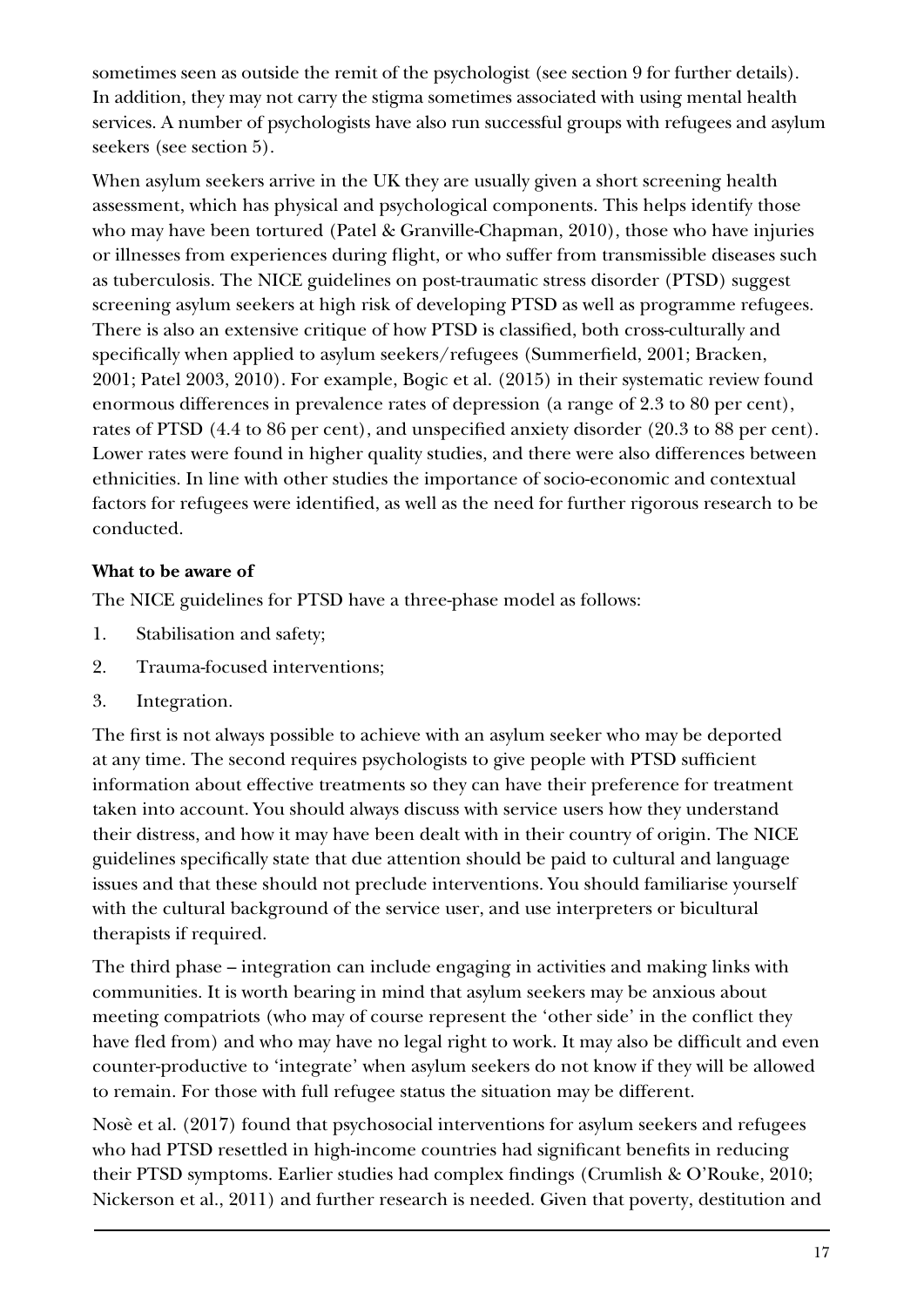<span id="page-17-0"></span>not being able to work can all be detrimental to the mental health of asylum seekers, a range of other interventions with colleagues and partner organisations are important, and should not be underestimated or ignored in favour of only PTSD-focused interventions.

In the UK, the Refugee Council provides hardship support at all their offices, and the London office offers access to food, laundry and washing facilities. The Refugee Council also provides a list of services for those who find themselves destitute. Since asylum seekers are not allowed to work in the UK, unless they have been waiting for a decision for over a year, there can be additional economic and psychological strain for many, willing but unable to work. The legal position on working for asylum seekers can be subject to change and this should be kept under review.

The health systems asylum seekers are used to, the way they understand distress and how they seek help in their country of origin may be different to how the NHS operates – and you could find it helpful to explore and understand this. The BPS Division of Clinical Psychology's good practice guidelines on psychological formulation (DCP, 2011) includes explicit mention of culture and the wider social/societal context as being a building block in the process of clinical assessment and formulations). The idea of talking to an unknown psychologist about thoughts, feelings and experiences may initially be seen as a bizarre and culturally incongruous notion for many – even before thinking about the issue of stigma surrounding mental health in many communities. Trust may also be a problem – for those who have lived in a repressive regime or within a civil war, secrecy becomes a functional strategy (Tribe, 2007). You should make clear to an asylum seeker that a psychologist is not part of the asylum process.

An additional challenge is the government dispersal policy, (Section 95 support of the Immigration and Asylum Act, 1999) whereby asylum seekers may be required to move to a different area which may affect engagement and disengagement with services.

If an asylum seeker you are working with is at risk of detention, psychologists may wish to consider contacting the client's lawyer (with the client's consent) or signpost the person to appropriate assistance for securing legal advice (see section 4.4 below). The lawyer may then sometimes request a psychological or medical assessment.

# **4.3 Immigration detention in the UK**

In 2015, 32,400 people were held in immigration detention in the UK. The reasons that were given for this include their applications being refused; the border agency believed that there were reasons to question/clarify their identity; the basis of their asylum claim was unclear or the authorities believed they might abscond. People can be detained on arrival in the UK, or from within the country, once a formal decision for their removal has been issued and after arrest by a prison officer, or a prison sentence being given. Most people who are detained are held for less than six months (Migration Observatory, 2016).

Being detained has many adverse effects on people's psychological wellbeing, and the impacts may continue way beyond release (Silove, Austin & Steel, 2007). A systematic review on the impact of immigration detention on the mental health of children, adolescents and adults noted elevated rates of mental health issues among detainees, and detailed some evidence to suggest an independent adverse effect of detention on mental health (Robjant, Hassan & Katona, 2009). For those asylum seekers held in immigration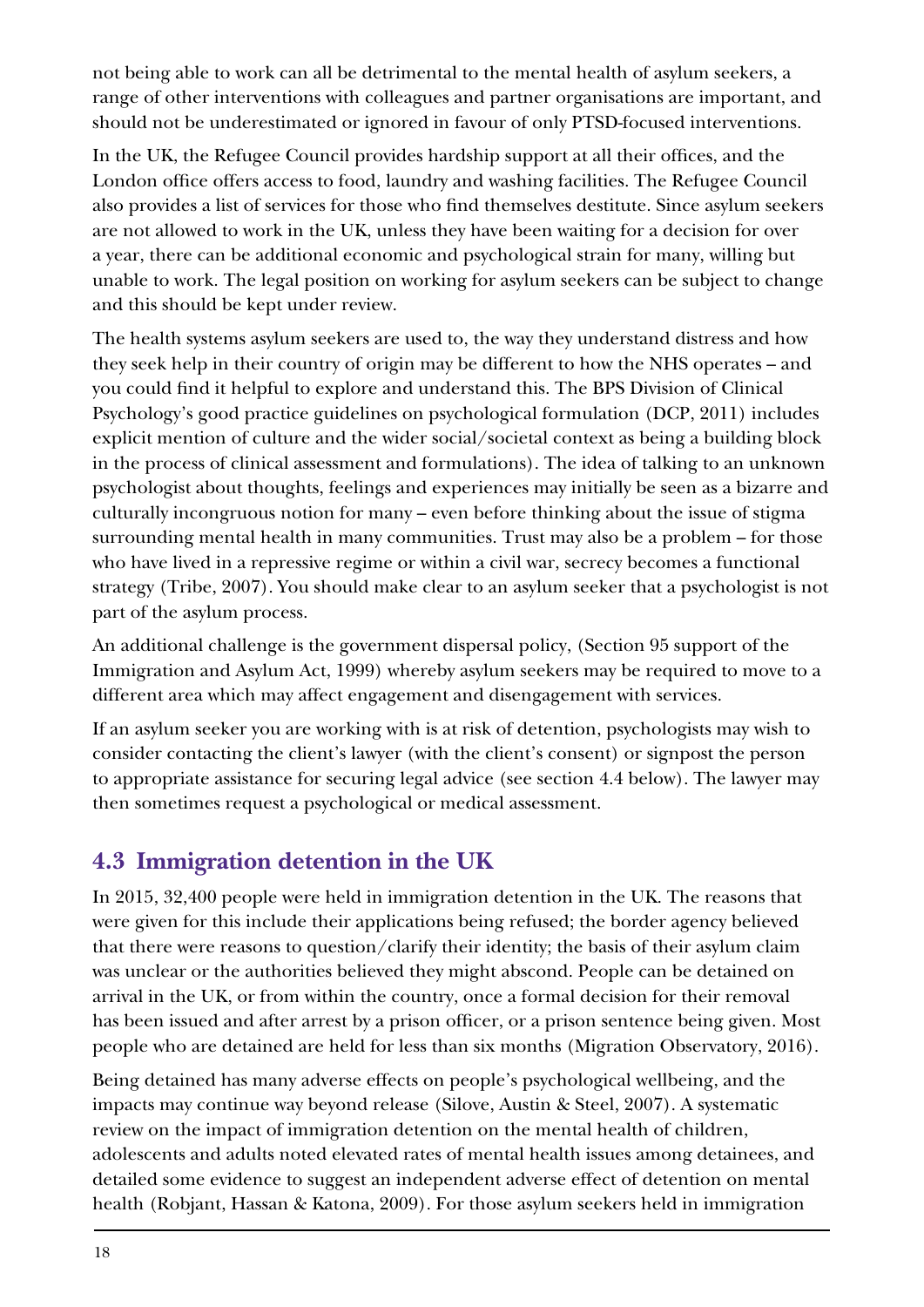<span id="page-18-0"></span>detention centres, their access to mental health services and assessment is limited by issues of trust and language barriers. The Tavistock Institute (2015) undertook a review of mental health issues in the Immigration Removal Centre and made a series of recommendations, mostly accepted by the Home Office. These included better screening and identification of mental health issues; the need for further training and more qualified staff including multi-disciplinary teams; better working relationships between detention and health care staff, and the need for a culture change.

Torture survivors, detainees with suicidal intentions and someone whom a medical practitioner believes their health is likely to be injuriously affected by continued detention, are a particular subgroup of asylum seekers and may have additional needs for psychological work relating to their experiences. The Home Office has particular agreements relating to them, for example, Rule 35 if they are detained (see www.gov.uk).

# **4.4 The asylum process in the UK**

An asylum seeker is required to formally apply for asylum, and needs to find a lawyer experienced in asylum law to assist with preparing the legal documentation. The Immigration Law Practitioners' Association (ILPA) provides a list of advisors, which can be searched by geographical region. There is also a telephone helpline, which will provide a list of firms, and organisations, which provide free immigration advice. Some firms offer legal aid, whereby their services are free to the user. These are funded by the Legal Services Commission, the Scottish Legal Aid board or the Northern Ireland Legal Services Commission.

Most lawyers on this list would be happy to work with an interpreter if the asylum seeker does not speak English. The lawyer will meet with the asylum seeker several times and prepare the relevant documentation, which includes details of the asylum seeker's history and set out the legal grounds for their asylum application. Psychologists may think that legal matters are not their concern, but if an asylum seeker does not follow the legal protocols, they may be removed from the country without their asylum claim being appropriately processed. Psychologists also need to be aware that the asylum process is likely to impact psychologically on the asylum seeker. The pressures associated with the asylum process are many, and asylum seekers frequently live in a culture where their credibility is under constant scrutiny and suspicion. Psychologists also need to be aware that asylum seekers live with the constant anxiety of being returned to their countries of origin and potentially to a traumatic situation; it is therefore difficult to feel stable or secure.

The Border Agency (part of the Home Office) states that an applicant should apply for asylum as soon as possible upon arrival in the UK, as waiting is more likely to lead to refugee status being denied. Even if someone enters the country illegally, once they apply for asylum they are no longer deemed illegal.

The period of time between an asylum application being submitted and receiving an answer can be anything between a number of days up to several years, depending on the complexity of the application. The UK Border Agency states that it tries to reach a decision within six months. Some asylum seekers will need to report regularly, either in person or by telephone to the local Border Agency. Most asylum seekers will also be asked to undertake a 'screening' interview either at the Border Agency in Croydon, Surrey, or in another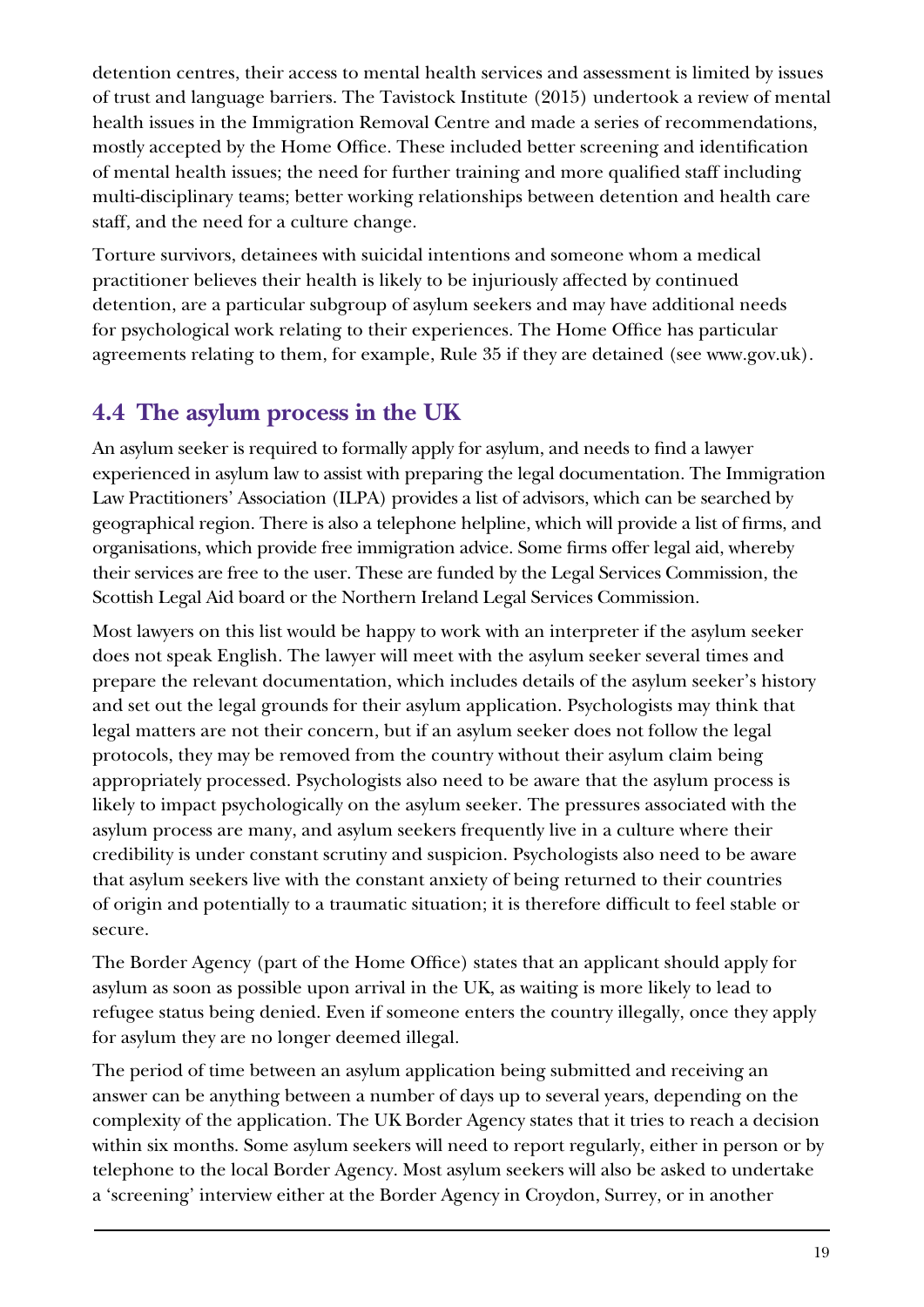<span id="page-19-0"></span>large city. They will then have a more substantive and detailed interview within the next few weeks. If after a brief screening interview, the asylum seeker's application is deemed not to be worthy, they may be 'fast tracked'. This means that they will be taken straight to an immigration removal centre, where they are held until a decision is made, which will be within seven to nine days. If an asylum seeker is refused asylum, they have the right of appeal, but once the process has been exhausted and their asylum application has been refused, they will receive formal notification and can be picked up by immigration officials (or those employed by them), taken to an immigration removal centre and removed back to their country of origin. They also may not receive any asylum support.

Psychologists will find it useful to be familiar with the progress of any asylum seeker's application that they are working with, as this is likely to affect their psychological health. The issues for children, families and unaccompanied minors require special mention (see sections 6 to 8).

# **4.5 Writing medico-legal reports**

Writing medico-legal reports (MLRs) for asylum seekers is a highly complex and specialist area. It requires highly specialist skills, and the implications and outcomes of this can be life changing for an asylum seeker.

If a report is requested, you should speak to the legal representative of the asylum seeker to be clear about exactly what is required before agreeing to write the report and ensure you have the necessary skills, training and information to do this. You may get drawn into the dynamics of an asylum seeker's desperation and anxiety about the asylum process and feel that you want to do something to help. But writing a poor report may be counterproductive.

Sadly, lack of access to funds, restrictions in legal aid and other factors may mean that most asylum seekers cannot access medico-legal reports. If you are undertaking therapeutic work with an asylum seeker, you may decide that it is better that another psychologist or psychiatrist conducts an assessment for an MLR, as this task, the time-scales involved and the requirement to be an objective expert witness for the courts can make it difficult to write such reports.

Sometimes, you may write what is known as a professional report, noting the psychological effects of your client's experiences, current concerns, their current mental state, risk profile and how these may interfere with their ability to negotiate the asylum process and give evidence. Although the caveats mentioned above would still apply. Psychologists may sometimes be required to write letters or reports to document that they are seeing someone for therapy or to lend credibility to the events that the asylum seeker reports for other agencies, but this is different to producing an MLR.

Further information on expert witness reports for asylum seekers can be located at Rees et al., 2007; Bogner, et al., 2007; including conducting psychological assessments and writing reports for those in detention settings (Patel, 2017a).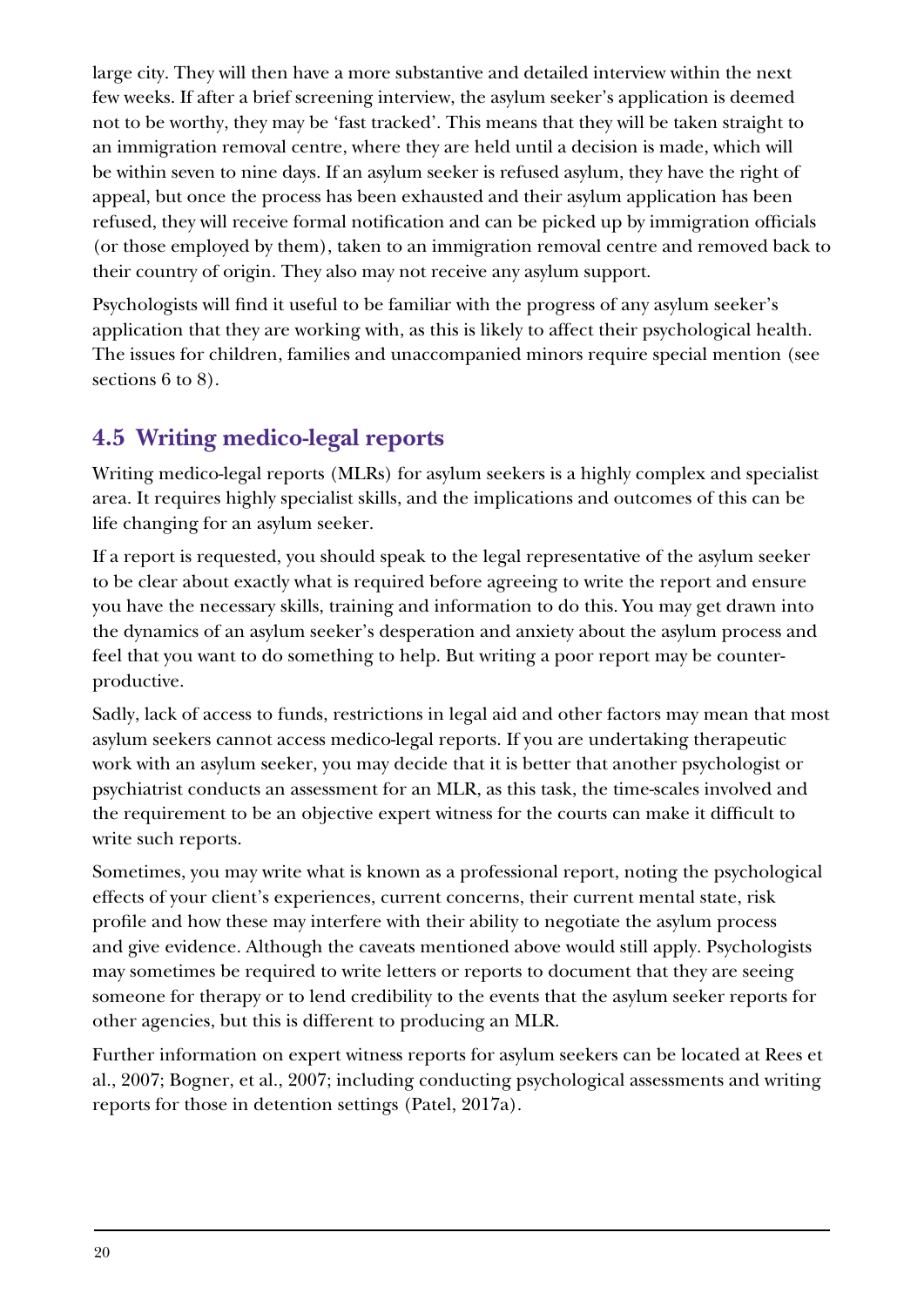# <span id="page-20-0"></span>**5. Supporting adults and developing healthcare services**

Asylum seekers, refugees and trafficking survivors may present themselves, or be referred to a wide range of health services from primary care to community mental health teams, specialist services such as forensic or in-patient psychiatric wards. They may also seek help from Accident & Emergency departments, or be referred to other health services such as pain clinics.

# **5.1 General principles and good practice**

### **1. Respect**

Clients should be treated with respect by all staff from their initial contact with reception to their face-to-face meeting with the psychologist. It is particularly important as an asylum seeker or refugee client, as they may have experienced the opposite in their home country prior to fleeing, and then the conditions during their journey to the UK, where they currently live or lack of employment, may add to the feeling of not being valued. Dealing with officialdom can often seem unpleasant and hostile. To be welcomed with a smile, and ushered to a seat in the waiting area, and perhaps offered a drink of water requires only a little thought and perhaps some additional training for reception staff.

### **2. Accessibility**

Accessing mental health services can be difficult particularly for asylum seekers and refugees who may face additional barriers such as a lack of understanding of the UK health care system, adverse perceptions about mental health care based on stigma in their home country or anxiety about being involved with any official government agency (Lamb & Smith, 2002; Majumder et al., 2015). So, it is vital that the psychologist considers the health service from the client's viewpoint and makes it as accessible as possible. This may be achieved in a number of ways.

#### **The appointment card/letter**

Try to send this in the client's own language. But also send the appointment card in English, in case the person has to ask for help to find the centre.

#### **Travel directions**

Use drawings or prints of digital photos to show key points on the route to the appointment location (e.g. a supermarket, underground/train station, bus stop)

#### **Your name**

Write out your full name – e.g. Dr Rosemary Clark rather than Dr Clark. Clients may want to find out the background or gender of the psychologist they are going to see, for cultural reasons or because of traumatic events, for example, experiences of rape or torture.

#### **Book an interpreter**

Always book an interpreter for the first meeting – and thereafter if required. Each centre will have different arrangements but, in general, if you work in an inpatient setting, make sure there is an interpreter who can attend regularly throughout the week and not just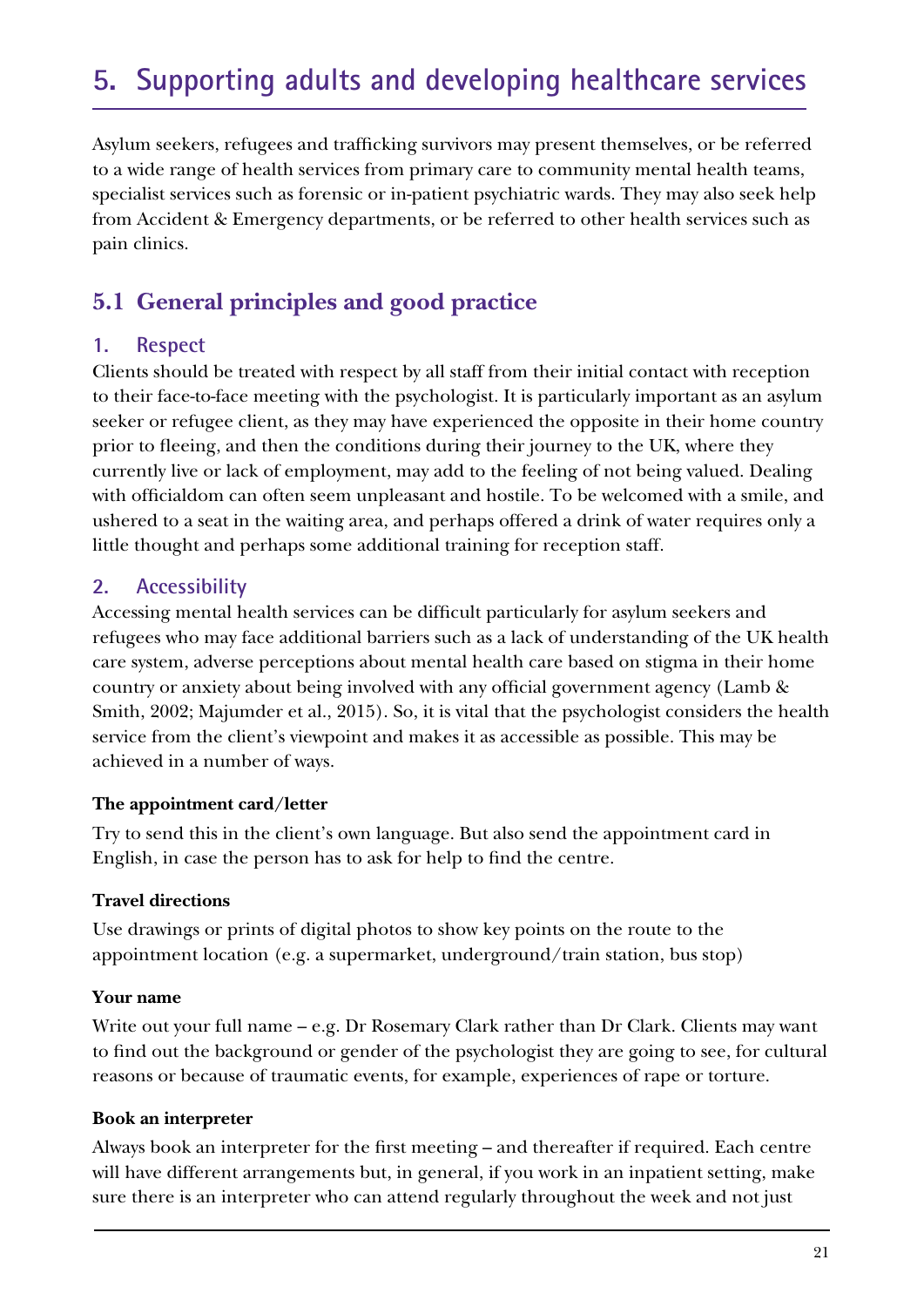for ward rounds. Your non-English speaking client should be able to communicate with nursing, medical and psychology staff. Reassure your client that the interpreter has a code of conduct and will keep their information confidential. More detailed information may be found in the BPS Guidelines *Working with interpreters in health settings*.

### **Gender**

Wherever possible your client's preferences should be respected. Sometimes, clients may find it easier to speak to a psychologist of their own gender with an interpreter of their own gender. As a general rule, female clients prefer female interpreters although this may not always be the case. Similarly, men may prefer male interpreters however, on some occasions, for example, when talking about sexual torture, men may wish to have a female interpreter.

### **Time of outpatient appointments**

Think carefully about timings of outpatient appointments – so that clients are more likely to turn up. For example, try to avoid times that clients have to sign on at the Immigration Office, or avoid Friday afternoons for Muslim clients. A single-parent mother may prefer an appointment that means she can get her children to and from school. This is particularly important for people who have newly arrived and may not have built up community support to help with childcare.

### **Preparing for your meeting with the client**

Carry out background reading on your client's home country before the first appointment. It is respectful to understand what the main political concerns are and any on-going violation of human rights, and useful to know what religions/languages are common. Familiarise yourself with the country's health service, particularly mental health service.

### **Example**

A clinical psychologist was having difficulty engaging Biyu, a teenage Chinese girl in therapy. Biyu came from a rural part of China, and she said there, if families wanted to get rid of a troublesome relative they simply took them to the nearest psychiatric hospital where they would be locked up. Sending Biyu detailed information in Mandarin about the outpatient clinic, and a photo of the community clinic building reassured her about the differences in mental health provision between rural China and Scotland.

The following websites are useful to understand the client's country background:

- Home Office Country of Origin information service
- https://www.gov.uk/government/collections/country-information-and-guidance
- BBC country profiles: http://news.bbc.co.uk/1/hi/country\_profiles/default.stm
- Amnesty International: www.amnesty.org
- Human Rights Watch: www.hrw.org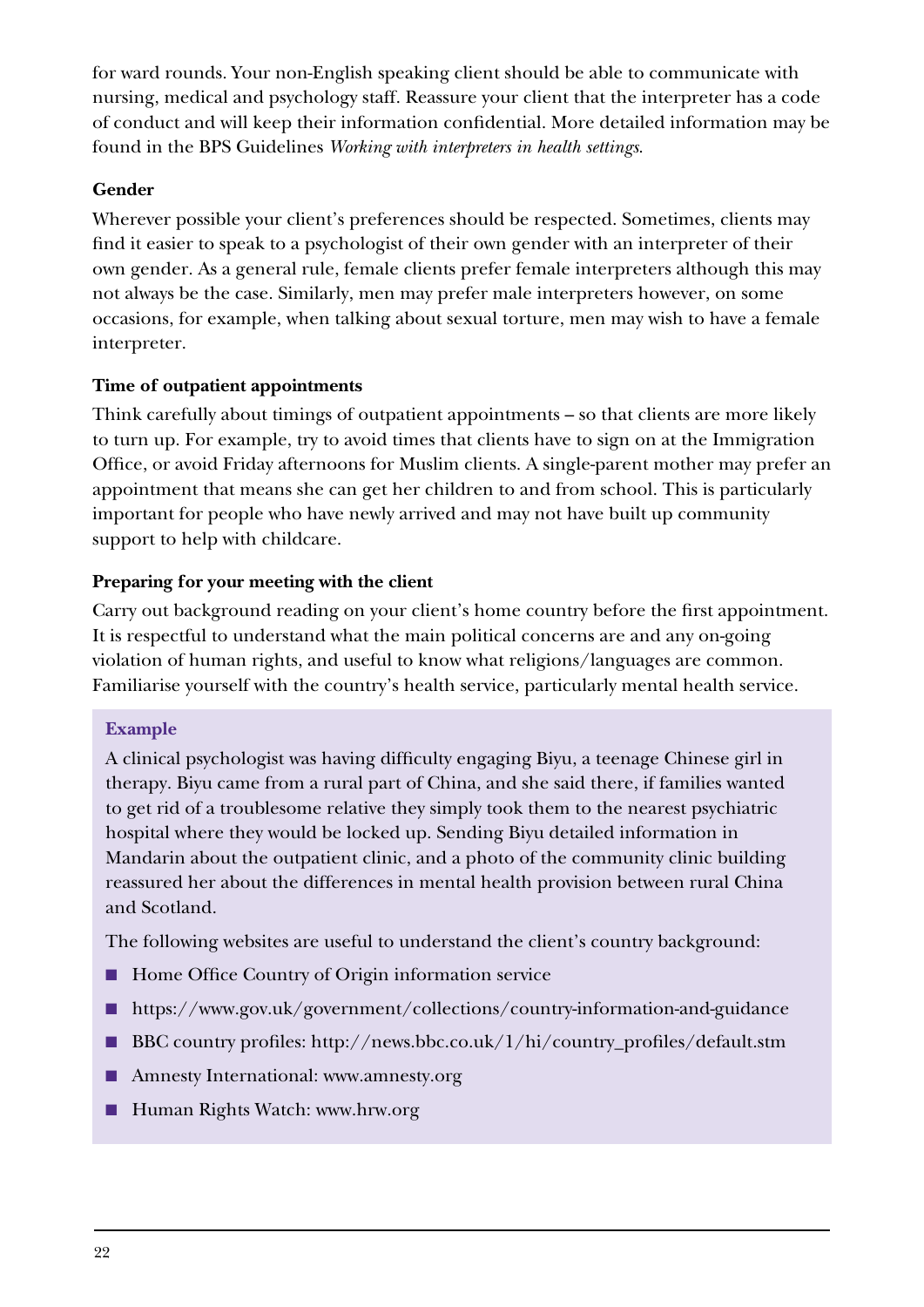### **Your office**

Try to see your room through the eyes of someone who may have been confined in a prison cell and/or travelled to this country crammed in the back of a truck. If you have a window in your office, place the chair so your client can see out. If your room faces a brick wall, wire fences or barbed wire, think about making sure the client faces into the room.

#### **Travel costs**

Check before the meeting whether your client qualifies for reimbursement of travel costs. If they are reluctant to accept money, it can be helpful to say, 'It is your right' and explain this is common practice in the service for people in their situation.

### **Holistic approach**

Be aware of any on-going problems with the person's health, housing, finance and legal situation or asylum application process, etc.

### **Physical health**

Be sensitive to any on-going physical health problems so your client can be signposted to the most appropriate service. Asylum seekers and refugees may come from a country where they did not have access to health care and they may have chronic or acute physical illnesses that need addressing. Physical health problems may also be a direct result of the trauma, including torture that the client has survived.

A history of head injury with loss of consciousness was reported in 58 per cent of clients attending a Psychological Trauma Service (Craig et al., 2014). Screen for such a history, and identify any problems as they may impact on education, work and therapy. Clients who have been raped will worry about the possibility of sexually transmitted diseases but may not have managed to raise this concern with their GP. Female clients may also have undergone FGM (female genital mutilation) with accompanying physical and psychological consequences (Mulongo et al., 2014) that they may never have been able to discuss. You should enquire sensitively about a history of FGM. Also, be aware of the National Department of Education and Department of Health multi-agency statutory guidelines on FGM (2016).

### **Network with colleagues from social work and the third sector**

Be aware of the wide range of agencies that may be working with your client. If there are agencies that can support your client's practical needs (e.g. English courses, befriending schemes, community groups), signpost your client to them. Otherwise your client may look to you as a general resource – for example, inadequate housing, translating legal letters. With basic needs, such help can assist building up the therapeutic relationship, but if it's not appropriated, you need to discuss it sensitively with the client to minimise distress and ensure they understand your rationale.

## **Engaging with the client**

Remember your client may make assumptions about your religious or political background, ethnicity, gender based on your general appearance, clothing, jewellery and objects in the consulting room.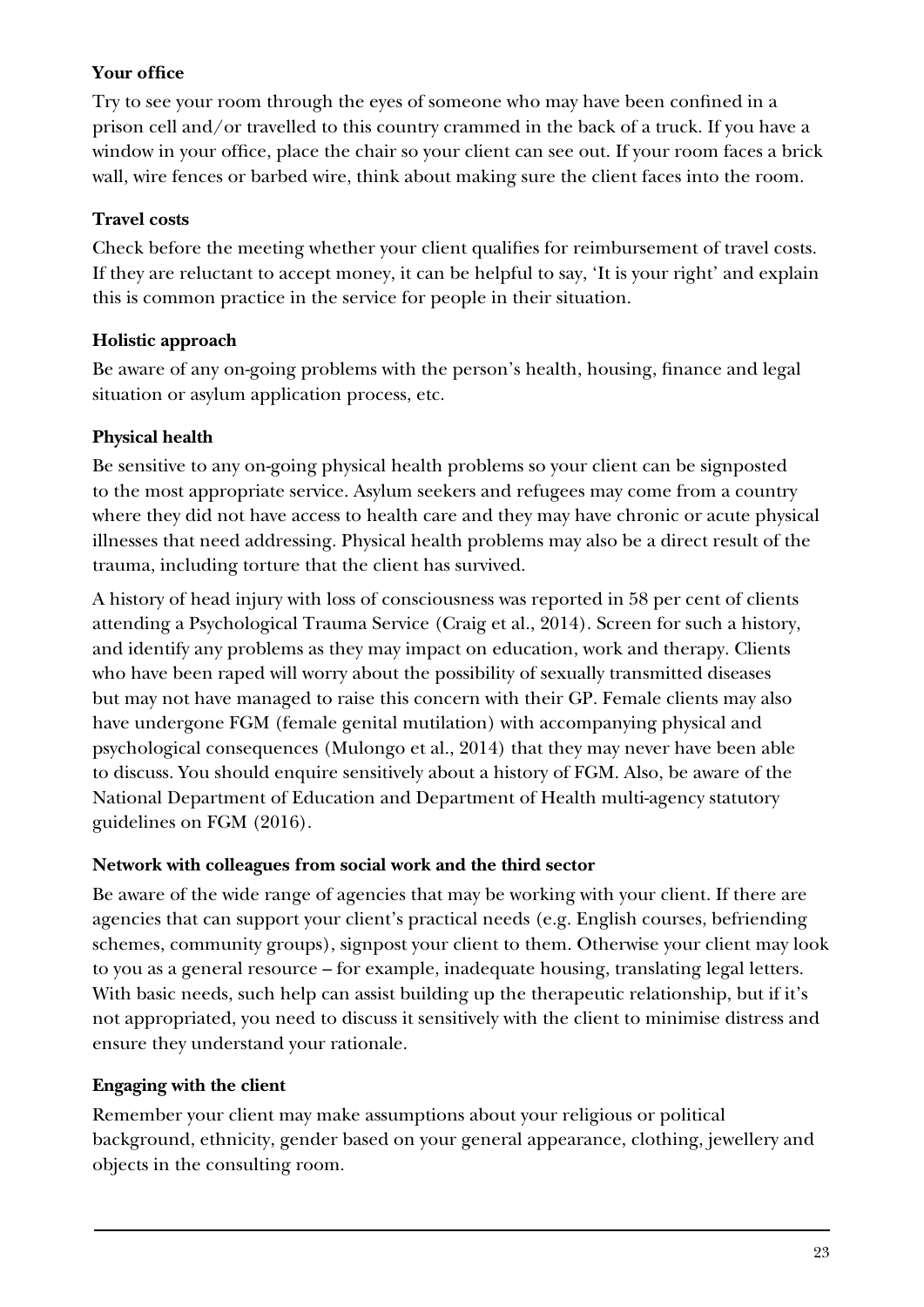### **Example**

A psychologist who wore a hijab greeted a woman in the waiting area who looked shocked to see her. The woman came from a country with a predominately Muslim population. In the assessment, however, it emerged that the client (who came from a Christian minority group) had been sexually assaulted by men who identified as radical Islamists. It was important for the psychologist to spend time checking if the person felt able to work therapeutically with her.

## **3. Asylum seeking process**

You need to ask the asylum-seeking client what stage s/he is at in the asylum process at some point in the assessment interview. Explain that this is necessary so that you can understand the current legal pressures for your client. It also means that you may not choose to start exploratory or trauma-processing work if the person has been refused refugee status and is facing an *imminent* return to their country. You can, however, outline what trauma-focused intervention would entail and jointly make a decision as to whether to proceed. But a negative asylum decision should not be used as a reason to stop therapy, as this is often a time of great distress and where the client can benefit from psychological support and interventions.

Listen carefully to the client's account of what troubles them, and to resist the temptation to squeeze all of their difficulties into a trauma narrative. The person may be most concerned about separation from and the wellbeing of relatives.

Look out for all opportunities to affirm the person's identity, as your client may feel perceived as the negative stereotype of an asylum seeker. You can achieve this by discussing the person's profession, studies, family and home country as well as how they are spending their time in the UK (Douglas, 2010).

## **4. Family tracing**

Inform those who have been separated from or lost all contact with their families during conflict in their country or on their journey to the UK that the British Red Cross has a Family Tracing Service. Not everyone will wish to pursue this immediately, or at all, for fear of finding out the worst.

## **5. Take careful notes**

Your client's narrative about events in their home country may be central to their asylum claim. You may also be the first person to hear a disclosure, for example, of rape or torture. It is crucial therefore to take careful notes as you may be asked for these to contribute to a legal report in the future. Inform your client what the purpose of your notes is – and that these are not part of the initial asylum application. This is important as clients sometimes assume that seeing a psychologist is part of the asylum process, and what they say may be used as part of the initial decision-making process.

## **6. Boundaries**

When working with asylum seekers, it can be distressing and worrying to see someone who is destitute, or surviving on very little money and with often very few personal possessions. Each service will develop their own protocol for coping with these challenges. However,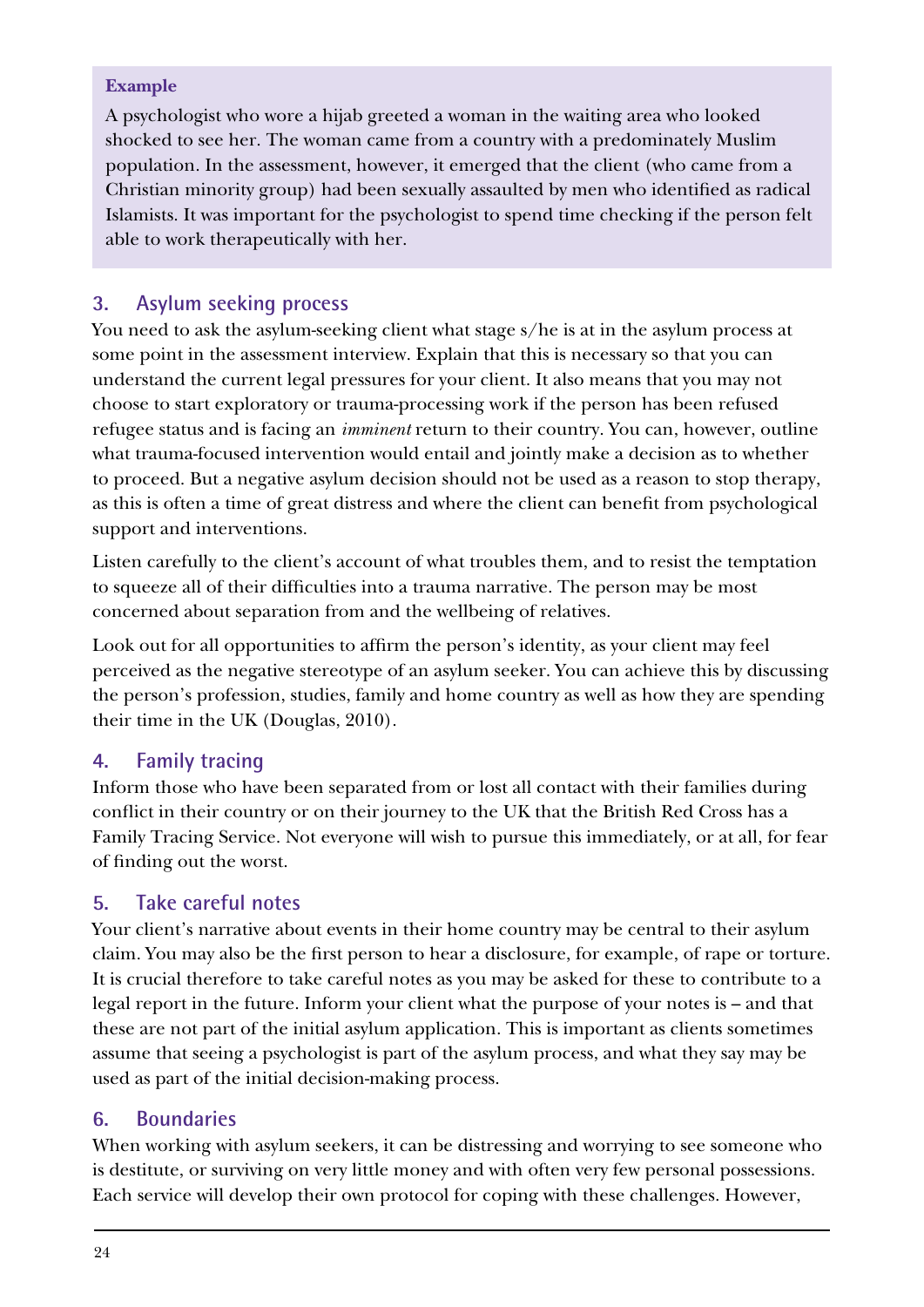it is important for you to avoid being the person who directly gives money, presents or clothes to your client. Instead, signpost your client to relevant agencies and colleagues.

Many asylum seekers will have lost their family either through forced separation or death. They may feel very isolated in their host country and regard you as part of their new family. Clients often say things like: 'you are my mother now' or 'you are my new daughter' or when referring to the team, 'this is my family now'. While this may be appropriate it can be helpful if the differences between the professional helping relationship and those with a member of the family are thoughtfully explained. Your professional relationship with your client will end eventually, and it is kinder and more ethical to gently explain the boundaries and limitations of this professional relationship.

## **7. Working with survivors of human trafficking**

Victims of human trafficking can be asylum seekers, though not all. They also face insecurity with regards to their immigration status. Many may be terrified of being returned home, fearing contact with the traffickers from whom they have escaped. They may face lengthy immigration detention and court processes, and may be involved in parallel legal processes in the UK. They may have asylum claims and also be referred to the National Referral Mechanism (NRM), which is 'a framework for identifying victims of human trafficking or modern slavery and ensuring they receive the appropriate support' (National Crime Agency, 2016).

They have experienced severe violations of their human rights, and can suffer many mental health problems but recognising survivors and providing support can be complex (Doherty & Morley, 2013, 2016). Survivors may fear reprisals from those involved in their exploitation both in the country of origin and in the UK, fearing being found, recaptured or harmed. They may continue to perceive that they 'owe' their traffickers money even after their escape and that they must 'work' in order to pay this money back.

Traffickers often warn those they exploit that they will be arrested if they seek help from authorities as they do not have passports or secure immigration status. Shame and fear because of their experiences may also prevent full disclosure. Survivors may also have been made to swear oaths, which can include ritualistic abuse, and believe that if they disclose their true experiences they will die as a result of the oath they have sworn.

You should always seek advice from immigration solicitors. Survivors may need to be accommodated in safe houses and receive support from organisations such as the Salvation Army. You and other healthcare professionals may encounter survivors who are still controlled by traffickers. Be vigilant about unidentified interpreters and those accompanying their clients to appointments who may prevent the client from revealing they are under duress. You should therefore always ensure that you see your clients alone, or with professional interpreters, for at least some part of the session, where any concerns can be explored, and emergency services notified. Those who have escaped trafficking remain at risk of re-trafficking.

Always follow up missed appointments and fill in missing person's reports where necessary. During therapy appointments, it can be helpful to enquire about your client's current social network and the nature of any new relationships in order to monitor this risk.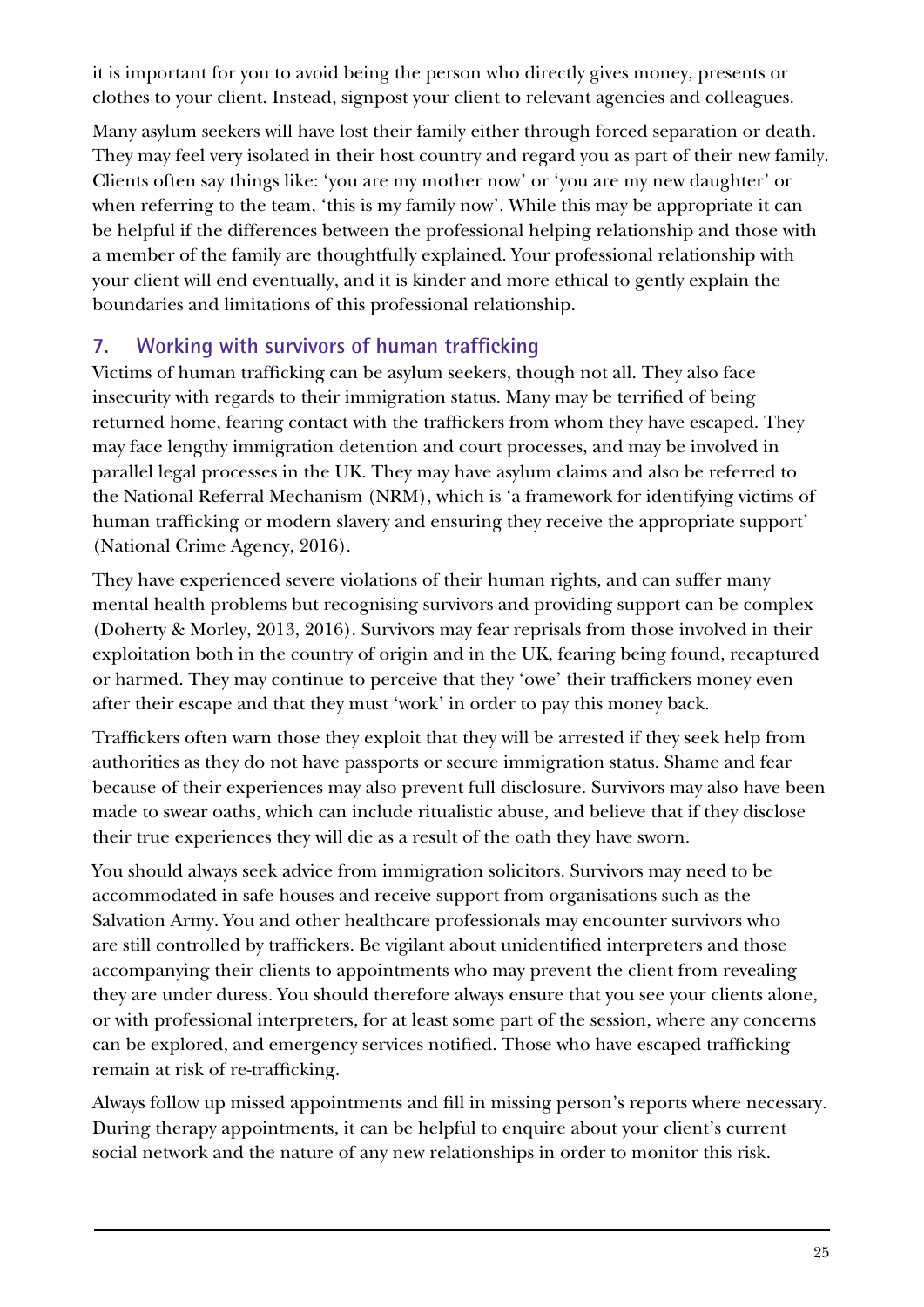## <span id="page-25-0"></span>**8. Trauma-focused psychological intervention**

Many, though not all, asylum seekers and refugees will suffer from psychological difficulties, with some diagnosed with PTSD or complex PTSD. Your assessment should consider these psychological difficulties and use evidence-based interventions.

As outlined earlier, a phased based model of intervention (Herman, 1992; Robertson et al., 2013) is often used in working with those diagnosed with PTSD:

- (a) Safety and stabilisation;
- (b) Processing of traumatic memory;
- (c) Re-integration into family and community.

This work doesn't have to follow a strict sequential order through the phases but should be responsive to the particular needs of your client. Both culturally-sensitive Trauma-Focused Cognitive Behaviour Therapy and Narrative Exposure Therapy are seen as effective interventions with refugees (Slobodin & de Jong, 2015).

For example, group work can be used in Phase One where clients can learn techniques for coping with nightmares, relaxation techniques or mindfulness. Activity groups using creative art therapy or occupational therapy techniques such as cooking or gardening are often highly valued in reducing isolation, providing distraction from distressing memories and helping people re-connect with others.

Groups also sometimes provide the opportunity for people to share with others their traumatic experiences with a view to bearing witness to the suffering of others, decreasing their sense of isolation and offering a safe place to discuss current stresses. These therapy groups may employ psychodynamic and/or cognitive-behavioural techniques (Drozdek & Wilson, 2004). There is currently less evidence for the efficacy of group interventions compared to individual therapy, although emerging work showed that trauma-focused day treatment groups interventions led to a significant decrease in psychological distress compared with out-patient supportive psychotherapy and a waiting list control (Drozdek & Bolwerk, 2010).

## **9. Supervision for therapists**

It is essential to have regular supervision where you can share the traumatic stories you have heard from clients and reflect on your therapeutic work (van der Veer, 1998). Supervision is also important in preventing vicarious traumatisation in the therapist.

# **5.2 Good practices in developing services in healthcare**

The following section is likely to be most helpful for Psychology Managers. The NHS mental health service response in any geographical area will depend on a number of factors:

## **(a) The client groups**

Your client group may be asylum seekers (adults and/or children), or alternatively, people already counted as refugees on arrival, such as those relocated under a refugee resettlement programme, for example, The Syrian Vulnerable Person Resettlement Scheme. Your service may also be for people who have been trafficked. There may be some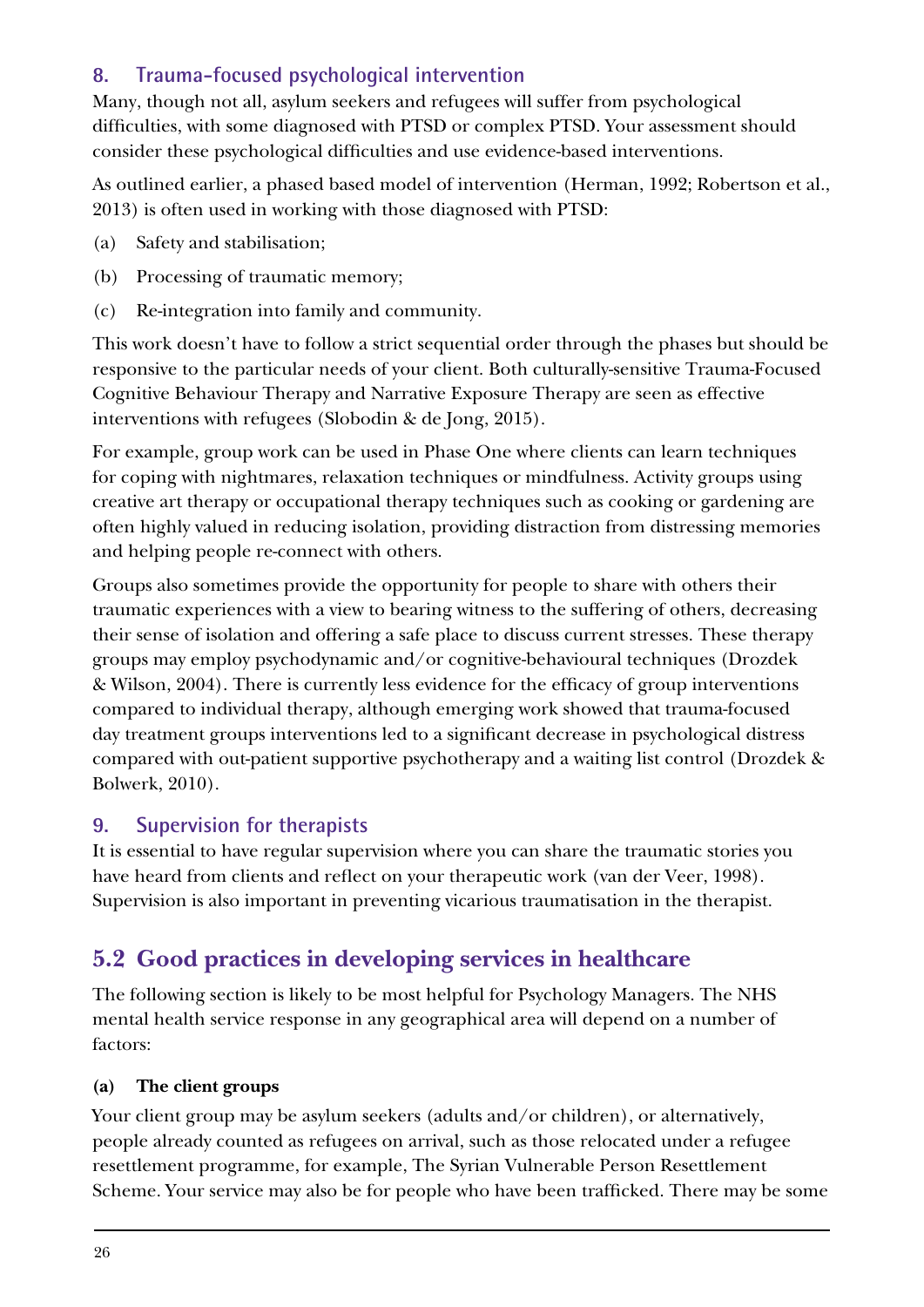overlapping needs between these groups, but also major differences. For example, those seeking asylum will be constantly aware of the precariousness of their status and the fear of being denied refugee status. Refugees may have many similar mental health issues to the asylum seekers but will have other pressing concerns, such as integration with the local community and finding suitable work.

### **(b) The numbers of clients**

Service design for a population of 10,000 asylum seekers in an area will differ from that developed for only a small number of families. What is central is whether clients should be seen in mainstream psychology services, for example, in community mental health teams; whether a stand-alone service should be contemplated – or something in-between such as a liaison team? Develop different models according to local need and context and any service needs to be flexible in order to respond to changes in the client group over time. All services should adhere to the key principles described in section 3.

## **Example**

The service design agreed on in NHS Greater Glasgow and Clyde (now NHS Glasgow) (2000) in preparation for the dispersal of 10,000 asylum-seeking people to Glasgow was of a mental health liaison team that became known as the Compass team. Dr Anne Douglas, Consultant Clinical Psychologist, led the multi-disciplinary team and other members were an art therapist, an occupational therapist, other clinical psychologists and trainee psychiatrists, clinical and counselling psychologists. The team was located organisationally with two other specialist psychology-led trauma teams.

**The aims of the Compass team:** 

- To ensure that asylum seekers and refugees of all ages in Glasgow receive the most appropriate mental health care, delivered in a culturally sensitive and holistic manner.
- To help build the capacity of other staff (in statutory, voluntary and other agencies) to provide mental health care to this client group through consultation, teaching and liaison.
- To provide a range of culturally-sensitive therapeutic interventions for asylum seekers and refugees with complex post-traumatic stress disorder or culturallycomplicated problems.
- To work with partner agencies to promote the integration of asylum seeking people and refugees in Glasgow.

The specialist work for people with complex traumatic experiences continues to the present day with the asylum seeking and refugee strand now sitting within the NHS Glasgow Psychological Trauma Service known as The Anchor which also provides therapy to survivors of childhood sexual abuse, domestic violence and trafficking. Referrals are made through community mental health teams.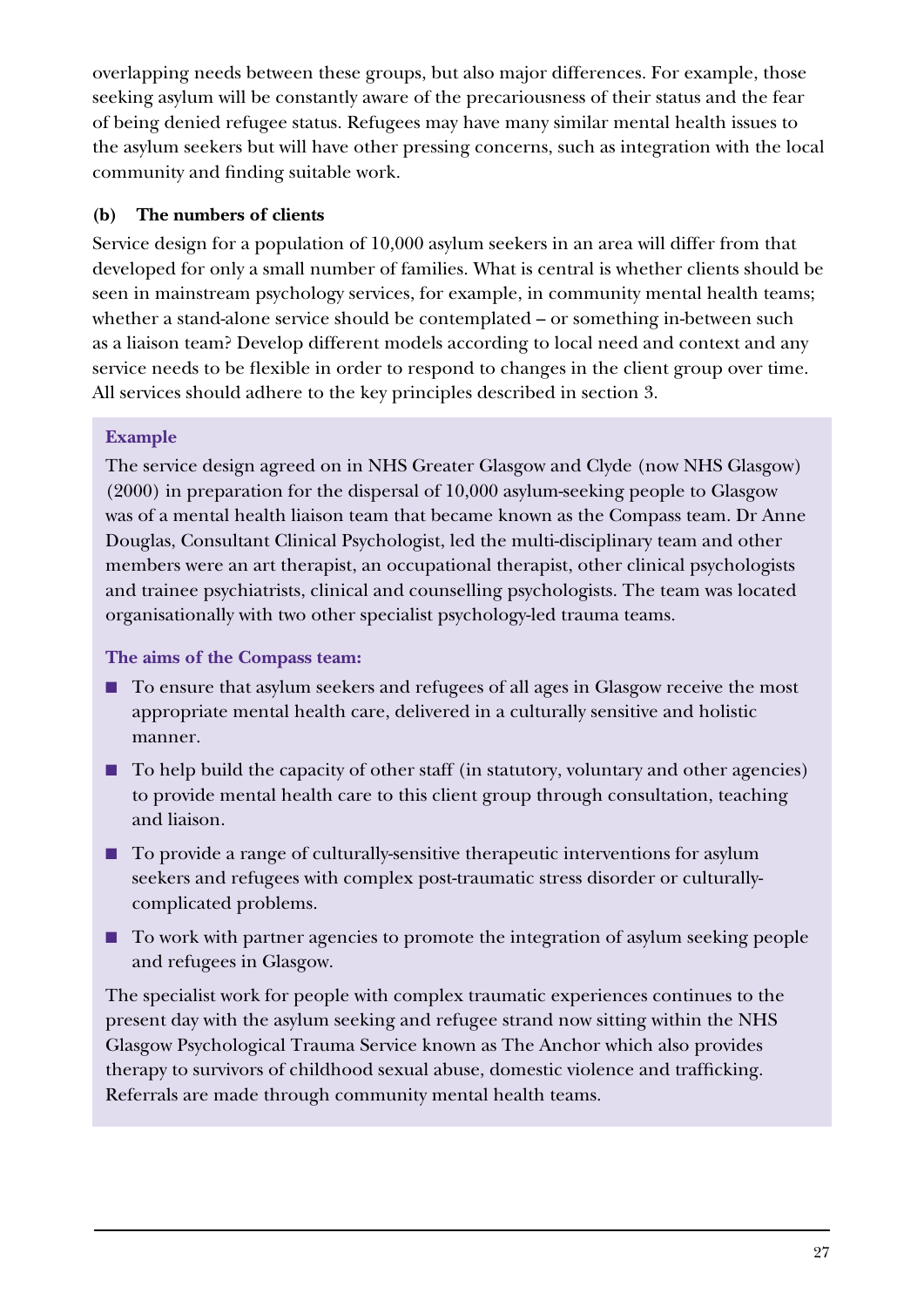### **(c) Gender and age of clients**

When designing your service, recognise the main age groups and gender backgrounds of your clients. For example, the Compass team was set up as a systemic service that crossed all age bands so as to be responsive to families, as these were the kinds of people initially dispersed to Glasgow.

Plan a monitoring system so you become aware of any changes in the backgrounds of the people coming to the area and, their ages, gender and nationalities. You can achieve this through collaboration of those who screen new arrivals, for example, the UK Borders Agency, Migrant Help.

## **(d) Service provision for refused asylum seekers**

Think about whether your service will help those who have had their asylum claims refused and have exhausted all avenues for seeking asylum. Some of these clients may have become destitute as a result. In part, this will depend on the area's health board or NHS Trust policy. In some regions caring for these clients is restricted to emergency health care. But this can be a time of major mental health crisis and so wherever possible, it is important to continue to provide psychological support, as well as linking the client with other relevant agencies.

Focus of therapeutic work is likely to change in this period, and you may need to prioritise prevention of self-harm, ensuring clients continue with medication and ensuring the client carries the information about their mental health care with them, including the name of their psychologist and/or psychiatrist, in case the Home Office suddenly detains them.

## **(e) Know what services other agencies are providing in the area**

Ensure joined-up service delivery and avoid duplication by knowing what other agencies are providing. For example, Freedom from Torture, the Red Cross and a range of other non-governmental and community organisations may be providing services which are similar or complementary to those, offered by the NHS. Think about setting up regular multi-agency meetings to ensure collaboration and to provide mutual support.

## **(f) Helping the Health Board/Trust to understand the needs of your clients**

You may have to assist the NHS Trust, commissioners, or Health Board to understand the range of psychological and social care needs of this client group. Provide briefing documents with information about the impact of experiences of refugees and asylum seekers; the prevalence of mental health problems and the effective, evidenced-based therapies that psychologists can provide. Outline the importance of accessible, culturallyrelevant services and the need for professional interpreting services. It can be helpful for psychologists to attend health board or commissioners' meetings, deliver presentations and address questions in person.

## **(g) Consulting to other services**

Try to develop the skills of other colleagues to help ensure that the varied needs of asylum seekers and refugees can be addressed. On-going consultation, supervision groups or training placements are all good methods.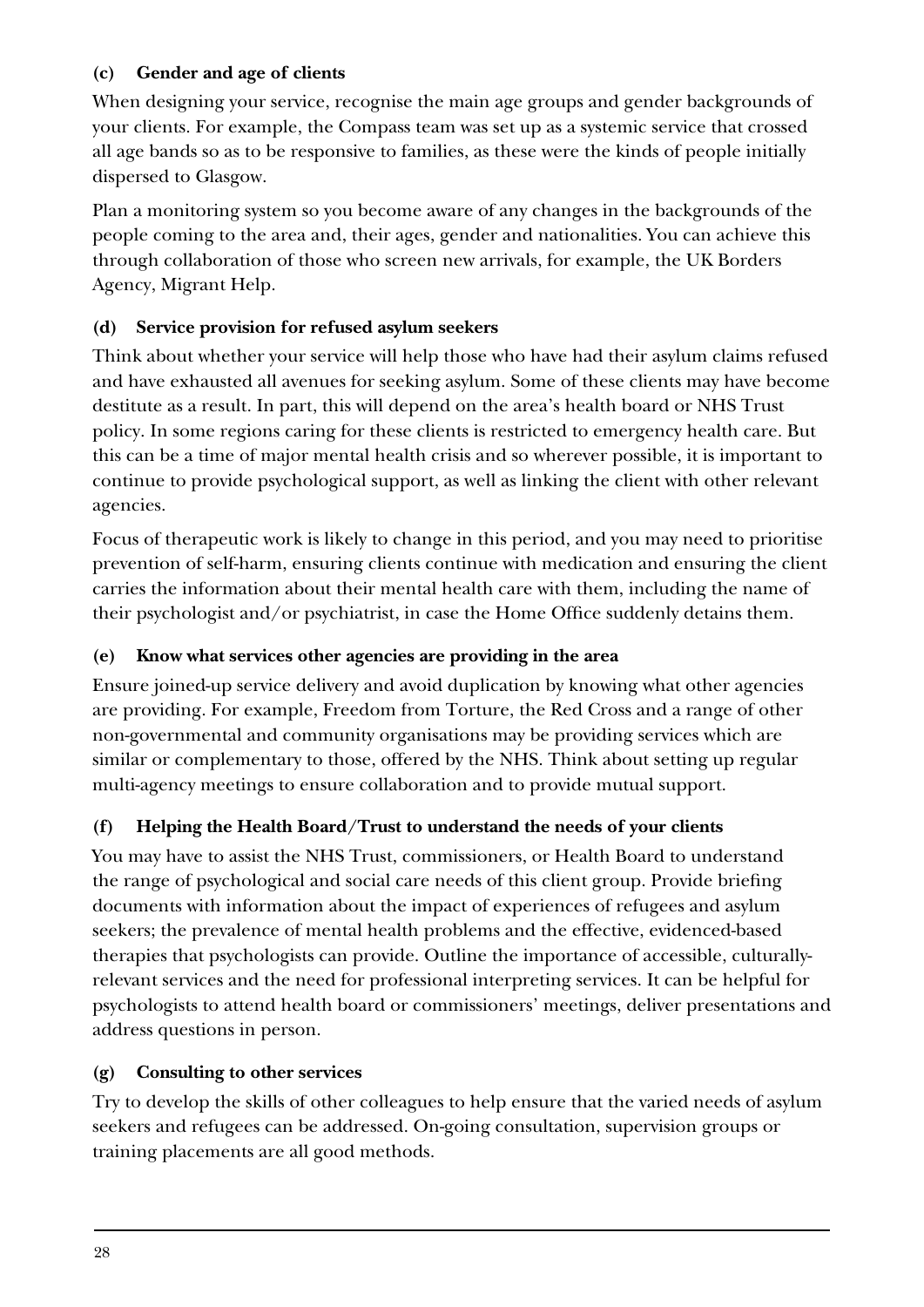#### <span id="page-28-0"></span>**Example: Consultation to initial health screening team**

In NHS Greater Glasgow & Clyde the lead psychologist for asylum seeker and refugee mental health provides regular consultation to the NHS Asylum Health Bridging Team. This team (made up of a community psychiatric nurse, dedicated midwife, nurses trained in working with children and families and an administrator) aims to screen all newly arrived asylum-seeking people of all ages to identify their current health status and any mental health needs.

### **Example: Monthly consultation to GPs**

The lead psychologist also provided monthly consultation to a group of GPs who regularly worked in this area. This served the dual function of providing mutual support and giving them a space to reflect on the mental health issues in their patients.

### **Example: Consultation to refugee community organisations**

Psychologists can offer support and consultation to colleagues in refugee community organisations; and facilitate the referral of those in need of specific psychological or mental health service (see section 9).

# **5.3 Conclusion and recommendations**

Providing health care for asylum seekers, refugees and trafficked people will always sit alongside the requirements of the local population. Service providers may initially channel your clients through existing services, which may be appropriate if there are only small numbers. However, if there are large numbers, then you may need a more bespoke service.

Identifying those with mental health needs early and getting them access to appropriate services can prevent more chronic problems. You should not feel under pressure to provide all the psychological health care but you can play an important role in supporting, training and enabling others to feel more confident in working in this area.

- Show respect for clients, and bear in mind that you may be the first person to hear details of their trauma.
- Make sure clear information is given, and that appointments are scheduled at suitable times.
- Use professional interpreters, especially if trafficking is suspected.
- Maintain boundaries, and ensure the client understands you are not part of the asylum decision.
- Maintain good contacts with other health services and NGOs to ensure a holistic approach and avoid duplication of services.
- Ensure supervision for yourself to avoid vicarious trauma and to reflect on the process.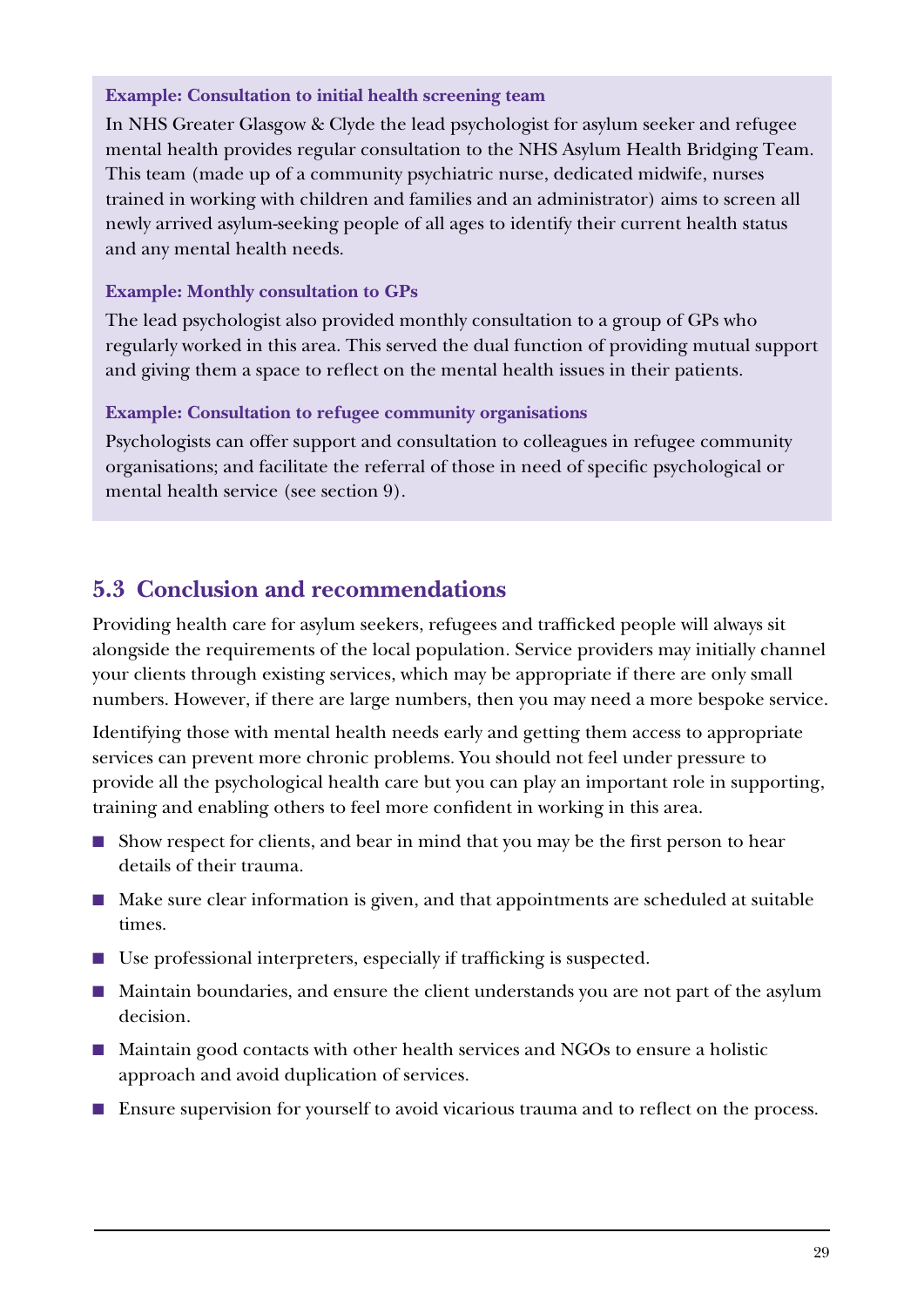# <span id="page-29-0"></span>**6. Supporting children, young people and unaccompanied minors**

In addition to the points raised around adults, there are some particular issues around children. Supporting children, young people and unaccompanied minors requires you to be aware of the legal framework for their protection. However, always remember that these are children first, and asylum seekers or refugees second. These young people have to face all the usual challenges of living through childhood and adolescence, but with the added strain of living in a different culture, country and different context.

# **6.1 The relevant legal framework**

In addition to all other legal frameworks, children are subject to the UN Convention on the Rights of the Child (United Nations, 1987). These rights remain whether the children are displaced, seeking asylum or with or without other family members. Among the most relevant articles of this are:

| Article 9  | The right not to be separated from their parents.                              |
|------------|--------------------------------------------------------------------------------|
| Article 24 | The right to access health care.                                               |
| Article 28 | The right to education.                                                        |
| Article 34 | The right to protection from sexual exploitation and sexual abuse.             |
| Article 35 | The right of protection from abduction, sale and trafficking.                  |
| Article 38 | The right to be protected from war and armed conflict, and for under 15s       |
|            | not to take part in war or join the armed services. 'States parties shall take |
|            | all feasible measures to ensure protection and care of children affected by    |
|            | armed conflict.'                                                               |
| Article 39 | States parties shall take all appropriate measures to promote physical and     |
|            | psychological recovery and social reintegration of a child victim of  armed    |
|            | conflict.                                                                      |

In summary, the legal framework makes clear that it is the duty of the state to protect the children, keep them with their families as far as possible, provide education and health care. In particular, the state should provide interventions to ameliorate the effects of the traumatic experiences the child or young person has been exposed to.

# **6.2 Key considerations**

## **Experiences of children and young people**

Children who are asylum seekers or refugees will often have experienced many different traumas. They may have witnessed killing, violence, and their homes being destroyed. Their journey from their country to the UK is often hazardous and full of hardships, especially if the family has paid agents substantial amounts for their crossings.

When they arrive, their family may be granted temporary leave to remain while the legal issues are sorted out. Current government policy is to disperse families to areas where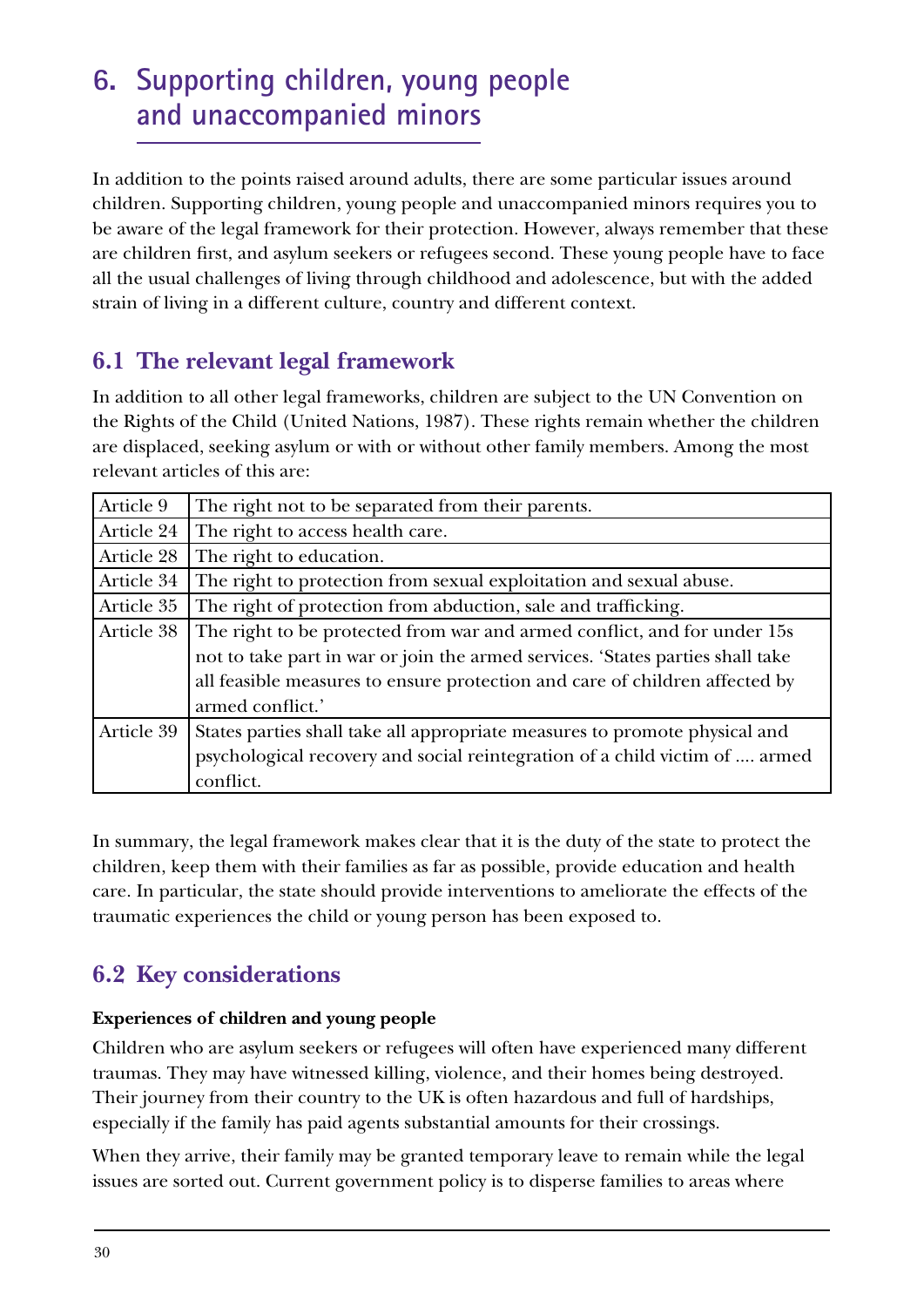<span id="page-30-0"></span>there is accommodation available, however sub-standard that may be. This can mean that they are separated from other families who share their culture and language, despite the well-established finding that social support provides a buffer against the worst aspects of the stresses they have been under. This policy ignores the psychological need for people under stress to seek support from others who have had similar experiences. It is well documented that good social support is one of the best buffers against exacerbating debilitating reactions (Udwin et al., 2000; La Greca et al., 2010; McDermott et al., 2012). The Home Office has issued guidance to local authorities and others concerning the Syrian Vulnerable Person Resettlement (VPR) Programme (Home Office, 2015) and for prospective sponsors (Home Office, 2016).

So, children (and adults) face living in a new community with different customs. Most will have to learn English – and because children often learn this faster than their parents, they may end up being the mediator with the outside world. However, you must never ask a child to be an interpreter when their parents are being medically examined or seen by a psychologist.

Studies show that children who are refugees or asylum seekers are at higher risk of mental and physical health problems (Fazel & Stein, 2003). Early studies found that following exposure to war one-third of Central American refugee children met criteria for PTSD (Arroyo & Eth, 1985), and a 50 per cent prevalence was reported in adolescent Cambodian refugees five years after reaching the USA (Kinzie et al., 1986). Higher rates of depression and anxiety have been reported for children who have experienced war (Mghir et al., 1995; Zivcic, 1993) and persistent psychiatric symptoms and disorders for some reported in one study (Sack et al., 1999).

A study of Kosovan Albanians who were admitted under a time-limited programme to the UK in 1999 found that while many of the adults were resilient, it was estimated that 39 per cent of them met criteria for PTSD, and 19 per cent for major depression (Turner et al., 2003). An unpublished study of their children found that over 50 per cent met criteria for PTSD (Yule et al., 2001, unpub). In other words, even though these child refugees remained with their families throughout their ordeal and relocation, around still half showed serious psychological stress reactions. Equally, half did not show evidence of serious mental health problems.

# **6.3 Good practice in supporting children and young people**

Many children and young people will have suffered psychological and other problems. All child agencies need to be aware of this, and put in place proper monitoring procedures. At a time when Child and Adolescent Mental Health Services (CAMHS) are under great strain, this implies that any centrally-funded support should include adequate resources to meet these needs.

Parents and children need to be made aware of the services available, and how to access them. GPs, schools and others, as well as voluntary support groups need to have up-to-date accurate information.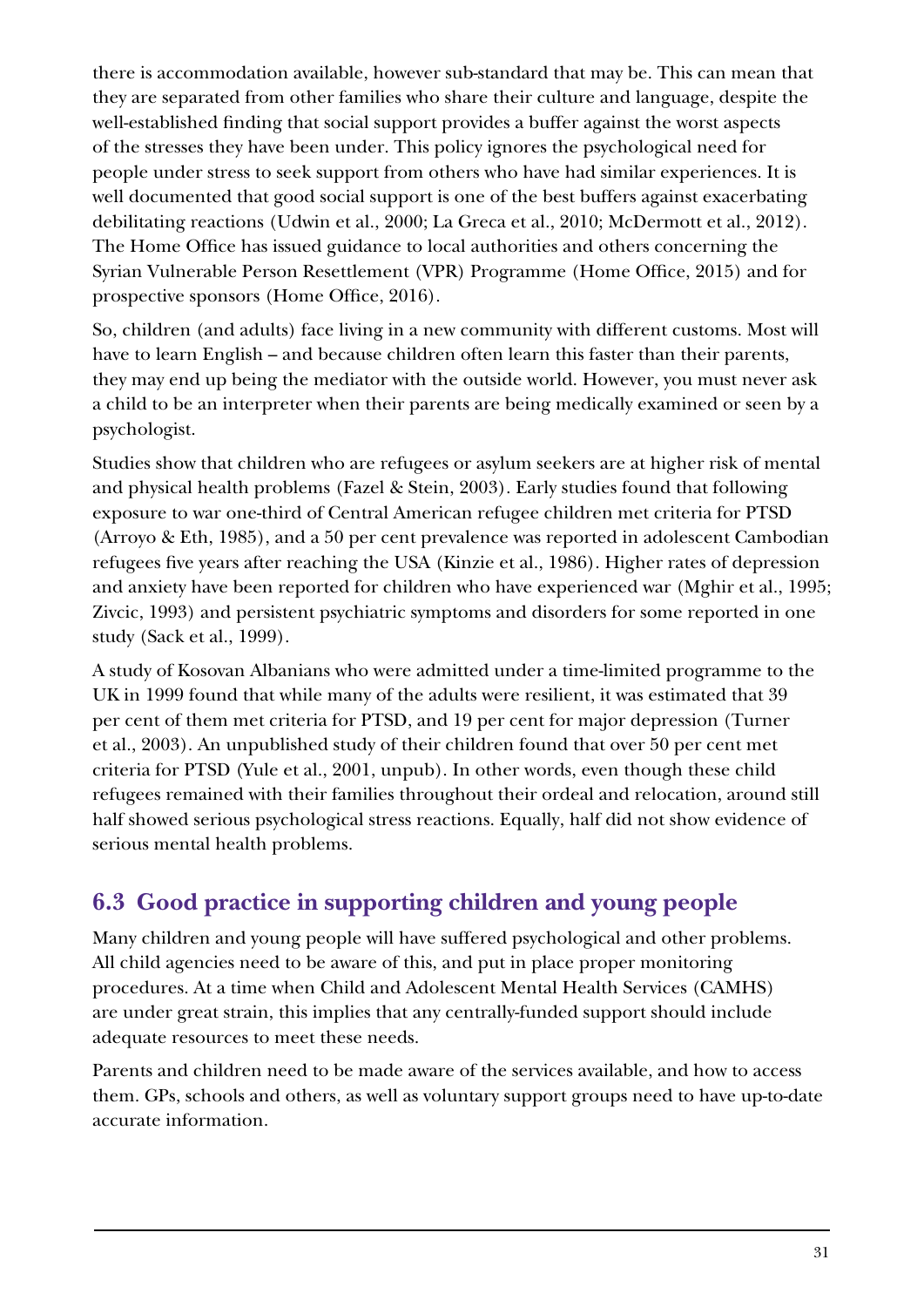## **1. Interpreter**

At least in the initial stages, you need to have professional interpreters present. Ensure the interpreter is acceptable to the family (and does not come from a feared group or perceived enemy, even though they speak the same language). Your aim for the consultation should be discussed with the interpreter beforehand. When it comes to working with a child therapeutically, you usually need to have an interpreter who can give verbatim translations of the child's responses, rather than their interpretation of what is going on. Good supervision of all mental health workers offering help to such young people is vital.

## **2. Educational support**

Even children arriving with their families may have missed schooling during their journey. They need appropriate educational support to ease them in to school (see section 7). The whole ethos and rituals of local schools may be different from anything the child has seen before, and the parents also may need explanations of why things are done in the way they are. Many children value education highly and will work hard in school. But teachers need to be alert to difficulties in sleeping, concentration and so on, which may flag up problems. Forming good relationships with children may help ensure that difficulties can be identified early.

## **3. Legal issues**

Even with families admitted under special programme conditions (Home Office, 2015), there are likely to be on-going legal issues. It is vital that families can access legal advice when needed. There are a number of immigration and legal charities that can help, but the family needs to know how to contact them. (See the 'Useful resources' section.)

## **4. Psychological assessment**

With regards to psychological assessment, there are a number of widely used assessment tools that can be used to complement a standard psychological consultation interview. The same principles of conducting interviews with adults apply with children and young people (see sections 3 and 5). Whilst there are a number of tools that can be used for children aged 7 and over who can read – or even can have questions read to them (many are available in a variety of languages), they may not always be culturally appropriate, or validated.

For younger children, the screening measures available from the Children and War Foundation (www.childrenandwar.org/resources) assess stress, anxiety and depression. For adolescents, the measures developed by Bean (2006) in the Netherlands to assess unaccompanied minors give both English and some local language versions side by side. This can be helpful for both adolescents who can read their own language and for interpreters.

There are very few interventions supported by evidence of effectiveness (for details see NICE guidelines for depression, anxiety and PTSD). One key step has to be supporting parents to support their child. This can start with explaining why children may be behaving in a different way to before. Treatment will depend on the nature and severity of their problems. In addition, the Children and War Foundation has written clear procedures for group interventions to help young people develop coping strategies to deal with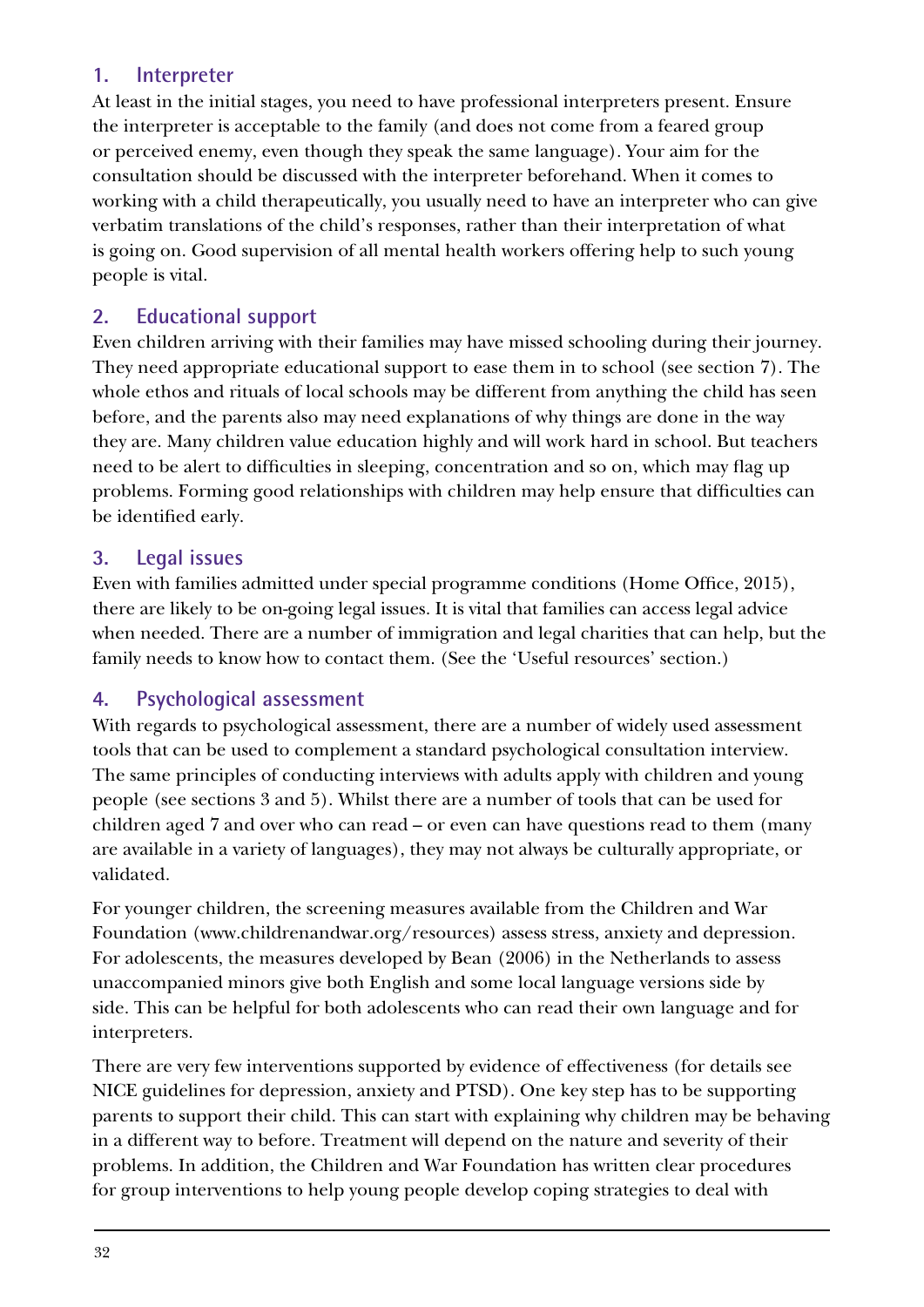<span id="page-32-0"></span>stress. These have proven effective in a number of randomised controlled trials (Yule, Dyregrov, Raundalen & Smith, 2013). Unstructured counselling has little place in the set of interventions that can be recommended (NICE, 2005). In general, young people will benefit socially as well as emotionally from participating in a variety of groups from formal therapeutic ones to informal, leisure-oriented ones, some of which may be organised by other refugees.

Make sure you interview a child separately from their parents, as often children will not talk about what is troubling them, because they know that it upsets their parents to hear it. As part of early interviews, the child should be given time to tell their story with little prompting. Many adults (including parents, teachers and inexperienced mental health workers) worry that this will 're-traumatise' the child. But learning that one can talk about horrific things, may be upset while doing so, but ultimately feel relieved at having shared in a safe context with a supportive adult is often a powerful part of any intervention.

## **5. Bereavement**

One difficult issue to explore is bereavement. Children may have witnessed fighting and seen people being subjected to violence and killed. Some may have lost family members. There may have been little opportunity to grieve and participate in family mourning rituals. Check if this is the case and if so, ensure that the bereavement is properly acknowledged. Participating in belated funeral arrangements can be helpful. Where the child has developed a traumatic bereavement reaction where they cannot think of the dead person without reliving the killing, then using a protocol such as the Children and War's Grief Manual (Yule, Dyregrov, Straume & Kraus, 2011) may be appropriate.

# **6.4 Supporting unaccompanied minors**

In July 2016, the House of Lords (HoL, 2016) reported on the plight of unaccompanied migrant children in the EU. The report detailed the failure of EU governments to follow through good intentions with actual actions. Much of the factual evidence given below comes from that report.

The needs of unaccompanied minors are more complex than those who entered the UK with their families. Children may have fled their homes with other family members, only to be separated *en route*. More often, the family perceived that the children were targets of malign forces and so paid for others to get them to the UK. Occasionally, children will fly to the UK, but be abandoned in an airport. More usually, children trek over peoplesmuggling routes that avoid borders. Children from Afghanistan, for example, will travel on foot, by cars, trek over the mountains to Turkey, cross by boat to Greece and make their way through Europe to the Channel. There may be long periods hiding until it is safe to move on. These journeys, full of hazards can take a year or even longer. Throughout this time, vulnerable children are exposed to adults who do not always have their best interests at heart.

In 2015, 88,245 unaccompanied children applied for asylum in the EU – 3045 of them in the UK. An unknown number perished *en route*. These numbers have overwhelmed member states and so previously considered plans have not been implemented. The authors of the HoL report detected 'a culture of disbelief and suspicion' whereby adolescents were often not believed about their age, and made to feel unwelcome.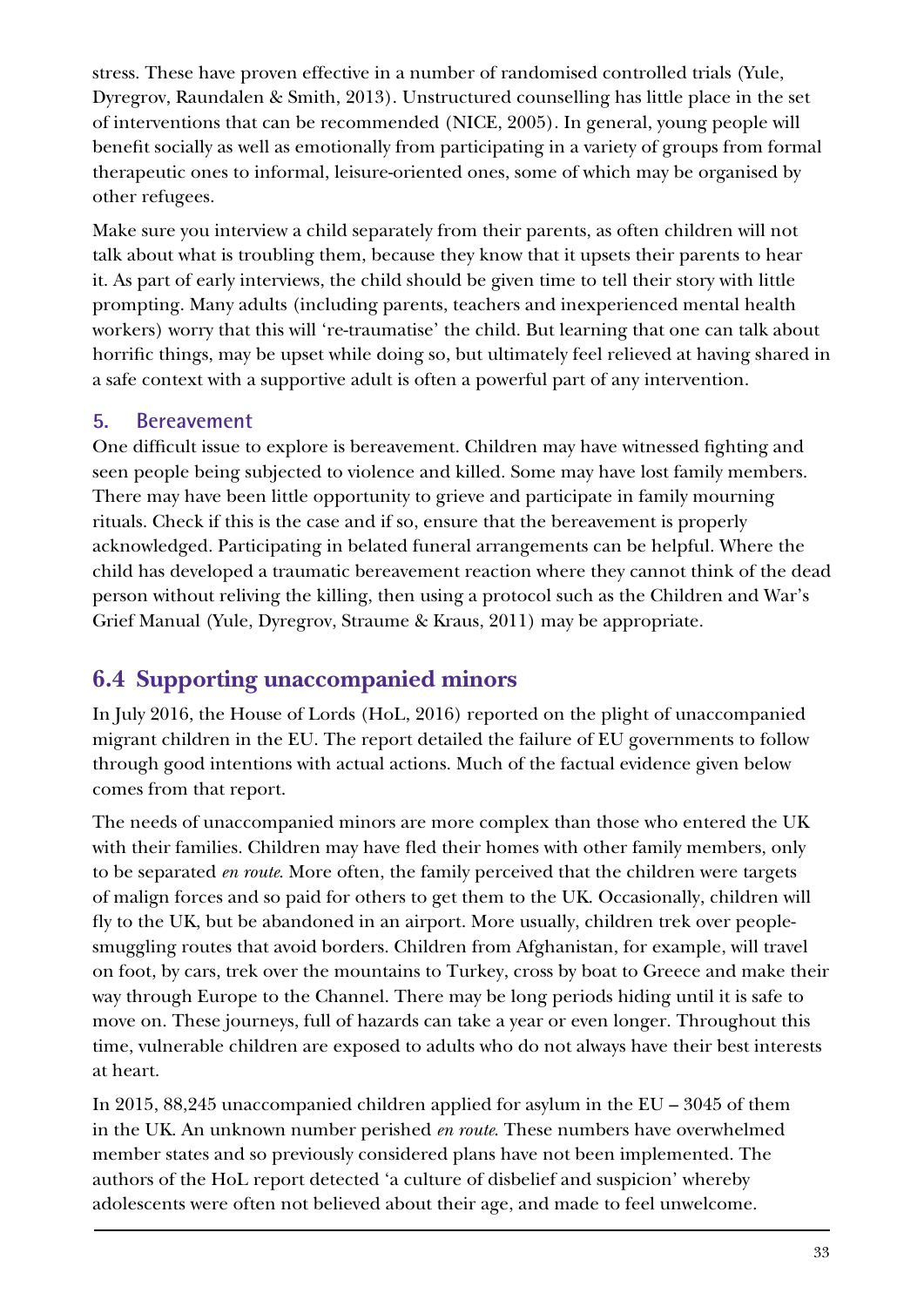According to one EUROPOL estimate (HoL, 2016), 10,000 such children have gone missing within the EU and are vulnerable to trafficking. Another study by Save the Children (McNeill, 2016) found that 50 per cent had sexually transmitted diseases, confirming suspicions that many children are sexually abused during their journeys. As always, it is vital that the physical health of young people is properly assessed and appropriate treatment given where needed.

When these children reach the shore of the UK, far from feeling safe, many are taken to police stations where attempts are made to judge how old they are. This is crucial for the support they will receive. Under current rules, where a child is deemed to be under 17 years old, they are accepted by social services and placed in foster care. If they are 17 to 18 years old, they may be placed in semi-independent living, sharing accommodation with others of the same age and with some support from social services. Where they are deemed to be over 18 years old, they are treated as adults and taken to detention centres or released into the community while their fate is decided.

It is difficult to judge a young person's age from just looking at them, and yet that is what happened for many. Inevitably, many mistakes were made. Youngsters whose ages were disputed often report that their dreams were shattered and the experience was more traumatic than the original reasons they had to flee. In recent years, there have been slight improvements in policy, and age now has to be determined by two specially trained social workers following the Merton guidelines (ADCS, 2015).

Social services currently say that all children should be cared for in families – hence the focus on fostering. However, there are simply not enough foster carers available to meet current requirements, including meeting the needs of traumatised children from war-torn countries. While it is heartening that many people were moved by the plight of children recently seen on their televisions, the selection of foster carers often takes over six months. Increasingly there is good training of foster carers to meet 'ordinary' needs, but those working with unaccompanied minors will need additional training, as well as on-going support

If an unaccompanied child has applied for asylum, they are usually given the legal status of 'leave to remain' – but only until they turn 18. Then, or shortly after that, they are considered for asylum – and if it is not granted they may be sent back to their original country. The anxiety surrounding the wait for this crucial decision is not made any easier by the fact that it coincides with having to take important decisions about whether to continue education, or seek employment. They are also being moved from child to adult mental health services.

It is particularly important that teenagers who are receiving help from CAMHS continue to receive it. The move to considering young people up to the age of 25 as adolescents is welcome, because a sudden break in care can be devastating.

There have been cases where some mental health workers will not even begin appropriate interventions if there is a possibility that the young person may be removed from the country. That appears to be unethical practice.

At 18, much direct support from social services may be reduced or even removed. Those who have been in semi-independent living frequently lack the skills to look after themselves – because cooking, cleaning, shopping, budgeting all differ greatly from what they may have experienced in their country of origin. Indeed, understanding normal everyday tasks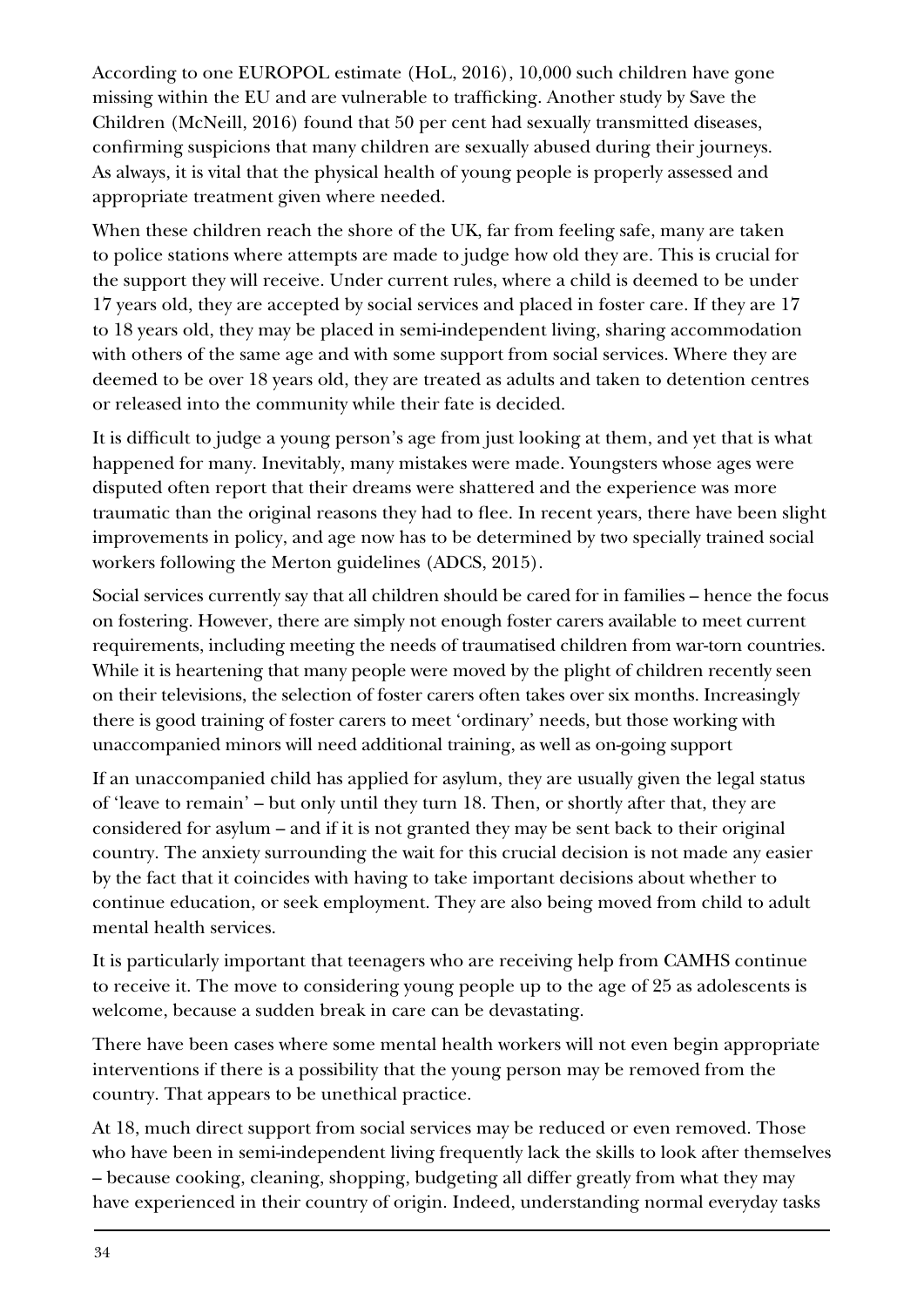<span id="page-34-0"></span>are likely to differ greatly between their country of origin and the UK. Carers, teachers and others have an important role in helping young people learn the rules of everyday living that they may otherwise take for granted. Again, regular, professional interpreters have a big role to play in such socialisation.

Attitudes towards sex and people of the opposite gender can also lead to misunderstandings unless specifically discussed. This should be easier among those in foster care. But issues around contraception and equality need to be raised.

All unaccompanied minors will have dealings with the law, and these are far from easy to understand for the young person or those supporting them. There are organisations dealing with the laws surrounding refugees and asylum seekers. How to access help and how to understand the law needs to be discussed from early as arriving in the UK (see section 4).

# **6.5 Conclusion and recommendations**

Young people must be seen as children first and refugees second but they have particular needs which must be catered for. While many prove resilient in the light of their ordeal, you should be aware of the pressures upon them. GPs, schools and CAMHS should work together with psychologists to ensure the child has the support they need.

- Agencies should work together to monitor children and young people for mental health issues.
- Children must never be asked to be an interpreter, especially when their parents are being examined or seen by a psychologist.
- When assessing children, interview them separately, as they may not want to upset their parents with distressing detail.
- If relevant, think about delayed bereavement rituals in order to give children a chance to grieve.
- For unaccompanied minors, be aware that turning 18 is a crucial age both in terms of whether they have leave to remain, and the support they receive from social services if they stay.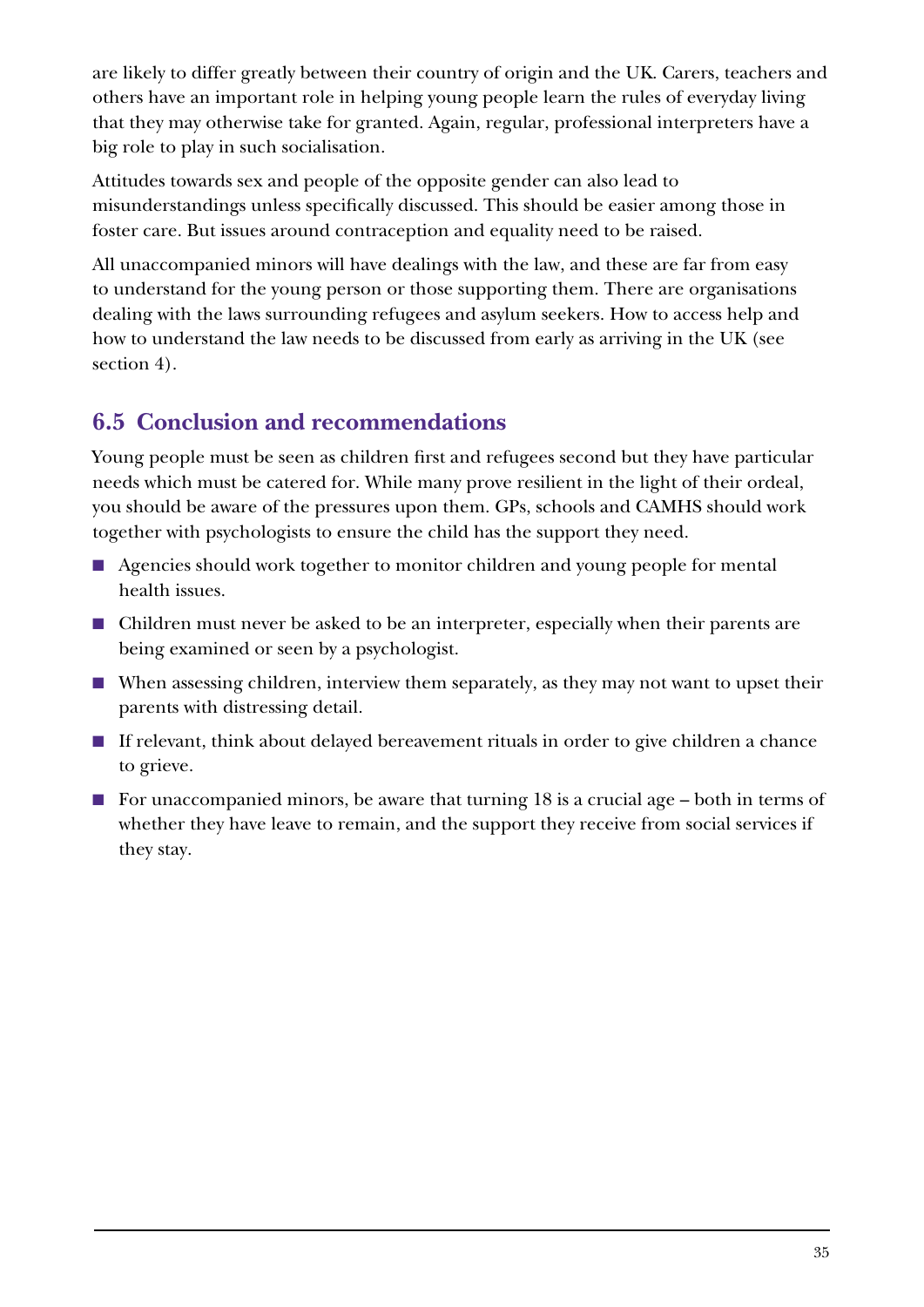# <span id="page-35-0"></span>**7. Supporting nurseries, schools and colleges**

Nurseries, schools and colleges are likely to be a universal feature for newly arrived children, young people and families. With the right support, these places have the potential to help refugees and asylum seekers integrate socially. Psychologists, particularly educational psychologists are likely to be key professionals in providing this support to schools and other educational settings.

# **7.1 Key issues**

This is a hugely complex area, fraught with social, cultural, religious, legal and political minefields, as well as offering opportunities for creative and innovative work. You may wish to reflect on the following issues:

- Swift access to education and well-planned initial school-based assessments are key in helping these children integrate successfully.
- Be aware of local political, cultural and religious issues as well as wider geopolitical and national ones. You should understand, and work with the community the refugees and asylum seekers are coming into, as well as the schools, nursery or colleges.
- Challenge dichotomous thinking. Not all children will have experienced traumatic events, although most will have experienced some key losses.
- Remind teachers that English as an Additional Language is not a special educational need. However some children and young people may experience both needs.
- Consider the impact of socio-economic facts, age, and language skills to make sense of educational, social and psychological outcomes.
- Be mindful that some children and young people may distrust interpreters because of past experience or specific cultural interaction between the child and the interpreter.
- Be aware that a young person's leave to remain could be revoked at the age of 18 (as mentioned in the previous chapter).This is a key developmental and educational transition point, and may impact on their life and their ability to complete/attain formal qualifications.

# **7.2 A role for psychologists**

Despite these challenges, there is much that psychologists can do in terms of improving outcomes for these children and young people. This contribution can be viewed at a multisystems level; supporting local authorities, working in the nursery, school or college system and working at the individual level.

## **1. Supporting local authorities**

Psychologists should seek opportunities to work at a strategic level so that there is psychological consultation when decisions are made at local authority (LA) level. The following areas are suggested as a particular focus: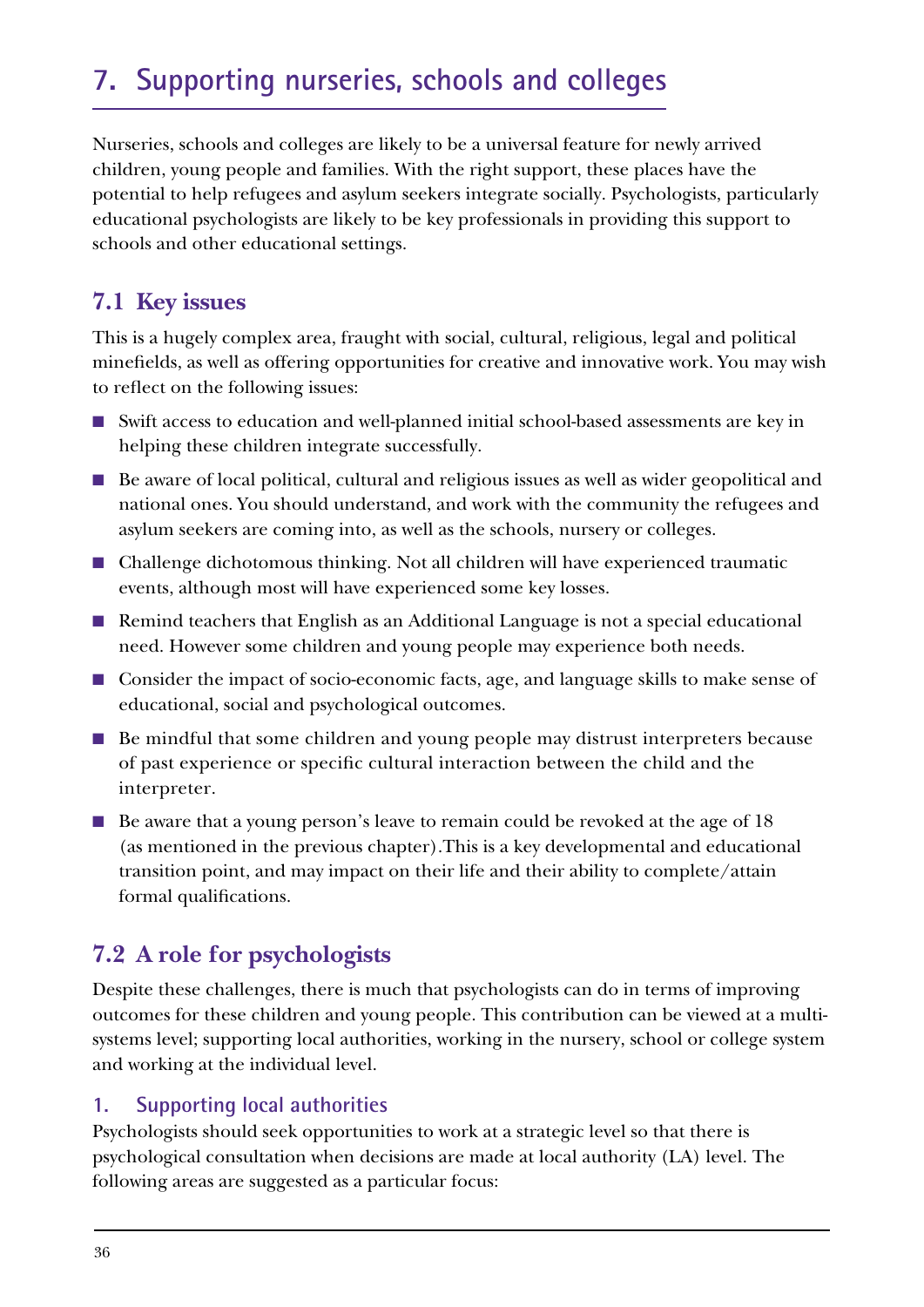- <span id="page-36-0"></span>■ Find solutions and provide specific training for the LA and educational settings to ensure that they are ready to receive these children and young people. This support could span neighbouring LA and work towards developing partnerships where good practice can be shared.
- Reminding the LA that swift entry to education is consistently cited as a protective factor for refugees and asylum seekers. Psychologists should advise LAs that long-term community social inclusion is maximised where over-concentration of refugee and asylum seeker communities is avoided (Crul et al., 2012, 2016).
- Support newly-arrived families entering the educational system. Where possible, placements should be sought in settings as close as possible to where the young person is staying.
- Remind the LA and schools that they are required to publish their Local Offer (i.e. provision made for children with special educational needs and new arrivals (SEN&D Code of Practice Part 4: 2014)).
- Psychologists should remind the LA that children might not require additional resources beyond the setting's Local Offer (which is for children and young people with special educational needs and/or disabilities). Psychologists can support schools, colleges and nurseries to reflect on how their existing resources and skills might meet the needs of their new arrivals.

# **7.3 Supporting schools and educational settings**

Psychologists have a long tradition of working with schools, nurseries and colleges. They are, therefore, well placed to support schools prepare for the arrival and successful inclusion of children who are refugees or asylum seekers.

## **1. Preparing the school, nursery or college system**

In many cases, a school, nursery or college system may have to welcome a new arrival with very little notice, and this may impact on already stretched resources. Psychologists are well placed to work at a whole-system level and with the staff to explore and support the arrival. Setting up psychologist-facilitated staff/pupil discussion groups can provide opportunities for teachers to express and explore anxieties and thus enable teachers to develop solutions that will ensure the social inclusion of new arrivals. Specific social inclusion tools such as MAPs: Making Action Plans (O'Brien & Forest, 1989); and PATHs: Planning Alternative Tomorrows with Hope (Pearpoint et al., 2001) have been successfully used to work toward successful social inclusion. This should not be a one off. Continuous intercultural and diversity education is important for staff and pupils and the wider community.

You can support schools to develop whole setting provision maps to detail the resources that they already have, could develop and may require in order to meet the needs of refugees and asylum seekers. This should include adaptations of existing welcome packs into relevant languages. Welcome packs should also specifically reference how families can seek support to address common issues such as enuresis and sleep issues. Families will also benefit from information about how they can support their children to learn at home.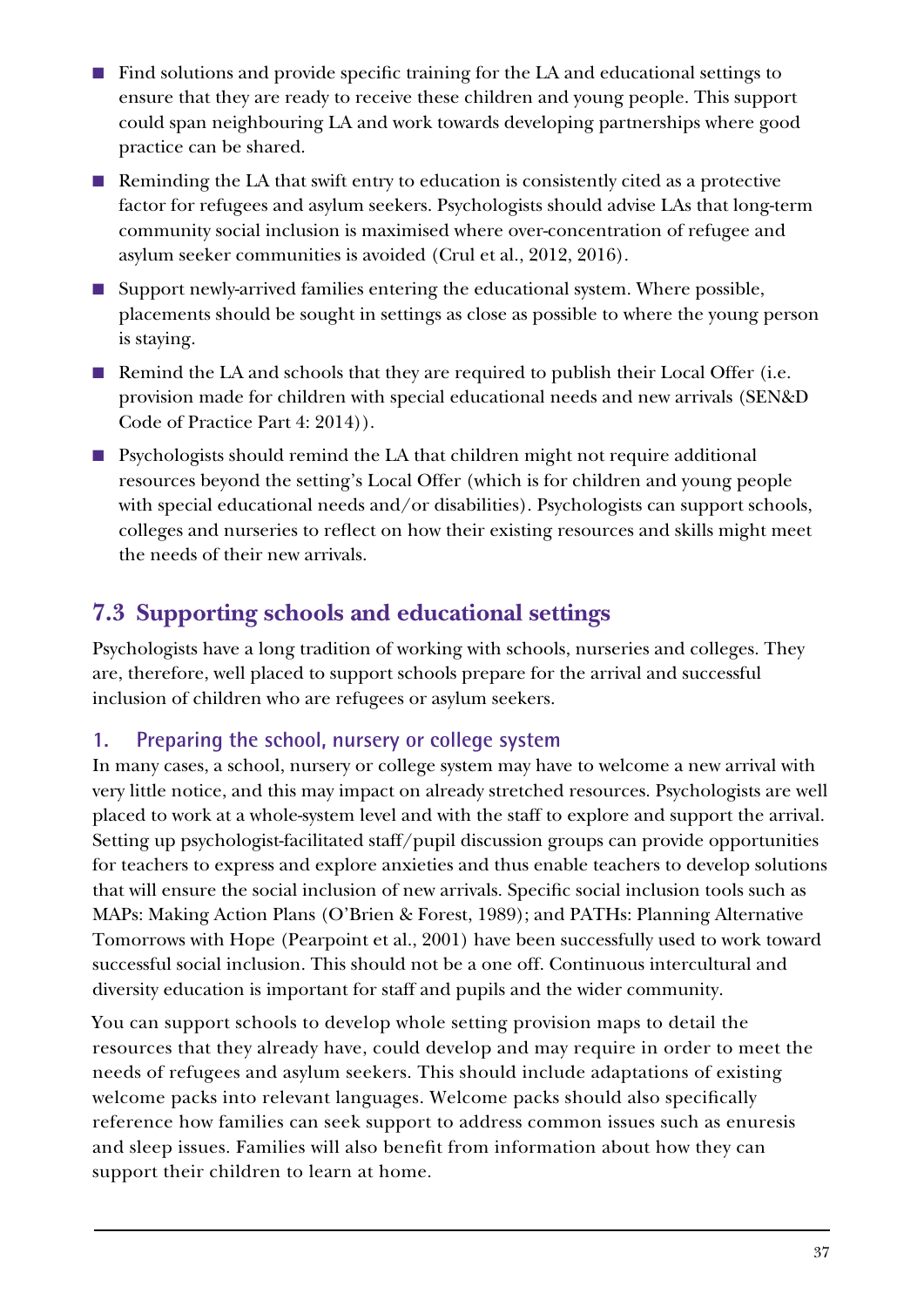Use school displays or share cultural experiences and strengths at school events. This will help represent the home culture of newly arrived children and research suggests that this aids a sense of belonging which helps successful inclusion (e.g. Fazel, 2015).

Buddy/friendship schemes in schools and colleges can help promote friendship formation. If these have already been set up, your role may be to remind teachers of the importance of using these approaches.

# **2. Removing barriers: English as an Additional Language (EAL)**

Psychologists are experienced in working to remove the barriers to social inclusion that EAL can cause and problems with accessing the academic curriculum. Psychologists can work at a whole-school level to review and modify existing systems and strategies. Work in this area might include: training throughout the educational setting to remind and reinforce best evidence approaches; developing initial language assessments and structures to provide continuous host language support both within after school; working in collaboration with teachers to ensure home language instruction is valued and facilitated.

## **Academic support**

Swift curriculum access is a key feature of successful social inclusion and working towards ensuring positive outcomes for refugees and asylum seekers. Psychologists could work with schools to develop a good initial assessment of children and young people's educational background in their home language. These should include an assessment of curricula concepts and dynamic factors such as learning behaviours. On-going assessments and tracking of these children should draw on principles of Assessment Through Teaching (see Raybould & Solity, 1988).

Importantly you should avoid these children being automatically placed in lower attaining groups. Instead, psychologists should advise schools and colleges to place children and young people in classes based on an assessment of their previous schooling, ability and needs. Develop individual pupil and family profiles that focus on strengths and resources. There should be particular focus on Key Stage transition points in order to ensure that these children and young people remain in education. Finally, consider how teaching assistants and learning mentors who may have second language skills are deployed to greatest effect.

One of the most important things can be to recast the narrative around EAL from being one of special needs to that of additional language. Some settings have re-construed their EAL teachers and support as a curriculum area within the languages faculty rather than locate them as part of special needs or student support (see Case Study 1).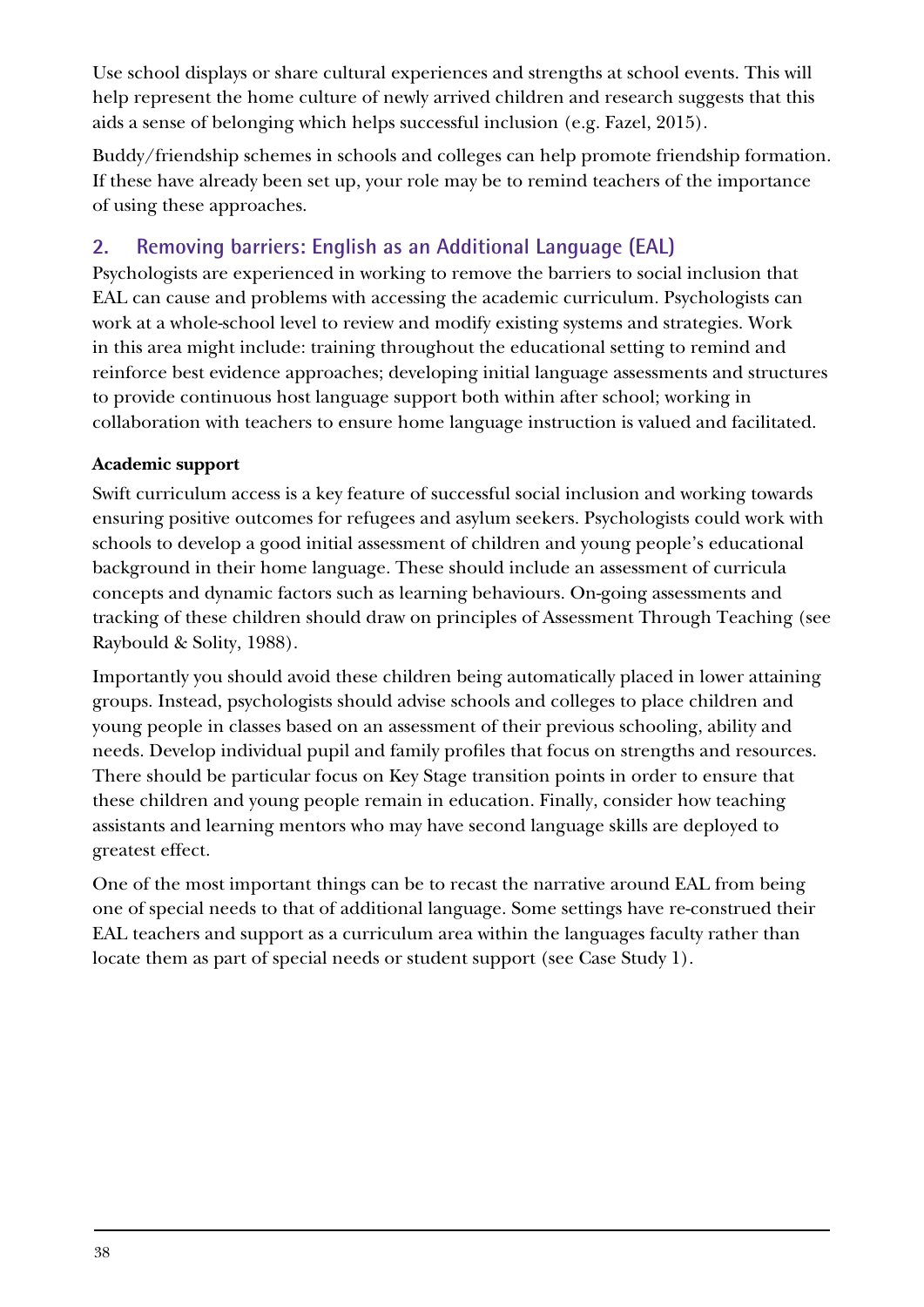#### **Case Study 1**

## **Recasting the narrative around refugees and asylum seekers: The Faculty of English as an Additional Language**

A large eight-form secondary school in a culturally diverse area was approached by the LA to place a group of refugees and asylum seekers. Many of the young people were new arrivals who had come unaccompanied and some were from countries where there was conflict. To respond to this challenge, the existing EAL department was moved in to the Faculty of Languages. The existing learning mentor team was increased, with recruits from communities with home language skills suitable for this group of children. The school commissioned the LA Educational Psychology Service to provide additional consultation support. This support included:

- Training teachers in EAL;
- Updating diversity training for teachers;
- Facilitating staff discussions groups as a means of exploring concerns and seeking solutions;
- Developing peer mentoring to assist new arrivals;
- Training and supervising learning mentors to use narrative-based approaches for assessment and intervention.

#### **Involving the refugee and asylum seeker community**

Engaging and involving the family and the community is key in ensuring the longer-term social inclusion, and improved outcome for children from refugee and asylum-seeking families. Psychologists can work with educational settings to ensure that schools provide detailed information about themselves and LA systems through bilingual mentors and advisors.

Schools should be encouraged to use such mentors and family support workers, to encourage parents and the wider newly-arrived community to engage in nursery and school life. Find solutions that promote contact and communication between home, other children and families, and work to develop understanding between refugee and asylum seeker communities and schools, nurseries or colleges where there are clashes of constructs, beliefs or attitudes (see Case Study 2).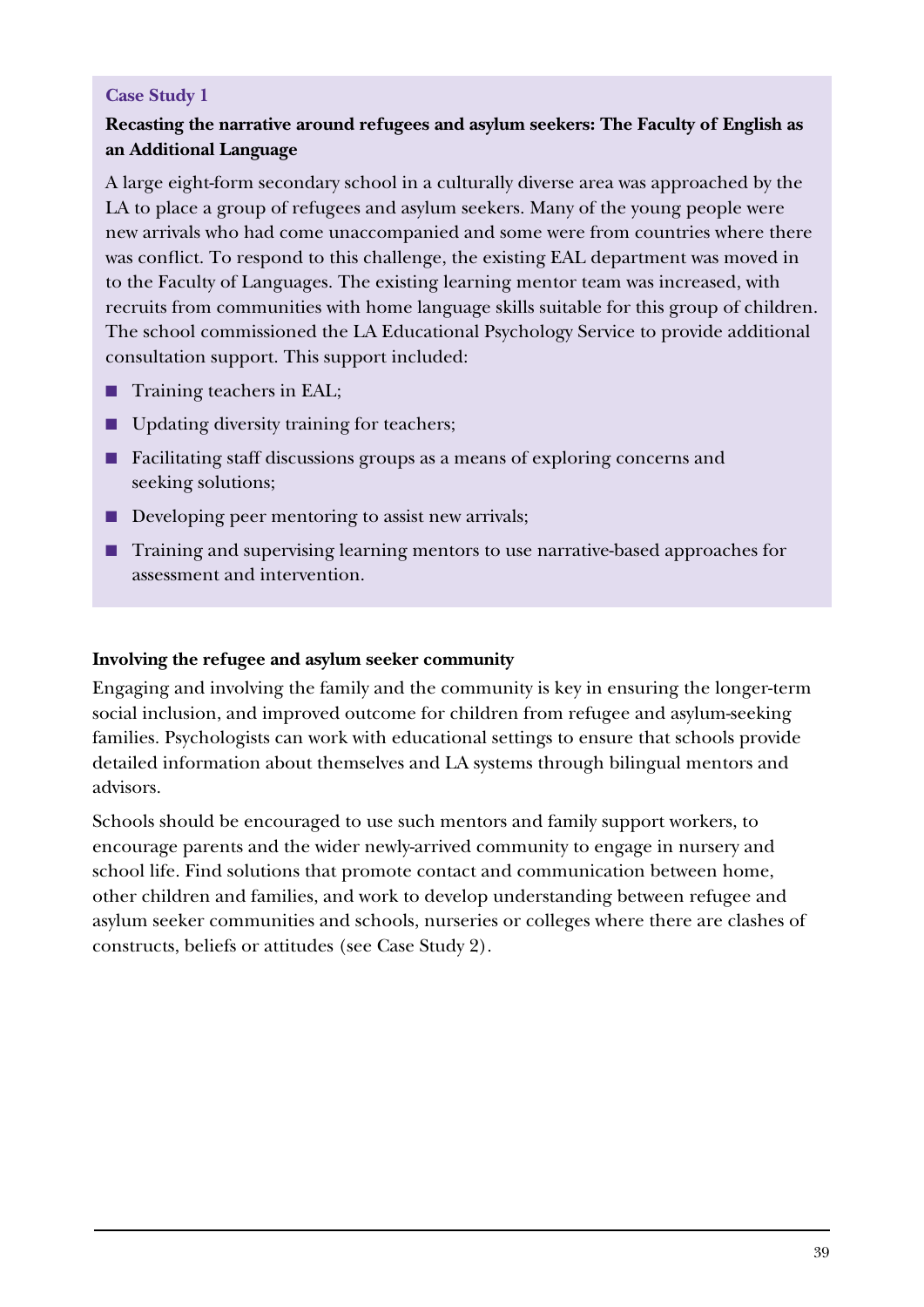#### <span id="page-39-0"></span>**Case Study 2**

#### **Anti-bullying week: Diversity in families**

#### *'Can we put up that display in the entrance hall?'*

A primary school in an area where there had been a recent arrival of migrants from south Asia who identified as Muslim, sought the support of their educational psychologist. The school wanted to know how it might address the issue of diversity in families during Anti-Bullying Week. Previously, a wall display featuring pictures of single-sex families had elicited an extremely negative response from some parents. This year, the school invited families to a range of sessions that were co-facilitated by the educational psychologist to explain the importance of valuing diversity within the context of the United Nations Charter of Human Rights, British values and the aspiration of the school to further develop their wider social inclusive ethos. Although a challenging meeting, with a range of differing views expressed, anxieties were contained and the purpose and importance of the curriculum was made clear and demystified. Anti-bullying week was delivered at a whole school level with most pupils attending sessions in the week.

## **7.4 Direct work with children and young people in educational settings**

Most newly arrived children and young people do well at school, and do not need intervention (Rutter, 2006, 2015). However, for some children and young people, their experiences in their country of origin and/or the journey itself may have been traumatic. Some children and young people may also experience additional educational needs; others may have neuro-disability resulting from Traumatic Brain Injuries (TBI) due to their experience of war and/or torture. In some cases, these experiences may present schools with significant challenges to help these children integrate quickly, and settle down to schoolwork. In these cases, educational settings may seek specific advice and guidance from psychologists. For a small minority of these young people, their needs may exceed the provision usually available within the Local Offer. This policy ignores the psychological need for people under stress to seek support from others who have had similar experiences. It is well documented that good social support is one of the best buffers against exacerbating debilitating reactions (Udwin et al., 2000; La Greca et al., 2010; McDermott et al., 2012).

In these cases, there should be evidence that the child or young person's needs remain persistent, and require further provision despite the implementation and careful review of specifically-targeted additional provision over time. Where this is the case, you may advise the school, parents/carers or young person to request that the LA consider an Educational Health and Care Assessment. (Children and Families Act, 2014).

In some cases, the needs of the child or young person may require further in-depth clinical or therapeutic assessment. Where this is the case, you may recommend that schools seek support from CAMHS. If therapeutic work starts you should support schools to maintain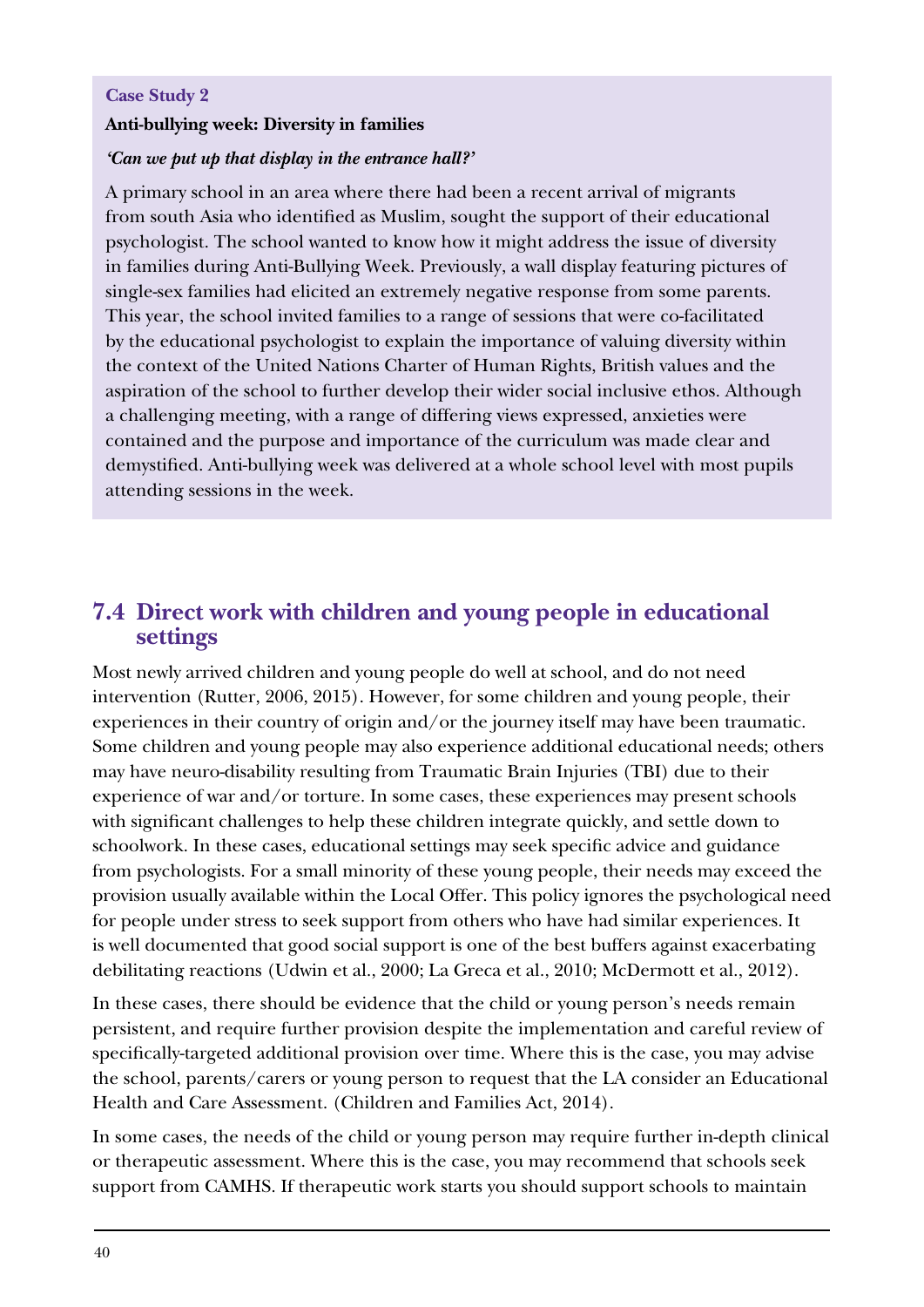<span id="page-40-0"></span>close contact between clinicians and educational professionals. This should ensure that the team around the child are sharing information and good practice.

You should seek opportunities to ensure that the child, young person, and parents/ guardians are included in any planning interventions and review procedures. Ensuring the voice of the pupil is heard is a priority. Language barriers should not limit the involvement, participation and agency of children, young people and their families.

# **7.4 Educational psychological assessments of special educational needs**

In conducting individual assessment work, psychologists should comply with the guidance set out in the HCPC Standards of Conduct, Performance and Ethics (2016) and the Code of Ethics and Conduct (BPS, 2009). In addition to their usual assessment considerations, psychologists should be mindful of the key principles as set out in section 3, and the following considerations:

## **1. Challenges with gaining informed consent**

You should reflect on how issues related to English as an Additional Language may impact on gaining informed consent. Some refugees and asylum seekers may not have come in to contact with psychologists, or may hold differing ideas or understanding of what psychologists and other professionals do. Consider as well the possible impact that diversity related to culture, religion and gender may have when seeking informed consent. Psychologists should also be mindful that for some children and their families, their experience of some people seen as 'officials', including LA Officers may have been experienced as abusive and traumatic.

## **2. Assessment approaches**

The voice of the child and young person and family should be at the centre of any assessment. Be aware of cultural interpretations and social construction of trauma, diagnostic labels, treatment and help-seeking behaviours

You should consider the ecological validity of your choice of assessment methods. Establishing a developmental history is essential in informing the decisions you make on assessment in the future, and avoiding anti-oppressive practice. Assessment through teaching (e.g. Raybould & Solity, 1988) and approaches from Dynamic Assessment (e.g. Haywood et al., 2007), rather than standardised assessments of cognitive ability will be more valid and yield more helpful data regarding learning strengths, needs and subsequent interventions

Where at all possible, conduct direct assessment in the child's home language and correct dialect using qualified, professional interpreters. Think about whether interpreters will be viewed positively by the child, young person or family. As stated earlier, other children or young people should never be used as interpreters.

When doing assessments, focus on the child's strengths. Refugees and asylum seekers and their families bring with them a wide range of strengths, skills and resources and identifying these can form the basis of subsequent interventions in both educational settings and the family.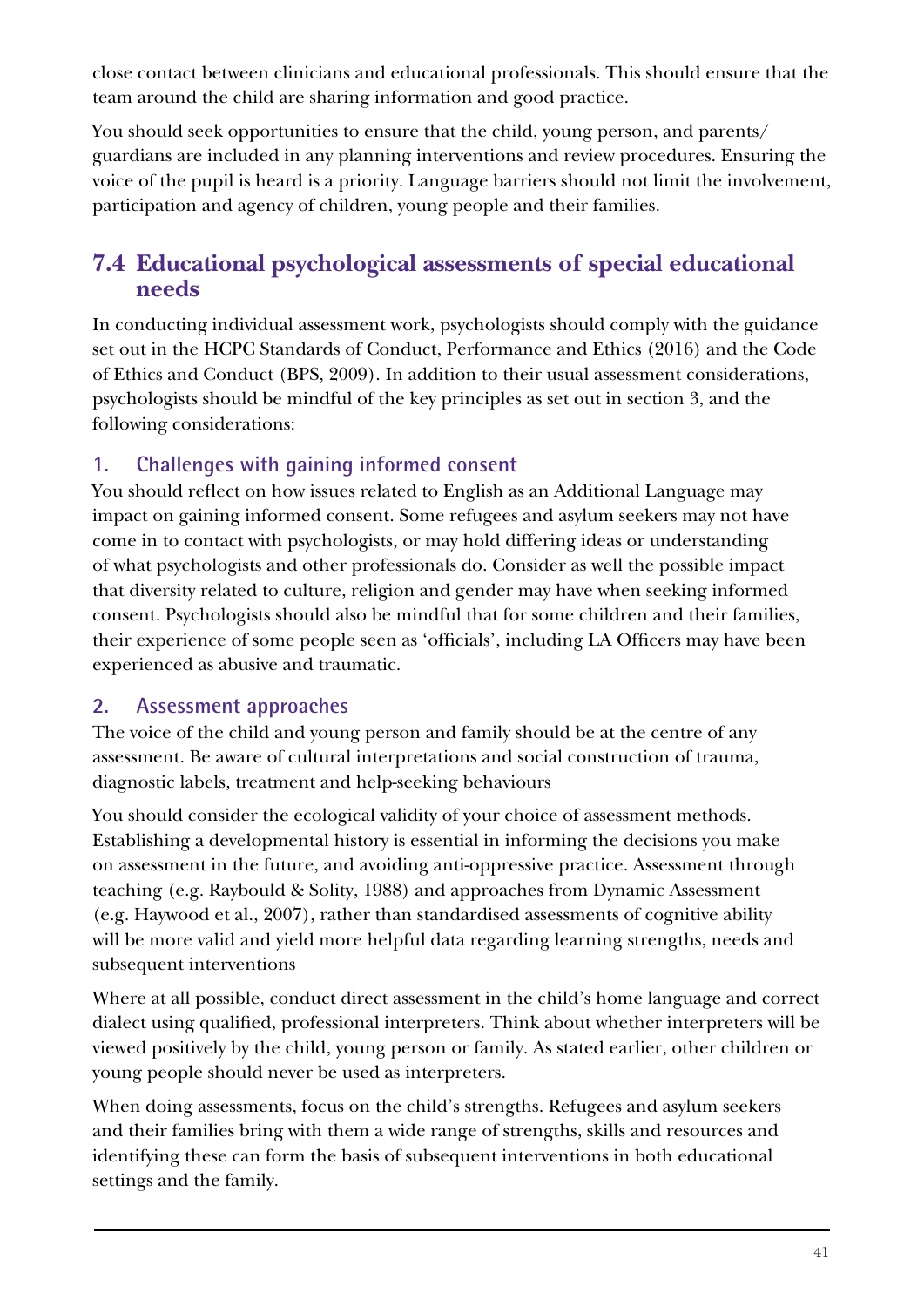<span id="page-41-0"></span>Assessments drawing on narrative psychology may also enable the voice of the child or young person to be heard. These assessments, in the home language, can also be used to explore what sense they make of their personal and physical journey. (e.g. Hulusi & Oland, 2010).

Some refugee and asylum seeker children and young people may not have a school place. If you are making assessments in these cases, draw cautious conclusions and recommend further assessment once the child or young person has secured a nursery, school or college place.

As with all assessments of children and young people, your recommendations and interventions should seek to target specific outcomes for the child or young person. Ensuring that swift social inclusion and curriculum access are suggested as key outcomes.

## **3. Seeking supervision**

Where necessary, you should always use professional supervision to reflect on your practice and formulation. Some psychology teams may have designated psychologists who have developed specialisms in this area. They can be an important source of professional support, supervision and may also provide consultation and training.

# **7.5 Conclusion and recommendations**

Many of these children and young people will have had their education disrupted as part of their journey and relocation. Psychologists have a very valuable role to play liaising between local authorities and schools, nurseries and colleges in order to help these children be assessed correctly, and integrated as soon as possible. Simple but effective approaches can make this transition much smoother, such as ensuring that children are assessed in their home language, and categorising 'English as an additional language' as an educational issue not a special needs one. In particular:

- Swift access to education and well-planned school-based assessments help these children integrate successfully.
- Assess such children in their home language and correct dialect.
- Don't automatically place children in lower-attaining groups if English is not their first language; assess them on their previous schooling, ability and needs.
- Engage the community and whole school so that these children and young people can be quickly integrated.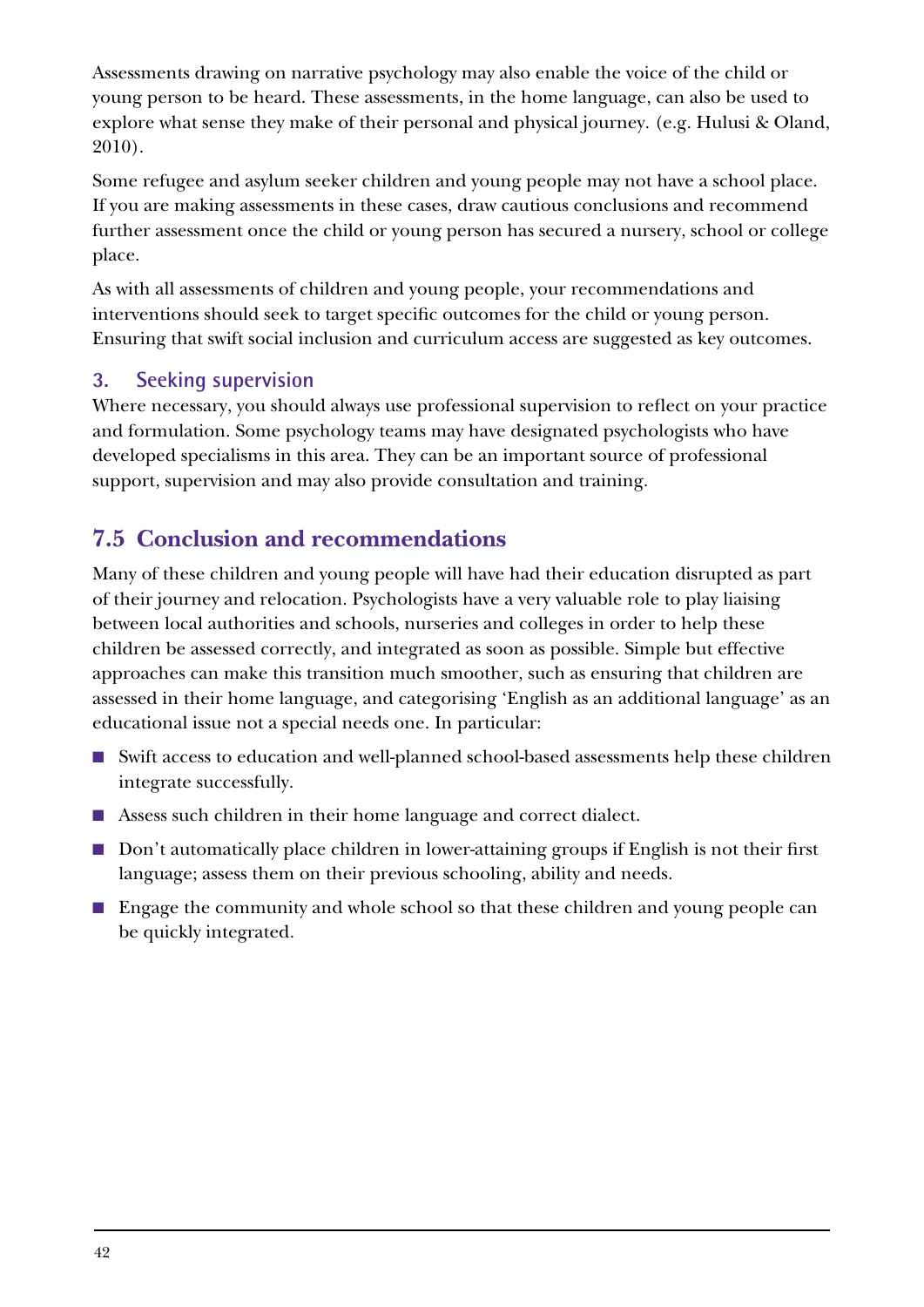# <span id="page-42-0"></span>**8. Supporting asylum seeking and refugee families**

Undeniably, the best support system for individuals, in times of distress, is the family – provided that the family is not separated by events, or choice and is not 'dysfunctional'. Refugee and asylum-seeking families often undergo an arduous, disorienting and painful process, as a result of which family members may experience many changes, with many different implications. It is important for psychologists to be aware of these implications and ideally try to provide appropriate support to all members of the families, as well as to those who work with them. This support should maintain a sensitive balance of interventions which respect and address families' suffering and losses, different cultural backgrounds but avoid pathologising them.

## **8.1 Key considerations**

The family, with all its different forms and structures, is the most important unit to potentially provide the best conditions for humans to develop positively. But realising this potential depends on many factors, both internal to the family and external.

Even when dreadful things happen – events that force people from their homes or where they consider to be safe – the family can still help each other. Under these circumstances a greater emphasis should be placed on the importance of family, as it could be a vital source of support for its members in the following ways:

- Offering support and stability which helps family members tolerate their experiences of, and reactions to these adverse events, however difficult, painful or unbearable they may be.
- Providing ways of coping with these experiences.
- Offering ways of giving appropriate meaning to these experiences, by helping them not to get overwhelmed. The family needs to maintain the right balance between not ignoring or underestimating such experiences, but also by not over-estimating them and their destructive nature.
- Enabling them to survive, and to make the best possible use of these experiencesregardless of how difficult, painful or disruptive these experiences may be.
- Offering them ways of maintaining connections with people outside the family as well as with relevant outside bodies, organisations and services.

However, when caught up in difficult situations that mean they have to leave home or country, families can undergo radical changes with negative consequences. Therefore, you need to appreciate the complexity and uniqueness of these families' experiences, so that appropriate interventions are aimed at not only minimising the destructive effects of adversity on the family, but also reinforcing specifically the family's own positive potential to address these effectively.

When they have to flee their home country, families may lose sight of the importance of processing potentially overwhelming experiences because of the sheer burden of real and pressing needs of survival. As a result, they can neglect or minimise the family's internal dynamics, cohesion, difficulties and conflicts, which can cause more problems.

They may also be so preoccupied with issues such as the legal complexities of seeking asylum or political realities that they overlook or are unable to deal with the needs of a particularly vulnerable or traumatised member/s.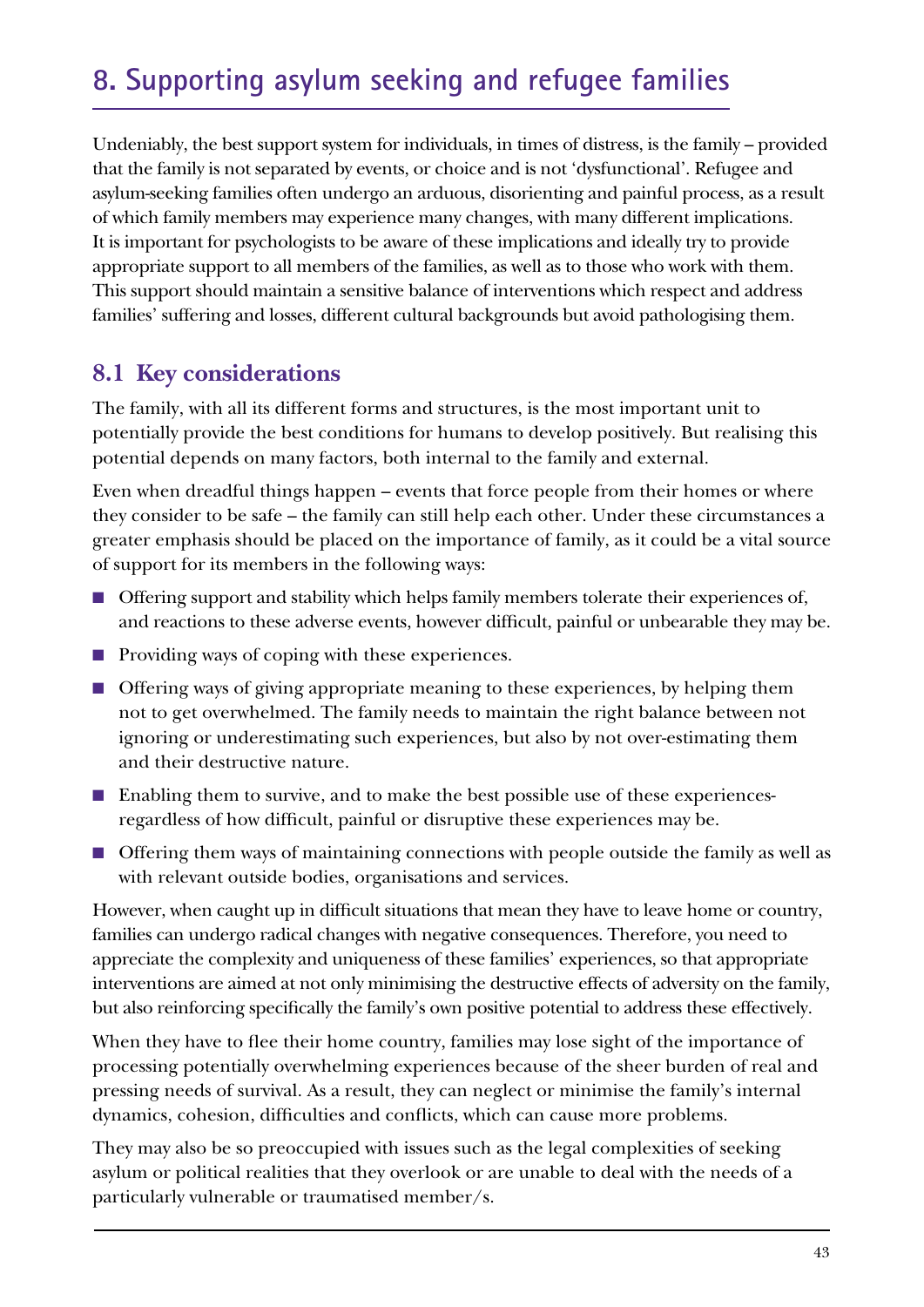<span id="page-43-0"></span>Finally, a common experience is to end up being separated from a family member or members during their flight and relocation. This may lead to the family members' experiencing their ordeal in radically different ways. The lack of shared experiences or discrepancy may cause conflict, and may create new divisions, new roles, new identities and new imbalances within the family.

It is important to be aware that not all of these new experiences necessarily have exclusively negative impacts on the family. These new experiences may rip the family apart or they may strengthen the family and bring its members closer together, like never before. Consequently, what is of paramount importance is that you should endeavour to discern the impact of these experiences thoughtfully, attentively and judiciously and always strive to minimise their negative effects and maximise their positive effects.

By supporting families, psychologists not only support their individual members but also are strengthening a unique unit in the extended system that can have considerably beneficial effects in the wider community.

You do not need to be a qualified family therapist to have a positive impact on families. By appreciating the complexities outlined here, any psychologist can play a beneficial role in attending to the needs of these families. Moreover, the psychologists' tasks should also include consultation with other professionals and non-professionals involved in the care of these families.

Importantly, the role of cultural differences between those of the family and its surrounding community/ies needs to be appreciated in an appropriate way. Differences do not necessarily imply problems, as they can be enriching. Your task as a psychologist is to discern the specifics of each situation and, as always, endeavour to minimise their negative effects whilst maximising their positive effects.

The role of community support is of paramount importance. Appropriate support from the extended family and community strengthens these families and reduces the negative effects. However, you need to be extremely sensitive in terms of considering which is the appropriate community for each family, and, for that matter, each family member. It is always strongly recommended that psychologists collaborate with the family in selecting their community of choice and not to assign to them a community that is assumed by others to be 'their community'.

The role of spirituality and religious affiliation is of vital importance for some families, at all times, but especially during the periods of dislocation and relocation. You should endeavour to be sensitive to families' spirituality and religious affiliation and not to minimise their importance. Instead, enable each family to have access to their preferred spiritual/religious community.

# **8.2 Assessment and interventions**

Assessment is an important part of every good intervention. It may be performed as a separate activity, which precedes the intervention, or in an on-going way that interweaves assessment with intervention in a mutually complementary fashion. Or alternatively it could be carried out in a cyclical form: assessment – intervention – re-assessment – intervention, etc.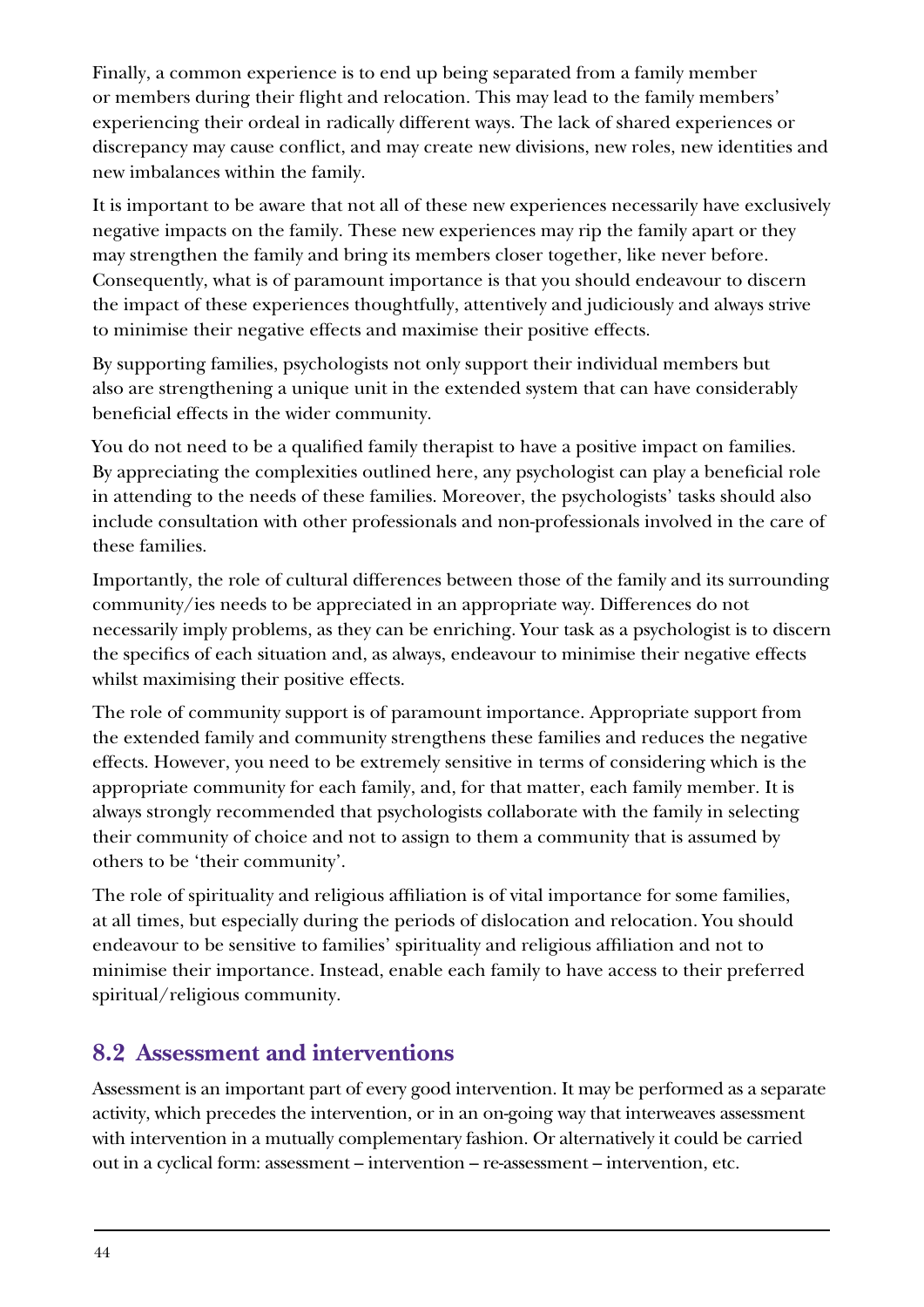In working with these families, there is a danger of compartmentalising the assessment process due to the specific pressures they may experience and the pressures psychologists have in addressing their multi-faceted predicament. Moreover, there may be difficulties in co-ordinating information from all workers and professionals involved, as these families tend to have contact with many different organisations and services, which often have no communication amongst themselves.

You should give particular attention to the way you conduct assessments and interventions. They should not be intimidating, condescending, or un-empathic. Instead, go out of your way to speak to these families in ordinary, everyday language (avoiding professional jargon). Remain constantly alert to the families' immediate concerns with regard to the difficulties they encounter in their everyday lives.

Assessment of these families often focuses on identifying their needs as a result of their multiple losses. However, which needs do psychologists need to focus upon? These are often multifaceted. Ideally, all assessments and interventions should be based on a sound psychosocial perspective, that is, not only limited to psychological factors but also include the actual realities of living, along with their financial, medical, spiritual, and other considerations. Ideally, your assessment and interventions should address the wide spectrum of:

- Intrapsychic factors;
- Interpersonal interactions;
- Wider socio-political and cultural parameters.

All these should be within the context of the actual reality of their everyday lives.

You should assess families within at least two types of histories: *their own family developmental cycle* (e.g. have they just married, do they have young children, have their parents died, is their main focus now the education of their teenage children?) and *their dislocation history* (e.g. is their current location the final destination of their journey or are they still planning to move to another country; are they expecting other members of their family to join them?). So you should appreciate the particular stage that each family is at that given time, as well as the stage in their process from dislocation to relocation.

Unfortunately, the assessment of these families is restricted to identifying their 'needs', and these needs are understood exclusively in terms of their multiple losses. This fails to take account of their complexity, uniqueness and strengths and abilities. If the focus is entirely on their 'needs' (defined only by their losses), in effect, only their deficits will be accounted for and nothing else – giving them a victim identity.

You should be extremely vigilant to avoid subtle forms of interactions that, unwittingly, reinforce the 'victim identity' in these families. A key distinction needs to be made between appreciating that families have been victims of various events, acts and circumstances, as opposed to developing a 'victim identity', which fosters helplessness, dependency and many other negative functions and processes.

A practical way of minimising this is to appreciate them in their complexity, uniqueness and totality. Specifically, this can be achieved by following three steps (Papadopoulos, 2007):

(a) As well as identifying needs, pay particular attention to the existing strengths, assets and resources of the family and its members that they have succeeded in retaining before their adversity. Find out what these families are good at, what they can offer to others, despite their own difficulties.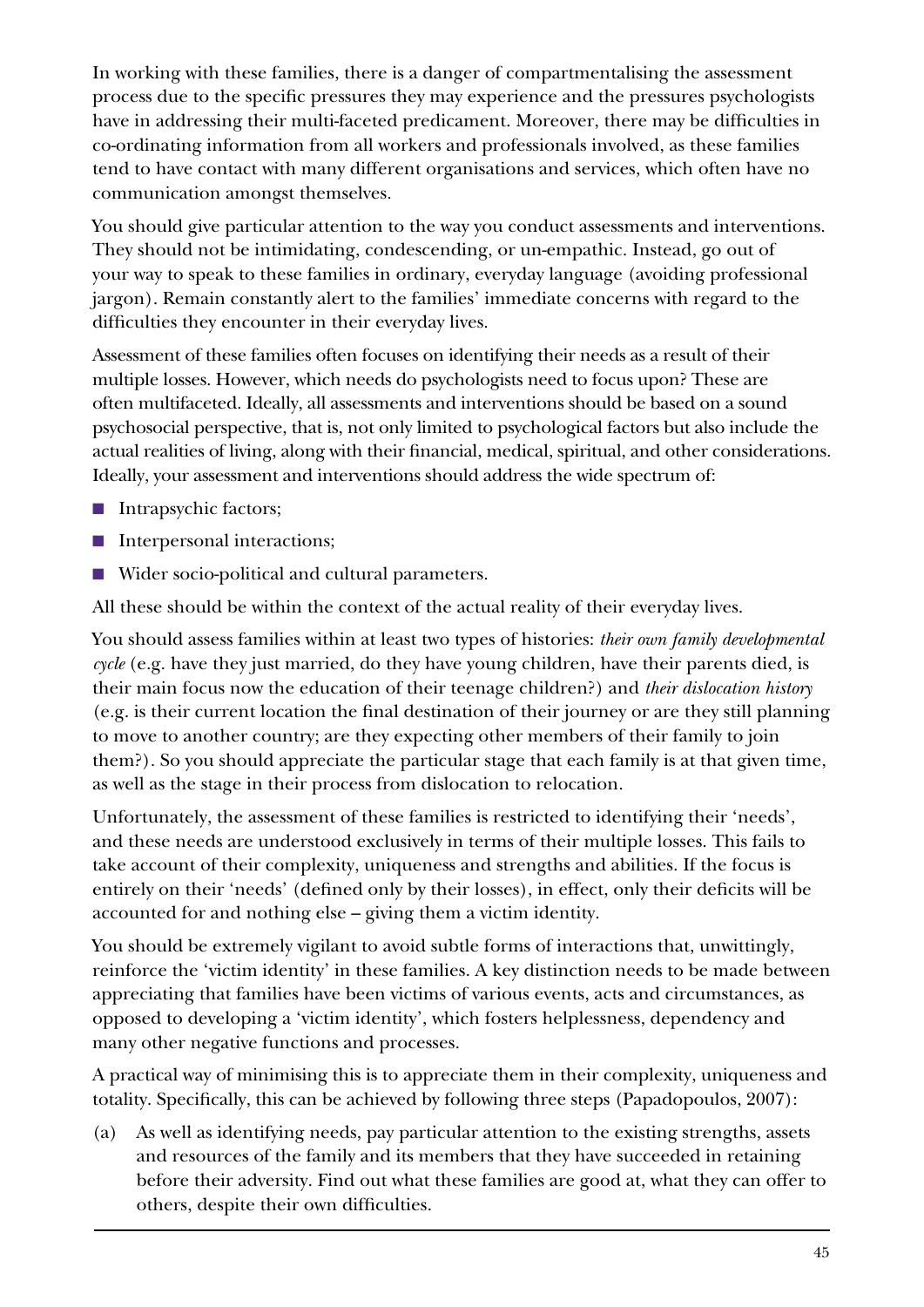- <span id="page-45-0"></span>(b) Look for new strengths they have been able to acquire during their journey and relocation. These new strengths may not always be easily accessible because they tend to be so obvious, for example, they have more confidence in themselves because they were able to survive adversities they did not believe that they could, or that they now are more compassion towards others that they tend to do more community work, etc. Seek creative ways of integrating these strengths into their psychological interventions.
- (c) Traumatic experiences tend to distort the sense of time in multiple ways, for example, people end up with a sense of living either in the past or the future, or suspended in frozen time. So it's imperative that families are understood, and also are helped to understand themselves, *diachronically*, considering their past, present and future. You need to help them see themselves beyond the reality of the present – which may be miserable and hurting – but also enable them to reconnect with their past realities, identities, roles and sense of worth. You also need to convey, in an appropriate way, that they have a future, beyond the troubled times they are now facing. One useful tip is to suggest to them that one day, many years from now, they are likely to look back at their current ordeal and realise that it was, possibly, the worst time in their lives.

A particular form of time distortion caused by traumatic experiences is the recurrent re-living of those experiences; and often these are experienced with the same emotions and physiology as at the time of their original occurrence. The memories/experiences may be fragmented, confused, and easily triggered. Such types of recurring experiences can have distressing effects, and psychologists have an important role to play in helping the families and those working with them to understand the potential impact of such memory disturbances, including poor concentration and dissociative experiences.

Make sure you differentiate between 'normal distresses' and 'abnormal disorders'. Not all forms of distress are types of disorder; not all distress implies dysfunctionality. For the majority of these families, their current situation can be understood in terms of being normal responses to abnormal circumstances. It is very easy to psychologise and even pathologise their suffering. You should be extremely vigilant to avoid both.

However, it is important that you identify psychological problems experienced by family member/s, which may require specialist psychotherapeutic (and even psychiatric) attention. Familiarise and educate families with regards to symptoms, treatments options (including talking therapy) to increase their insight and understanding of these conditions, which in turn may help normalise families' reactions to traumatic events they may have experienced and help them cope with their distress.

# **8.3 Interpreters**

It is of utmost importance to use reliable, sensitive and professional interpreters. You should endeavour to the best of your ability to develop a good working relationship with the interpreters you use. Ideally, you should be able to work with them as co-workers and ensure that they understand your goals, methods and overall approach (but, needless to say, without clinical responsibilities). Whilst selecting interpreters for the families, sensitivity is of paramount importance. In addition, pay special attention to differences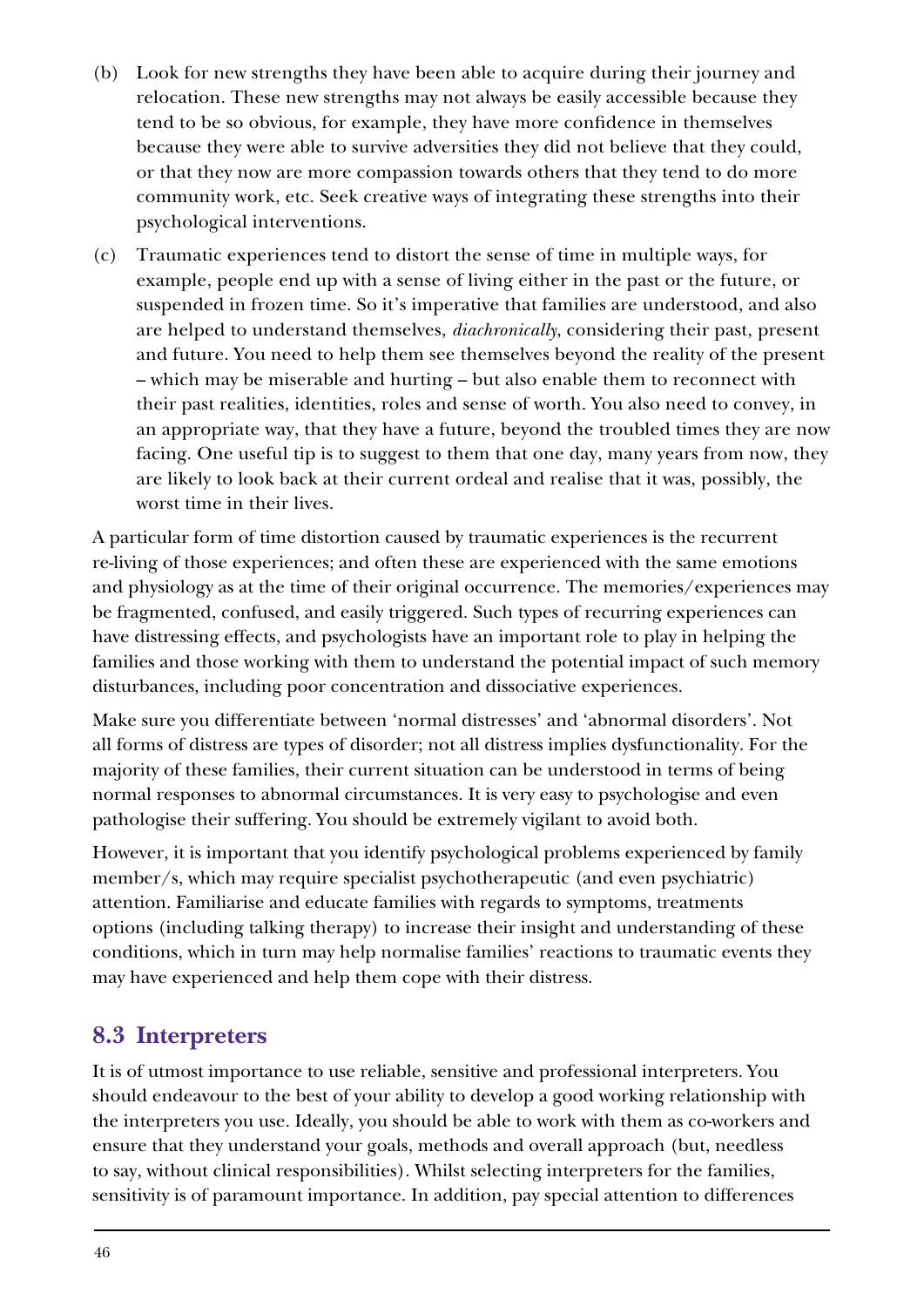<span id="page-46-0"></span>such as ethnicity, language sub-groups, culture, religion/spirituality, gender, age, LGBT, social class, and all other relevant parameters. Obviously, this sensitivity should not be limited to the selection of the interpreters, but it should be extended to the entire range of the psychologists' involvement with these families.

# **8.4 Additional factors**

Additional specific factors need to be considered in working with these families. The most typical ones are the following:

**Legal status:** Signpost sources of support for securing appropriate, sound and reliable legal representation (see 'Useful resources' section).

**Social discrimination and marginalisation:** in particular, you should endeavour to identify subtle forms of these negative types of unacceptable pressures on these families. In addition to familiar 'anti-refugee' hostilities these families may experience, they may also be targeted by other forms of discrimination and marginalisation due to their social class, educational level, or appearance.

**Financial status:** these families need to have sufficient financial means to address at least their basic needs and realise their main reasonable aspirations, for example, appropriate living conditions, housing, access to health and education. Although your focus should be on providing psychological interventions, do not forget that these families may face serious financial constraints and poverty. You need to find ways of addressing these issues either directly (e.g. putting them in touch with relevant aid organisations) and/or indirectly (through advocacy). The value of any psychological or other psychosocial work you do with these families is limited, if they are living under dire and inhuman conditions.

**Realistic expectations:** make sure such families have realistic expectations in relation to all facets of their new lives; unrealistic expectations have a harmful effect on them.

# **8.5 Conclusion and recommendations**

For many people, the family will be their strongest form of support and should be recognised as this. The strengths that a family can bring are manifold, and psychologists should be very wary of focusing on the damage and the needs that must be met at the expense of the resilience that such families can show. There needs to be rapid assessment to help keep these families in the best place, both mentally and physically, but also to ensure that the needs of all family members are taken on board. In particular:

- Assess families not just in terms of their needs, but also their strengths and abilities.
- Signpost sources of support for securing appropriate, sound and reliable legal representation.
- Be sensitive as to which is the appropriate community for these families, rather than what is assumed to be.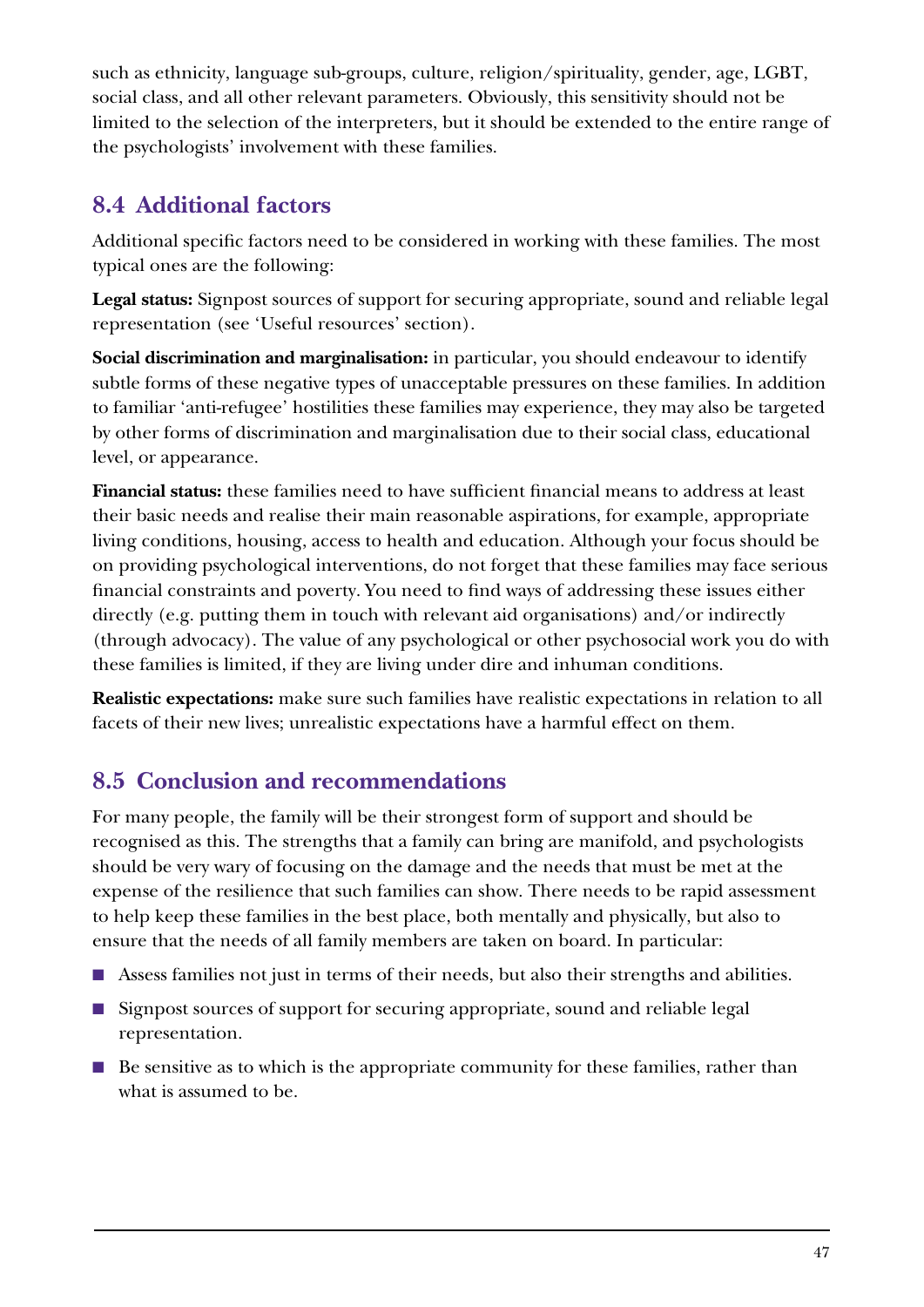<span id="page-47-0"></span>All psychologists, whatever their area of specialism, can support communities. Don't think that just because you do not view or label yourself as a community psychologist that this excludes you from forming mutually beneficial partnerships with refugee community organisations.

Given the inaccessibility of mainstream services to many refugees, psychologists may also work within statutory services to address some of the barriers to access. Refugee community organisations (RCOs) will have a wealth of ideas on how this could be done.

# **9.1 Key considerations**

RCOs have always played an important part in helping refugees and asylum seekers settle into and live in the UK (or other host countries), with many providing a wide range of services. This can include assisting with wellbeing and mental health both directly and indirectly (often with little, short-term or no funding). They often help people who might otherwise have received no assistance. They may provide a form of triage or may assist people who might otherwise have accessed statutory services.

RCOs are set up for a range of purposes. They may provide a range of therapeutic activities; many will offer advice, referral and counselling. They may offer interpreting and translation services, classes in their mother tongue for children, organise cultural events, English classes or offer a befriending or counselling service or have a specific focus. They can also provide a wealth of understanding and shared experience, which can be extremely helpful to an asylum seeker or refugee. Their experience of having lived experience of being an asylum seeker or refugee and the sharing of information and coping strategies can be invaluable. Some will have been established for many years and others may have been established more recently.

Psychologists can often provide very helpful and cost-effective services by working in partnership with RCOs. You can find helpful information around developing partnerships within the *Guidance on Working with Community Organisations for Psychologists* developed by the London Community Psychology Network (2017). Details of RCOs are available from The Refugee Council or Refugee Action. In Scotland or Wales, information can be obtained respectively from the Scottish or Welsh Refugee Councils, whilst the University of East London mental health and refugees web portal also provides a list of organisations (as well as additional resources). Your local NHS Trust, voluntary or local civil society organisation may also have information about the numbers and composition of people within their geographical area including refugees and asylum seekers.

## **9.2 Engaging and working with diverse community organisations**

There are many opportunities for psychologists to work effectively in collaboration with refugee communities in ways that can assist with capacity building (both for statutory services and RCOs). Working together can help provide services in an appropriate, accessible and culturally sensitive manner, as well as developing skills in co-production and partnership-working. Some psychologists may feel that they have not received sufficient training in community partnership (which is qualitatively different to consultancy work).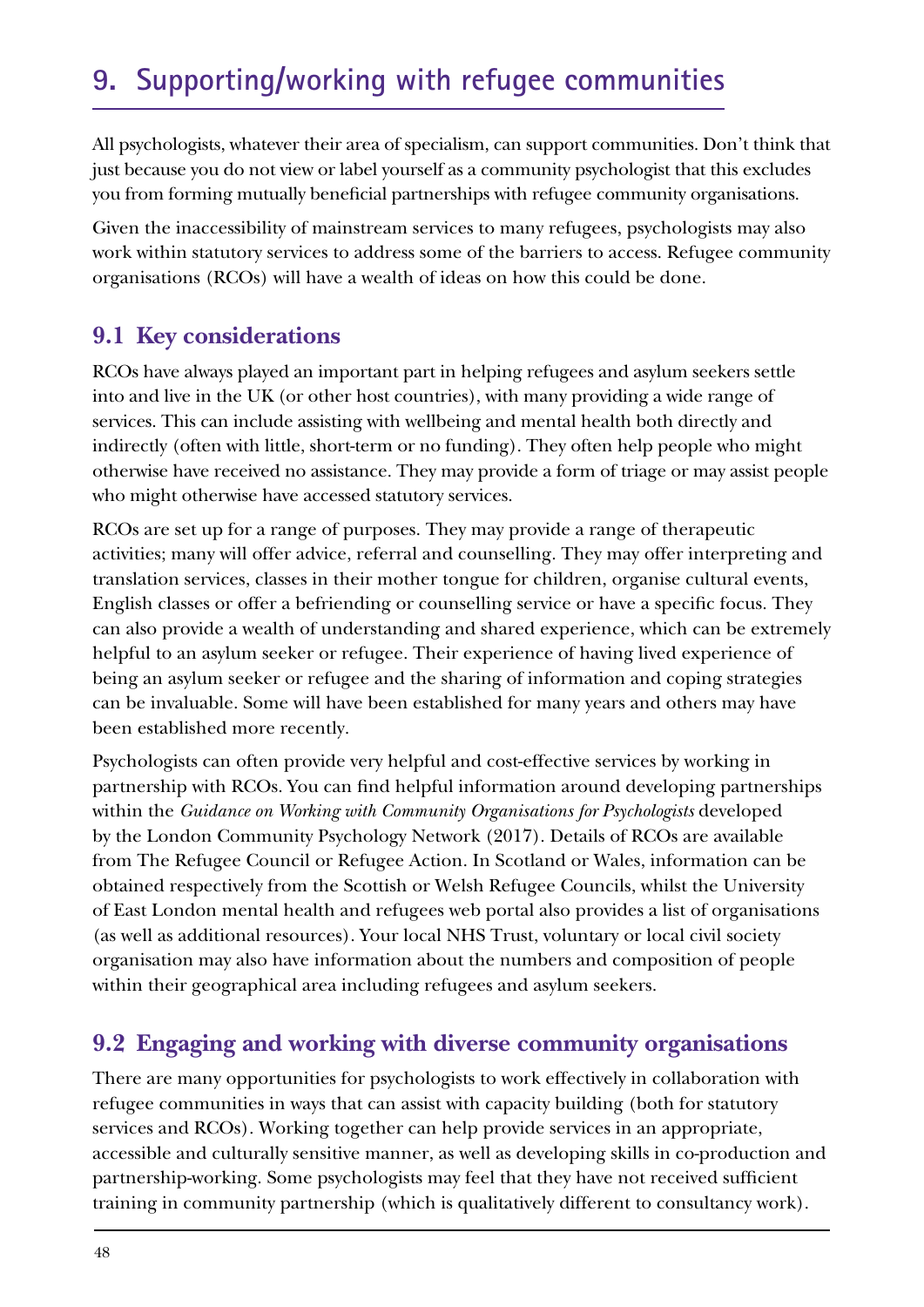This work though can provide important opportunities to undertake, innovative and useful psychological work, and contribute to social justice and service provision.

The key elements of any community partnership in this context include (but are not limited to) the following. You should develop a mutually respectful relationship with an RCO, by learning about their work and objectives. You should take a collaborative stance, with the aim of mutual learning and sharing of expertise, experience and knowledge – which may differ significantly from a consultancy relationship. When working with RCOs, you may need to move away from an 'expert' stance, into a co-operative partnership.

Issues of power, racism and who has access to which resources will also require consideration and open discussion. Developing a relationship takes time if it is to become an effective and long-lasting one, and both parties need to be clear about what they hope to contribute and obtain from the partnership. Prioritise openness and transparency, seek clarity about objectives and keep possible outcomes under review.

Even if you do not know all the details of a country, culture and its history, don't let that prevent you from considering undertaking work with RCOs. What is essential is to recognise the expertise of the RCO, and not assume that they lack the skills, knowledge and professionalism of the statutory sector. The workers there are experts on their country, region or group and will usually be happy to ensure that psychologists are familiar with the relevant detail. A little research should provide much of the relevant information (for example, via United Nations High Commission on Refugees, Amnesty International, or Human Rights Watch websites).

Examples of a range of work undertaken by psychologists working with RCOs can be found at Harris and Maxell (2000); Byrne and Tungana et al. (2016); Tribe and Tunariu (2017).

You might be involved in providing information about the role of psychologists, statutory provision and when to refer to psychologists or mental health services. RCOs have a wealth of expertise in the cultural, social and political context of a country, the experience of seeking asylum, language and ways of thinking about and providing mental health support. They can also provide useful information about cultural ways of understanding psychological distress and ways of dealing with this and culturally appropriate and accessible services in the language of the asylum seeker or refugee.

Working in partnership can also involve mutual exchange of training. RCOs can provide training to statutory organisations on the asylum process, cultural issues, and effective ways of working with their client groups. Many RCOs are already providing a range of mental health support and may want some training on a specific issue for their workers, for example, addiction or suicide.

It is good practice to develop and co-produce methods of evaluation of any work undertaken with RCOs from the start, as this can provide helpful feedback and show the tangible effects of being involved in this work which can also contribute to the wider body of knowledge and can provide useful information for managers, commissioners and funders.

Finally, it is worthwhile remembering that people from many cultural backgrounds have a wealth of ways of dealing with psychological distress or mental health issues and you may find that there are a range of other ways of considering mental health and wellbeing (Fernando, 2014; Tribe, 2014).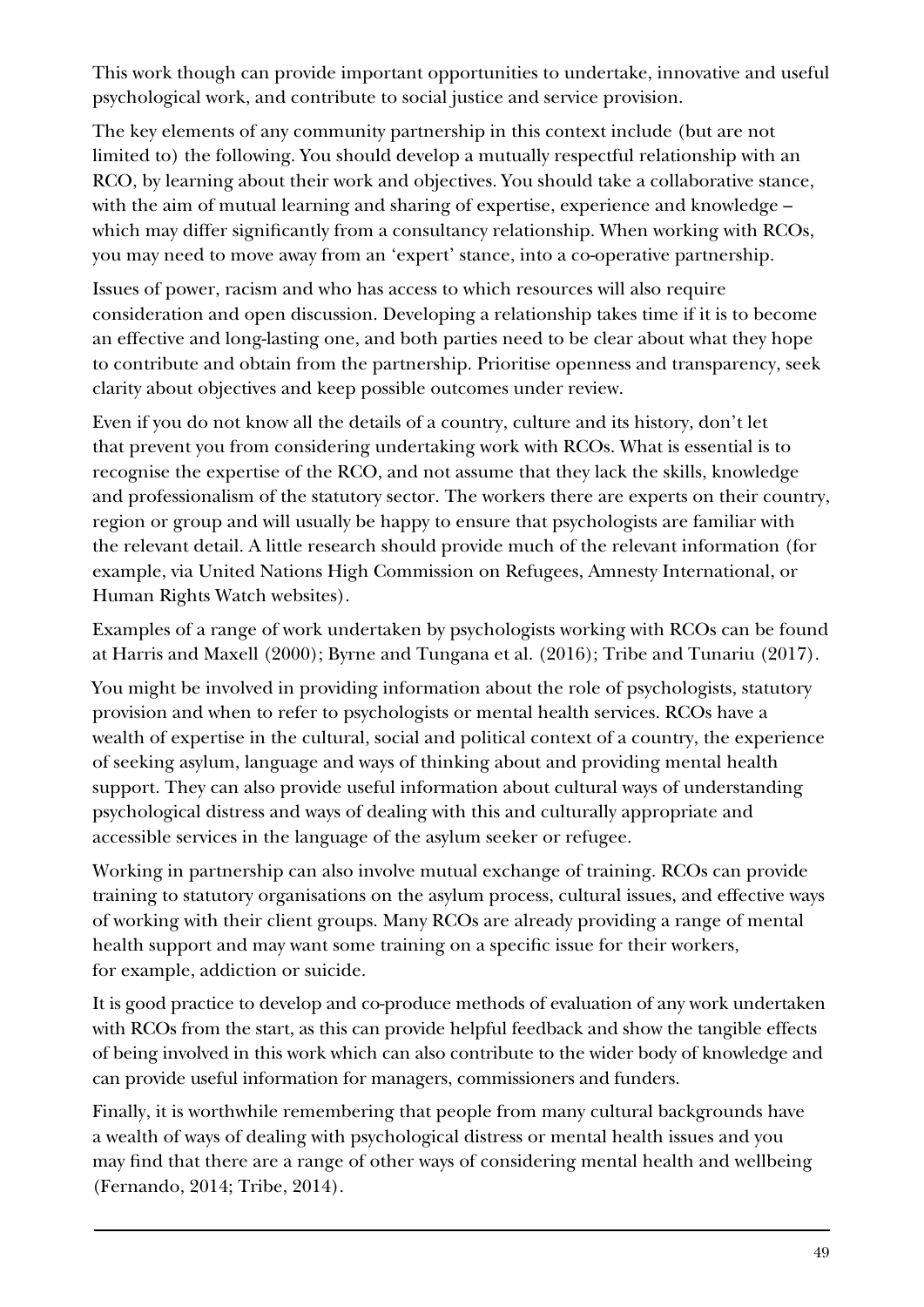<span id="page-49-0"></span>There are arguments over the field of 'global mental health' (Summerfield, 2012; White, 2013). This is a highly complex area and the following is a brief and simplified summary of the debate. Some mental health professionals argue that the issues largely remain the same regardless of culture and context (Patel & Prince, 2010) but others contest this view and see the imposition of concepts developed in high income countries as a form of neo-colonialism which may undermine long-standing practices (Mills, 2014; Summerfield, 2012).

What is clear is that psychologists are increasingly being encouraged to work in a more inclusive and participatory manner. Issues of power need constant consideration in this situation.

The concept of health pluralism, where concepts developed in both low or middle and high-income countries are weaved together may also prove beneficial (Tribe, 2007) and has also been suggested as a possible way forward. You may find that this work encourages reflective practice and enriches your entire clinical repertoire in a range of ways.

# **9.3 Working with and supporting volunteers in communities**

Most RCOs have a mixture of staff who are paid, as well as unpaid volunteers. As with any volunteering, there will be a range of reasons for doing this, which may include, but are not limited to altruistic reasons, wanting to assist other members of their community, developing skills to assist with employability and social capital (Yap, Byrne & Davidson, 2011).

While refugee volunteers have a wealth of knowledge, skills and experience to offer, they may also need support because of the impact of working with issues such as abuse and injustice that they themselves might have suffered, or be continuing to suffer.

Many people working at RCOs will be volunteers, who often work under immense pressure for the good of their community. Providing some reflective space, support or clinical supervision may also be appreciated, if that is what the workers at the RCO require. It is important to be respectful and culturally sensitive to ensure that you do not inadvertently further disenfranchise members of a particular community by speaking only to certain vocal representatives of that community. Ageism, sexism and discrimination on grounds of sexuality or disability may be present in both mainstream services and some RCOs. The NICE guideline (Ng44, 2016) on community engagement provides some information and there exist practical guides for psychologists and other professionals (e.g. Lane & Tribe, 2010).

Refugee community organisations are unfortunately sometimes excluded from strategic decision-making in service provision, although they may be able to make a valuable contribution. Some local authorities have refugee integration projects, although these are becoming increasingly rare.

# **9.4 Intersectionality and the experience of being a refugee**

Taking an intersectional perspective points up the importance of not seeing refugee people as a homogenous group and the experience of being a refugee will differ depending on factors such as gender, sexuality, race or other relevant factors. People may choose to connect with an organisation that focuses on a particular group, for example, women or LGBT asylum seekers, rather than a specific cultural group or generic refugee organisation. For some groups of people, it can be very important that they receive specialist support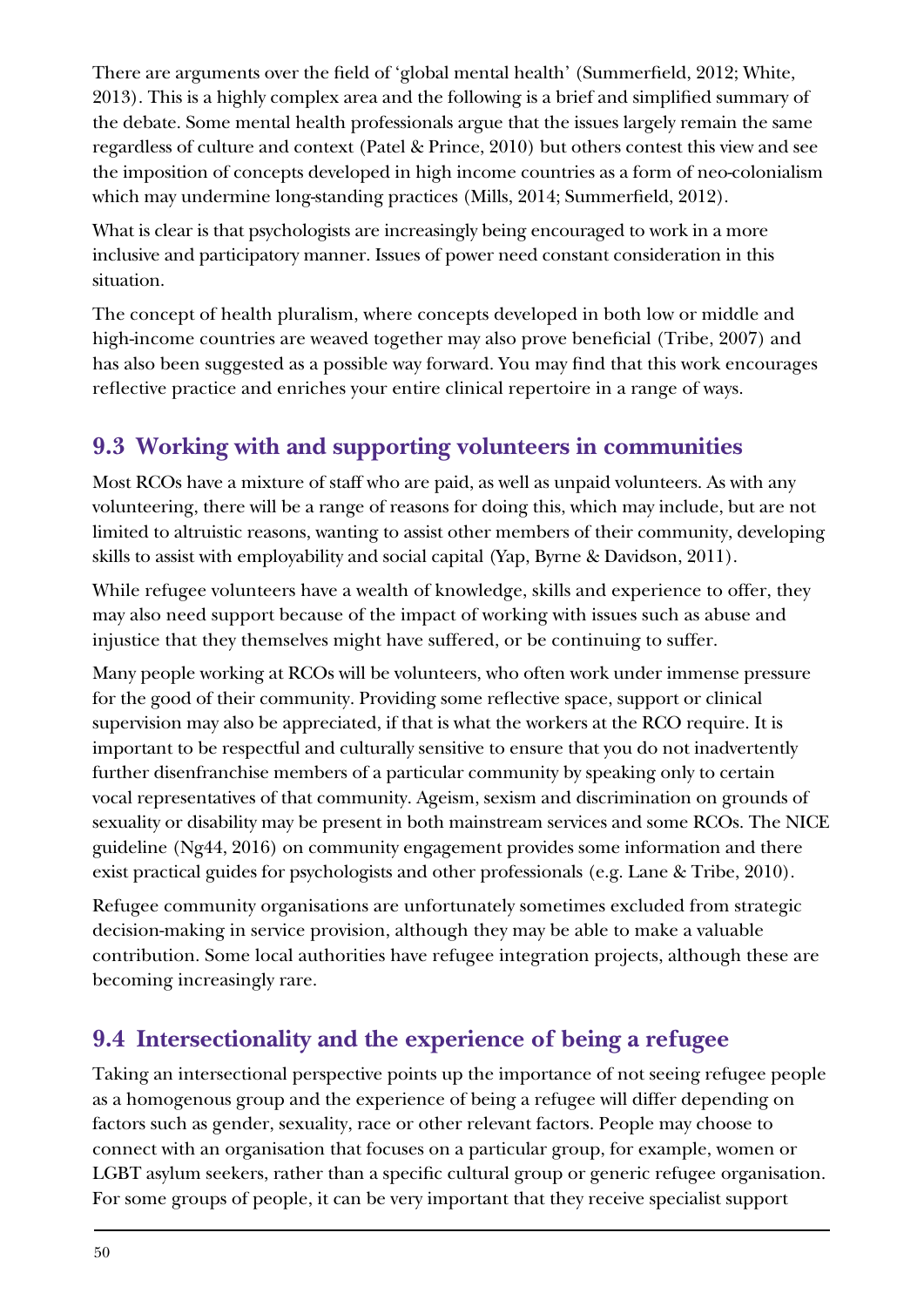<span id="page-50-0"></span>through the asylum process, for example, from legal representatives, organisations and support groups that understand the specific issues of LGBT asylum seekers (UKLGIG; Stonewall, Out & Proud Diamond Group, etc.). Working in partnership with RCOs can also involve contributing psychological perspectives and research to activism and policy development, which many of the organisations are actively engaged with.

Just because someone comes from a particular country, it does not mean that they will want to link up with a refugee community organisation. These organisations are sometimes organised around ethnic or political groupings, though some are not. A guide to working with refugee community organisations, a guide for local infrastructure organisations can be located at www.cses-vol.org.uk.

The constitution of the UK refugee population is subject to change as world politics and events will influence this. The Evelyn Oldfield Unit (www.evelynoldfield.co.uk) aims to provide, develop and coordinate specialist aid and support services for established refugee and migrant organisations and individuals in order to assist them in increasing their capacity and potential for meeting the needs of their communities.

# **9.5 Conclusion and recommendations**

There are often well-established community groups who are working hard to help those who have arrived recently, or offering long-term support. Psychologists may in the past have acted as 'consultants', but by sharing information and experience, they can develop a more mutual relationship. Be aware that those who you work with may be under pressure themselves, and that for some new arrivals, there may be complications or a lack of desire to integrate with communities, particularly if there are ethnic or political groupings. In particular:

- Develop mutually supportive relationships with community organisations, sharing experience and knowledge rather than acting as an 'expert'.
- Set up methods of evaluation for any work from the start as this can produce helpful feedback and wider use.
- Refugees should not be seen as a homogenous group, but offered specialist support if needed in terms of race, gender or sexuality.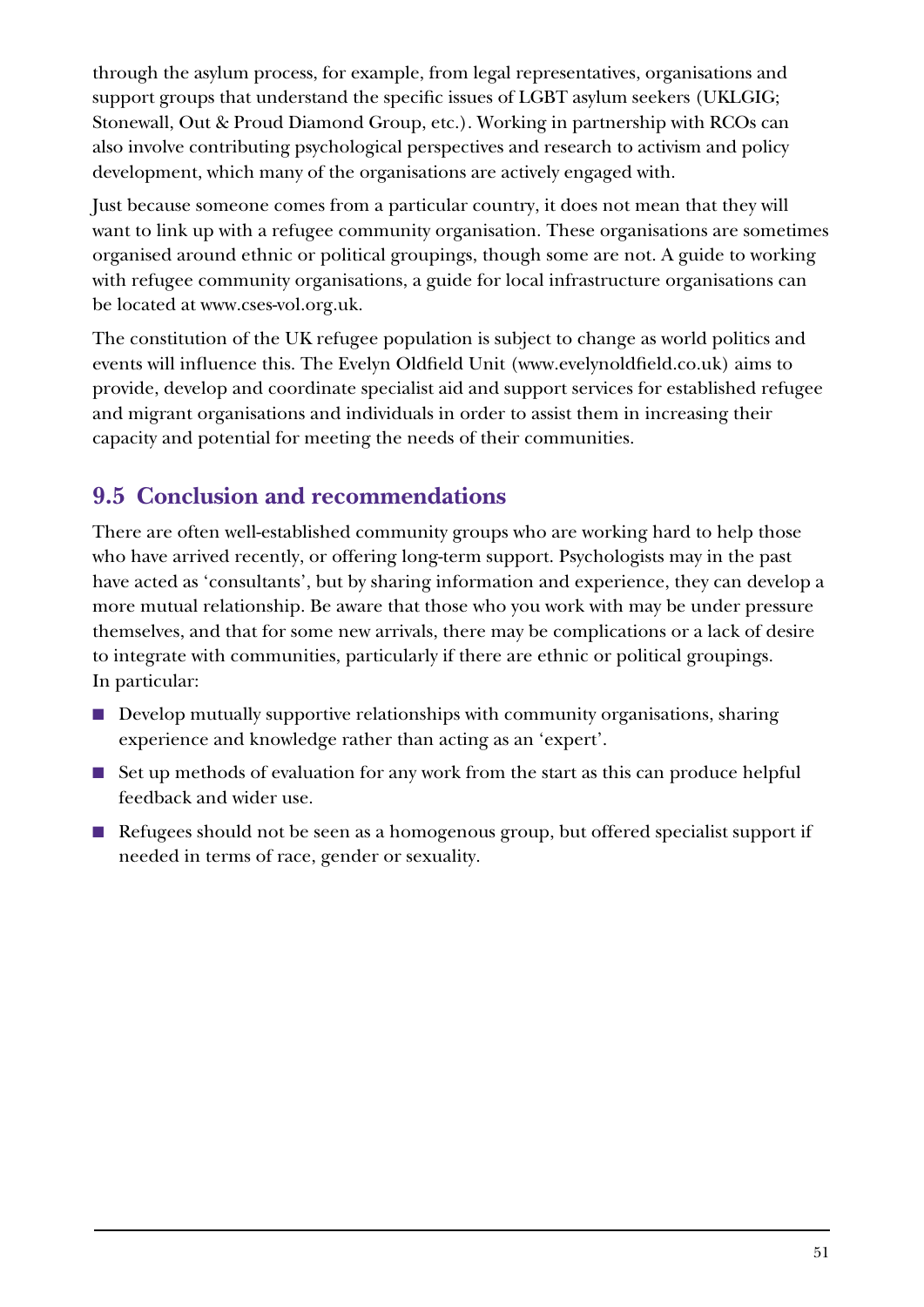# <span id="page-51-0"></span>**10.Good practice in the workplace1**

Work is important – in its broadest sense, it is an activity that involves mental and or physical effort to achieve some result. While paid work has important economic value to individuals and their dependents, work generally is often central to our identities and for our wellbeing. The relationships that work can provide may be useful in providing local social support and anchors, but also in enhancing human capital for both the individual and the wider community. Work has value to both refugees and the societies they are located in. This section focuses on the role work might play for refugees in helping them restore who they are, and in them integrate into UK society.

# **10.1 Key issues: legal**

Those who have applied for or are seeking asylum in the UK are not allowed to work(Home Office, 2017a, p.4). The right to work is permitted only where asylum claims extend to more than 12 months, and only to those roles that are listed on the occupational shortage list (Home Office, 2017b). Access to any type of paid work is only permitted once the right to remain in the UK has been granted. The reason for these rules is to protect access to the UK's labour market, and to deter economic migrants.

However, refugees and asylum claimants are able to volunteer, and its value to enhancing their integration is recognised by the Home Office. Volunteering is defined as unpaid work that benefits the environment, individuals or groups, but excludes working to support close relatives (Home Office, 2017a). Volunteering can include charities or public-sector organisations. The Refugee Council offers useful support to help employers (Refugee Council, 2014).

# **10.2 Key issues: psychological**

Aside from the economic benefits of work, it may have important social and psychological advantages, enhancing the wellbeing of individuals and their families (McKee-Ryan & Maitoza, 2014). In the case of refugees, a work identity may offer a sense of continuity and distinctiveness about *who they are* (e.g. a professional person with a rich array of skills and experiences, such as an engineer or a baker) and who they are not (e.g. unemployed, reliant on welfare). Work can be a critical component of self-esteem.

For most people, the loss of a job and the struggle to get back into the labour market can be very difficult. Evidence from unemployed nationals shows a negative and pernicious relationship between the length of time without work and the subsequent reduction in the chances of finding work. Periods out of work may not only erode individuals' job-skills, but also reduce their motivation and job-related networks (Koen et al., 2012).

In the case of refugees this is likely to be magnified in two ways. First, many refugees and asylum seekers are not allowed to work, and so suffer from state-imposed worklessness (lack of activity involving mental and physical effort to achieve results- as defined by the

<sup>1</sup> Prepared with inputs from the special BPS DOP international working group event on Integrating refugees into work: multiple perspectives 26 September 2016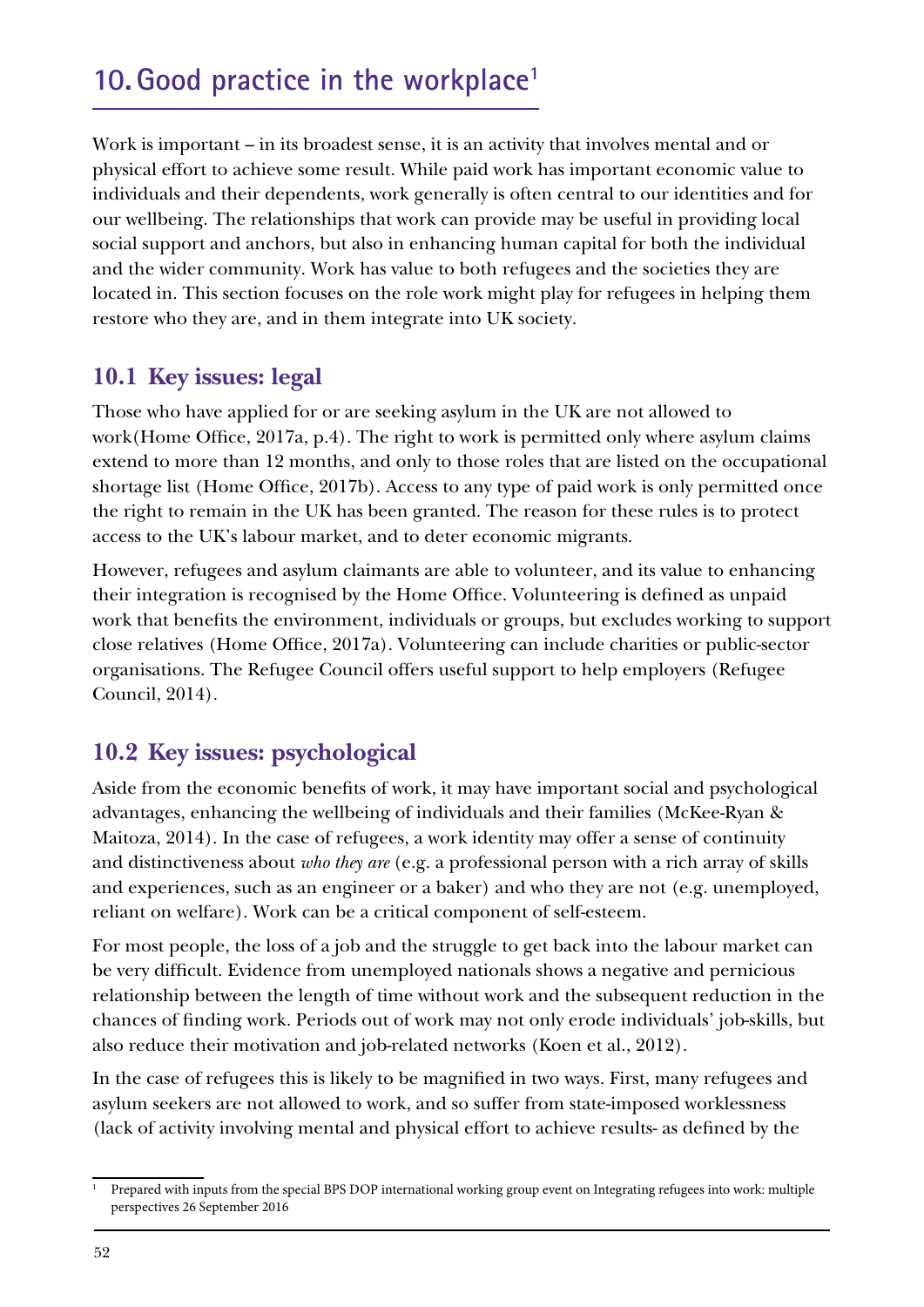<span id="page-52-0"></span>*Oxford Dictionary*). This feeds directly into certain media-driven narratives of refugees as welfare recipients. Second, and compounded by the first, their self-identity is further threatened in four distinct ways – through a decline in self-worth, distinctiveness, continuity and control (Eilam & Shamir, 2005). This erosion of self-identity may be perpetuated by the challenge of trying to get back into work in an unknown context without any organisational and network support except potentially from family and friends.

Critically, other than having an application rejected, some refugees and asylum-seekers may have little insight into the nuances and differences involved in accessing work in their new context – a process that may be significantly different from their prior experiences. Such periods without insight into why they cannot get their careers back on track may intensify their sense of discontinuity (Ibarra & Barbulescu, 2010), making it difficult for self-narratives to be successfully revised and reconstructed. As a result individuals' previous career trajectories and identities may become dislocated, making it hard for them to adjust and adapt to a new and often subtly different context (Zikic & Richardson, 2015). As a result, it is possible that they may hit a personal crisis.

# **10.3 Examples of good practice and challenges**

Psychological research has identified a multidimensional concept of employability which consists of components concerning an individuals' human and social capital, their workrelated identity, and their personal adaptability (Fugate, Kinicki et al., 2004) (see Figure 1).



**Figure 1: Heuristic model of employability.**

Importantly, closer examination of practices that would enhance the integration of refugees into work shows they are not distinct, but instead a continuation of good practices that have value to all staff. These are: recruitment and selection, induction and 'onboarding', and diversity management.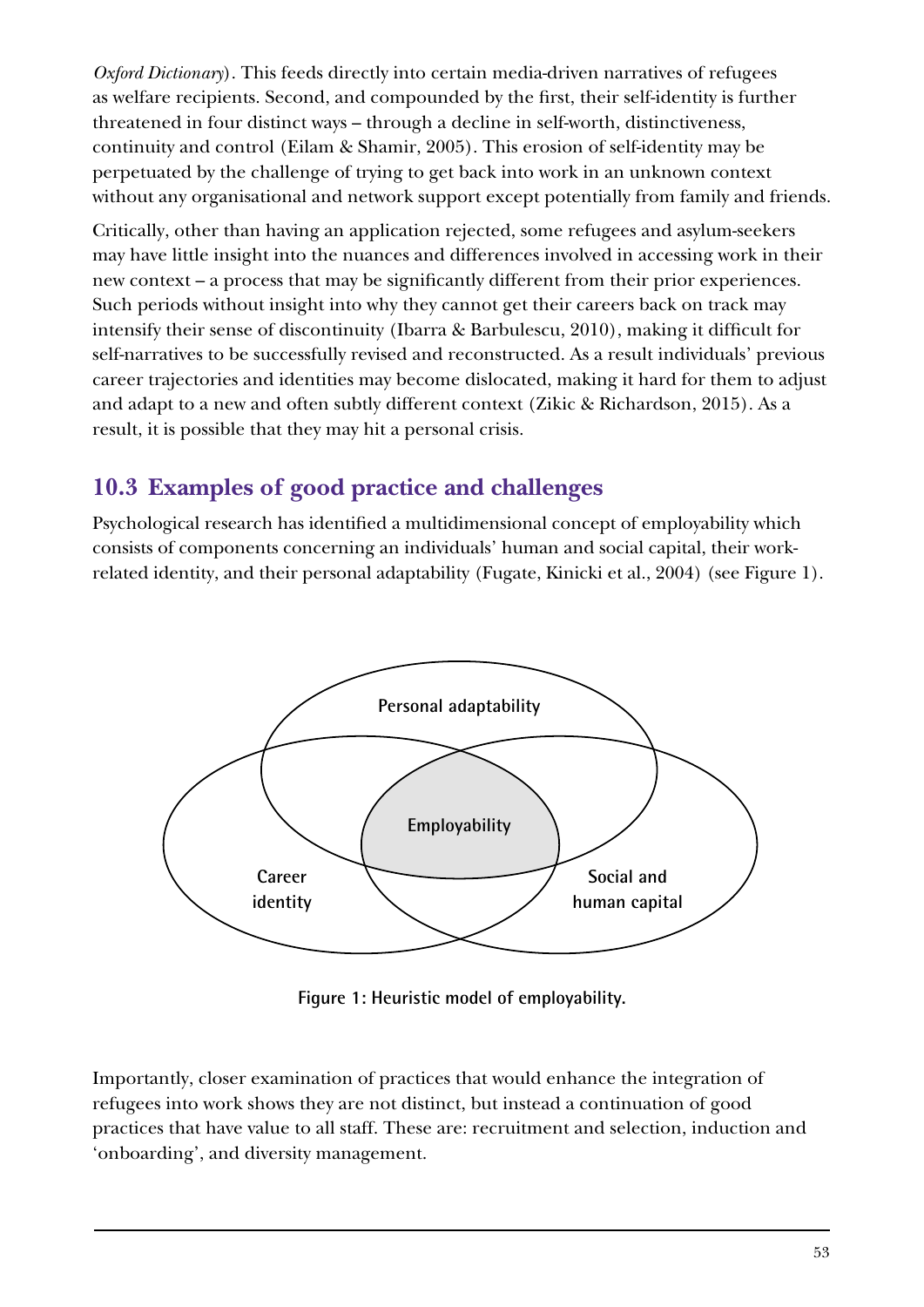#### **(a) Recruitment and selection**

- **Access to work** is a vital way of supporting people to feel they have some element of control back over their lives. Given the current government-imposed restrictions on employment for asylum seekers, other routes into gaining experience of working in the UK context may be important.
- **Volunteering** (as stated earlier) may be one route to allowing refugees to gain some UK-based work experience, which is important for their CVs, but also in providing some acculturalisation about work in the UK context, and in broadening individuals' social networks.
- Attention to gaining work should include **career self-management**, which concerns proactive management of careers (e.g. De Vos et al., 2009). Evidence shows these skills can be taught and are effective for both the long-term unemployed as well as new job seekers as has been seen in the Netherlands and the USA (Michigan Prevention Research Centre, 2003). Such programmes creating a clearer vision of realistic career goals can focus individuals to gather more relevant information for their careers and to better plan and solve career problems. A more informed search process, rather than a scatter-gun approach, will reduce identity dislocation and provide a sense of being in control.
- **Language skills** *can* be an overarching challenge for some refugees. Literacy is a key component of employability<sup>2</sup>. There is often no priority given to refugees for statefunded provision and some people seeking asylum may not have the tenacity or understanding of provision to navigate successfully between agencies and providers to secure a place. There are also examples, such as from the National Literacy Trust $^3$ , of the additional spillover value for literacy programmes run as part of library support for under-fives years to adult refugees.
- **Coaching:** Evidence for skilled immigrant professionals shows the positive impact of coaching in enhancing their understanding of local career routes and qualifications(Zikic & Richardson, 2016). Coaching also helps refugees navigate different recruitment processes. **Job Coaching** models from Greece have shown benefits for young jobseekers; their approach matches an individual to a local professional who then helps them to apply for the kind of work they want through developing CVs, identifying training needs, and by offering job shadowing. This approach could increase refugees' human and social capital, and show potential employers what skills and talents are available to them.
- **Company support:** Refugees are often highly motivated, resourceful and resilient individuals who want to get their lives back on track. They can offer a rich skills source to organisations. In Germany, state support is currently provided to employers who take on refugee workers. In Norway, Stormberg (a sports retailer) has a deliberate policy of employing refugees as 10 per cent of its staff. These provisions are likely to vary and change overtime, as states seek more effective ways to manage the current and future levels of migration. More attention perhaps, needs to be paid to changing the narratives by persuading organisations to employ refugees and then communicating the on-going benefits.

<sup>&</sup>lt;sup>2</sup> For information on ESOL see: www.refugeecouncil.org.uk/assets/0001/5845/DWP\_and\_ESOL.final.pdf

<sup>&</sup>lt;sup>3</sup> For more information and resources visit: www.literacytrust.org.uk/early\_years; http://www.literacytrust.org.uk/early\_words\_together; and for older adults: www.literacytrust.org.uk/resources/free-resources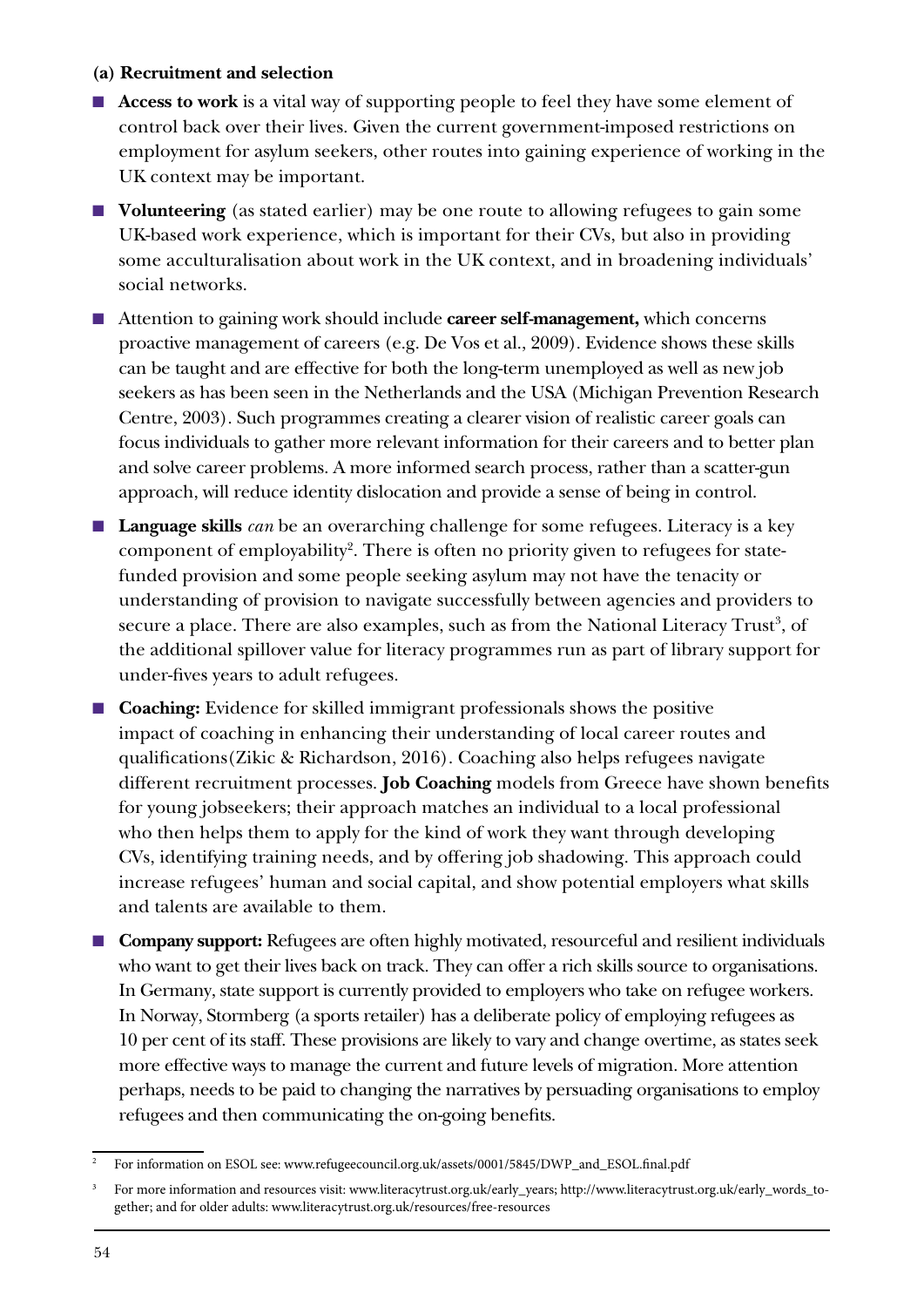- **Wording of job vacancies:** Making the requirements of a job clear is an important part of any recruitment process. Transparency about the role and selection processes makes the procedure fair. Further, vacancies which draw attention to diversity could make refugee applicants feel they might be welcomed; adding that refugee applications are welcome would signal that this is an open employer.
- **Assessment and equivalence of qualifications and experiences** can be a critical challenge for refugees and the organisations seeking to employ them (Zikic & Richardson, 2016). A Swedish project for refugee doctors has worked constructively with refugees who do not have their formal paper qualifications; using clear job requirements for medical roles, they appoint strong teams to work alongside refugee candidates to enable an on-going work-based assessment of these refugees' competences. Several mentoring projects for health professionals operate in Britain.
- **Bias awareness training:** Selection processes can at times perpetuate bias. Selectors should be adequately trained to be aware of their inherent biases and prejudices, and to explicitly discuss any potential biases that emerge. Such a component should be part of any selector training, to help improve diversity more generally. Specifically, recruiters need to be sensitive when questioning refugees about why they have gaps in their formal work experience.
- **Monitoring** of applicant to recruitment rates for refugees would enhance accurate insight into unfair practices. For large-scale recruitment processes, generalisability theory (Brennan, 1983)and partition selection score variances for multi-stage and multiassessor selection processes into distinct estimates of error variance (Brennan, 2001) could help reveal whether biases are due to distinct recruitment exercises, raters, or factors related to refugee candidates themselves.

### **(b) Induction and 'onboarding'**

**Induction:** Good practices improve retention for all staff through the inclusion of the following elements (Bauer, 2011): *compliance*, focusing on the rules and legal requirements of each role; *clarification*, making transparent the tasks and duties of a specific role and ensuring new staff can be effective in their performance; *culture*, raising awareness of the organisation's formal and informal norms and approaches; and *connection* attending to the social connections and relationships important to sustaining longevity with an employer, e.g. buddy systems. Although organisations may informally induct staff, this process can be far from effective even for those from established communities. With refugee populations *standardisation of provision* to all may perhaps mitigate against simple misunderstandings.

- **Buddy-systems:** Identifying a good worker as a buddy can help any new employee, regardless of whether they are a refugee or not. They provide a clear point of social contact in the new organisation, someone who is tasked to get to know and keep an eye out for them, and they are invaluable for speedy clarification and checking, helping defuse potential misunderstanding.
- Labelling staff: Designating new staff members as being from a distinct group can become a burden, singling them out for greater attention and scrutiny. Evidence from affirmative action shows how easily such efforts can backfire (Bobo, 1998), exacerbating minority groups' discrimination and reducing their overall wellbeing (Deitch al., 2003).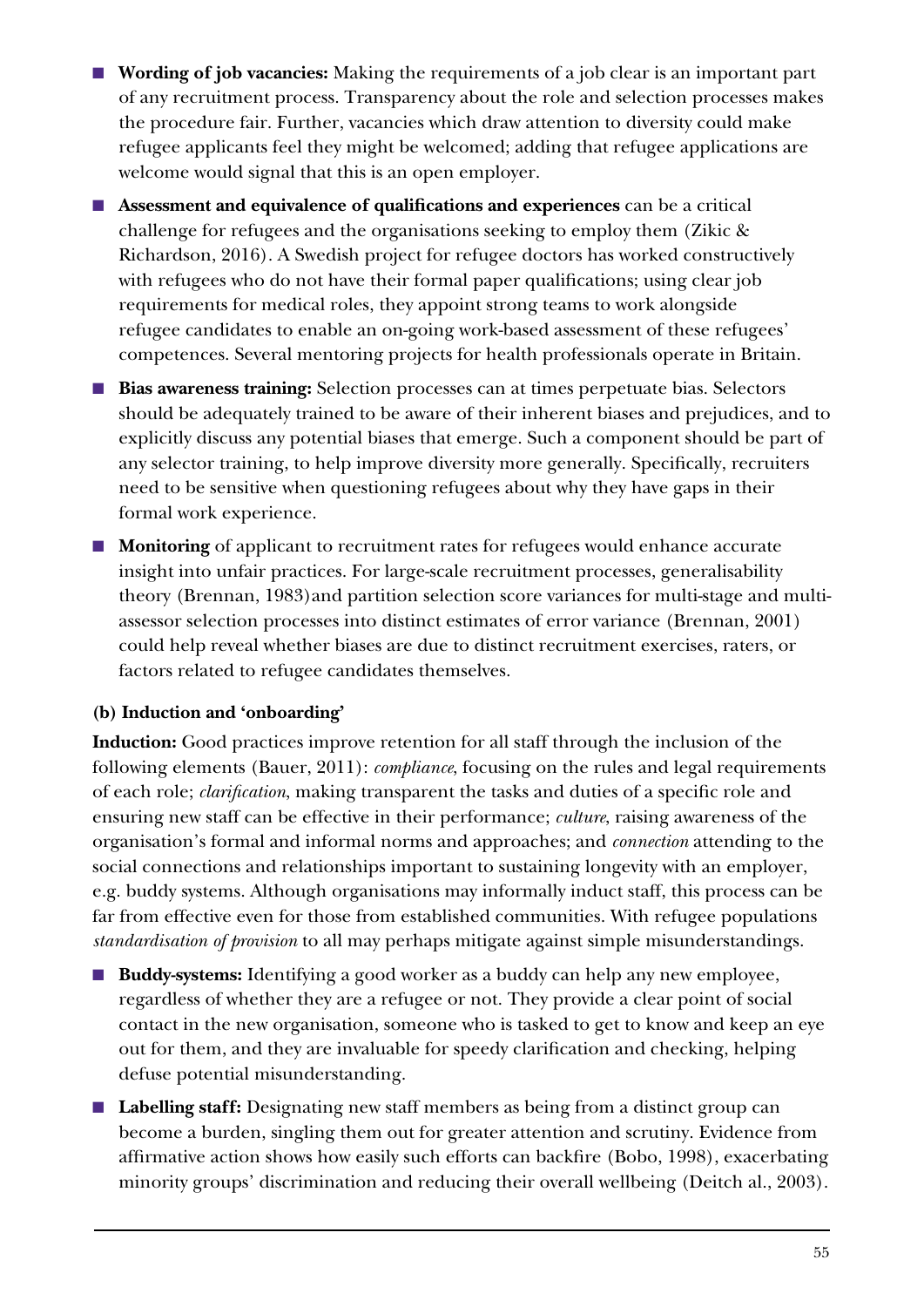<span id="page-55-0"></span>Sensitivity is therefore required where labels – such as refugee staff – might be applied, and should always include an on-going review and evaluation.

#### **(c) Managing diversity**

- **Clarity in the organisational vision:** Firms which have alignment between their diversity mission and their other goals and objectives are more effective in benefiting from such approaches. Organisations should be clear about how refugee employment fits in – is it part of their corporate social responsibility? Or to attend to a skills gap? Further, articulating their perceived benefit enables new staff to be clear about how they can contribute to the new employing organisation.
- **Supporting small employers:** Recruitment and retention of staff from non-traditional backgrounds can be hard for small employers who may not have experience of the expertise to navigate employment requirements for refugees. Attention on creating resources that identifies what documents an employer needs might help reduce the reluctance to take on refugee recruits.

## **10.4 Conclusion and recommendations**

Refugees and asylum seekers often experience problems around self-esteem and self-worth because they are prevented from working while their claim is assessed. Afterwards, because of the gap in their work history, language skills or different qualifications, they may find it difficult to find work. Thinking about how job vacancies are worded to get over the hurdle into employment and how best to support those who do succeed in finding a job will help those who are allowed to stay to play a valuable role in society and in supporting themselves and their families. In particular:

- Coaching, language skills, clarity of job advertisements can all help refugees and asylum seekers get back into the workplace.
- In the workplace, formal inductions and buddy systems can help the transition and welcome workers in.
- Encourage firms to align their commitments to diversity with their other goals and objectives.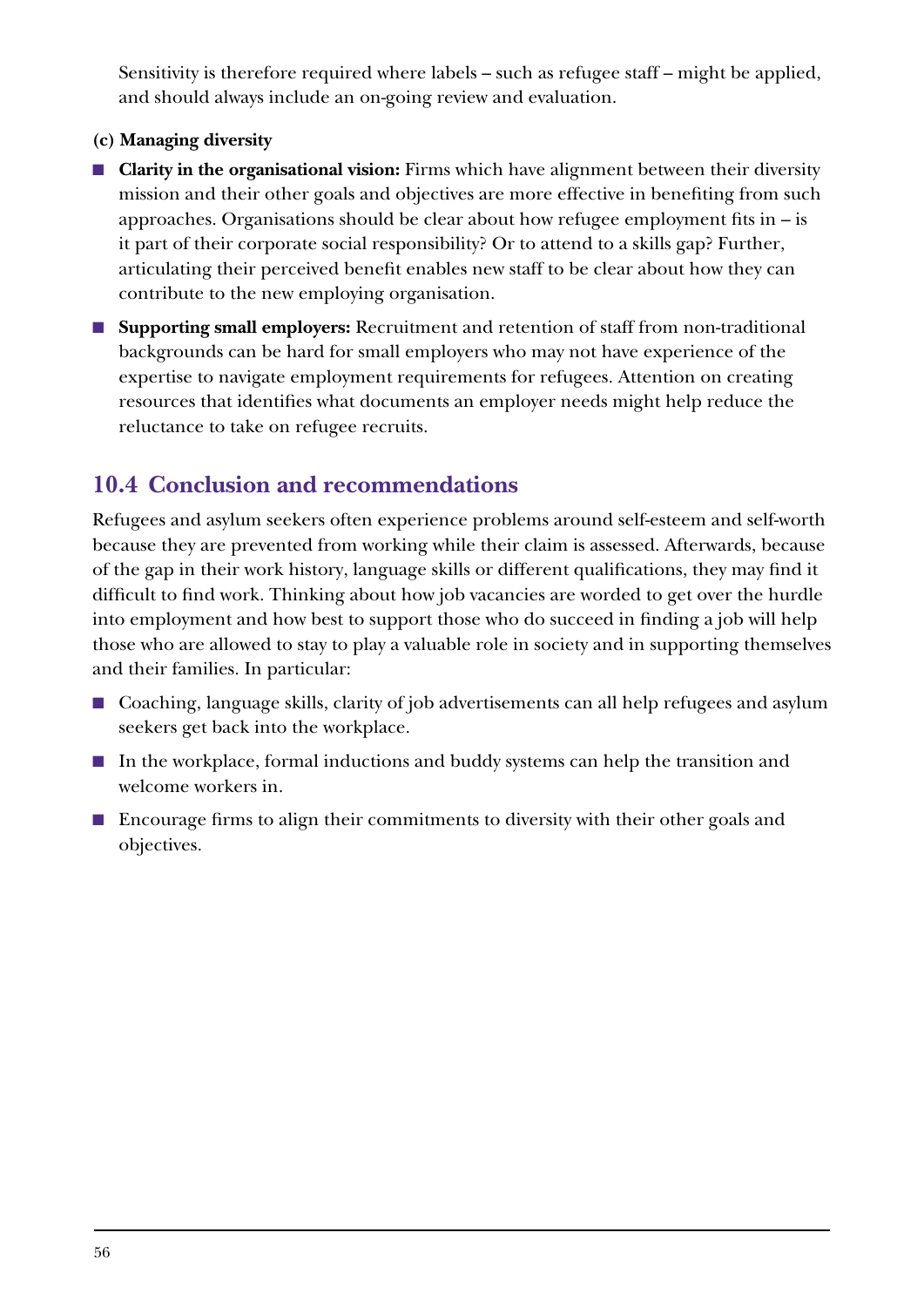# **References**

- Amnesty International (2017). *What we do.* Retrieved 22 May 2017 from www.amnesty.org/ en/what-we-do/
- Annie E. Casey Foundation (2006). *Undercounted. Underserved. Immigrant and refugee families in the child welfare system.* Retrieved 22 May 2016 from https://folio.iupui.edu/ bitstream/handle/10244/115/IR3622.pdf?sequence=1
- Arroyo, W. & Eth, S. (1985). Children traumatized by Central American warfare. In S. Eth & R. Pynoos (Eds.) *Post traumatic stress disorder in children* (pp.110–120.) Washington DC: American Psychiatric Press.
- Association of Directors of Children's Services (2015). *Age assessment guidance: Guidance to assist social workers and their managers in undertaking age assessments in England.* Retrieved 22 May 2017 from: http://adcs.org.uk/assets/documentation/Age\_Assessment\_ Guidance\_2015\_Final.pdf
- Bauer, T.N. (2011). *Onboarding new employees: Maximizing success. SHRM foundation's effective practice guidelines series.* Retrieved 22 May 2016 from: https://www.shrm. org/foundation/ourwork/initiatives/resources-from-past-initiatives/Documents/ Onboarding%20New%20Employees.pdf
- Bean, T.M. (2006). *Assessing the psychological distress and mental health care needs of unaccompanied refugee minors in The Netherlands.* Doctoral dissertation: Leiden University. Retrieved 22 May 2017 from https://openaccess.leidenuniv.nl/bitstream/ handle/1887/4921/Thesis.pdf;sequence=1
- Bobo, L. (1998). Race, interests, and beliefs about affirmative action: Unanswered questions and new directions. *American Behavioral Scientist 41*(7), 985–1003.
- Bogner, D., Herlihy, J. & Brewin, C. (2007). The impact of sexual violence on disclosure during Home Office Interviews. *British Journal of Psychiatry, 191,* 75–81.
- Bogic, M. Njoku, A. & Priebe S. (2015). Long-term mental health of war-refugees: A systematic literature review. *BMC International Health and Human Rights,15,* 29.
- British Psychological Society, Division of Clinical Psychology (DCP) (2011). *Good practice guidelines on the use of psychological formulation.* Available from www.bps.org.uk/system/ files/Public%20files/DCP/cat-842.pdf
- Byrne, A., Tungana, J. Upenyu, M., Devota, Janet, Fay, Rose, Rukia, Wonderful, Patience, Becky, Mary, Hope, Lizzy, Linda, Barbie and Uwamaria of Re:Assure Women's Project at Positive East (2016). Women can build a nation: Our disease, HIV, cannot stop us to be mothers because we are the mothers of the nations: A liberation approach. In T. Afuape & G. Hughes (Eds.). *Towards emotional well-being through liberation practices: centralising dialogues.* London: Routledge.
- Children and Families Act 2014 (2014). Retrieved 22 May 2017 from www.legislation.gov. uk/ukpga/2014/6/pdfs/ukpga\_20140006\_en.pdf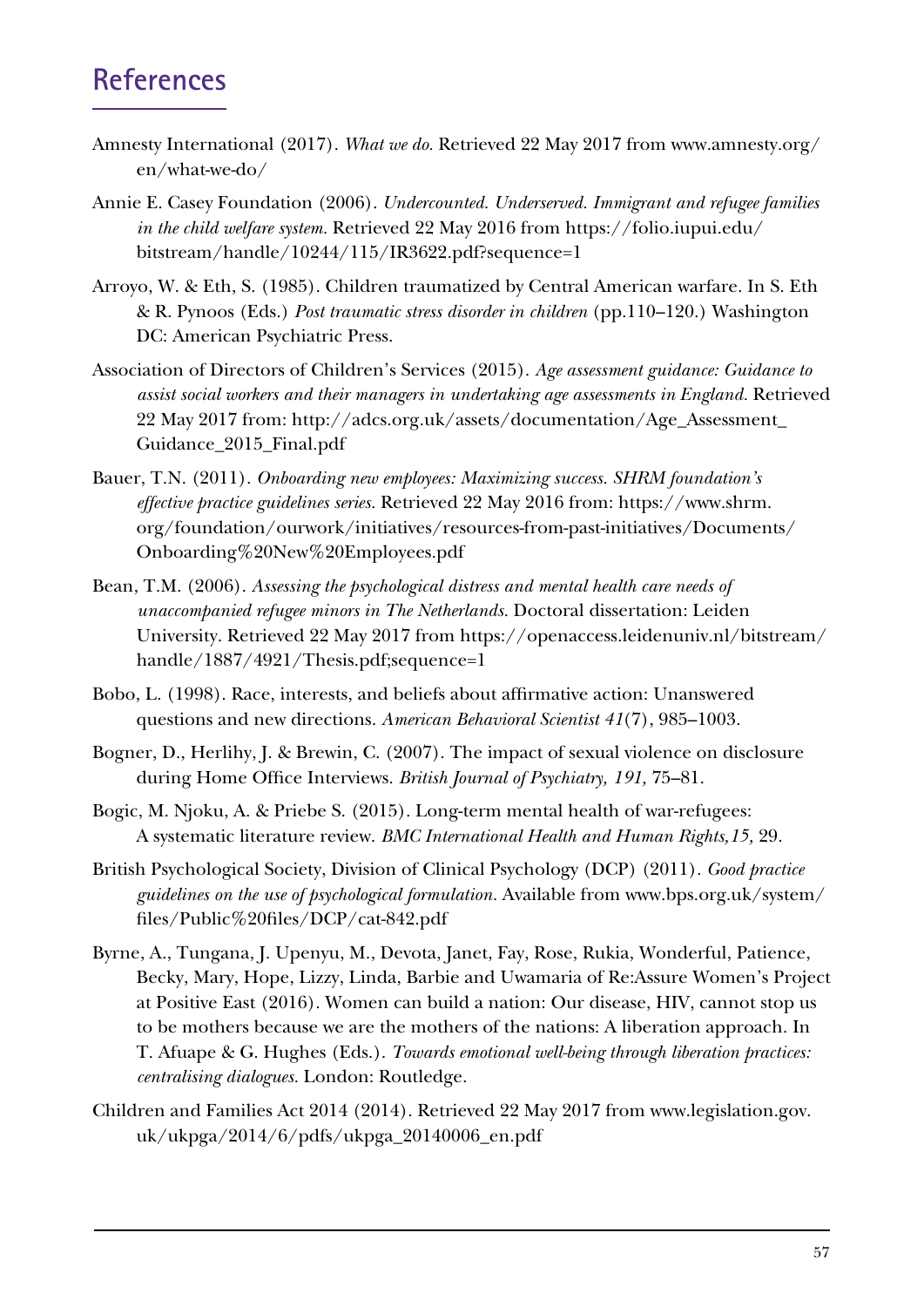- <span id="page-57-0"></span>Craig, R., Doherty, S.M. & McMillan, T.M. (2014). Head injuries in asylum seekers and refugees: Hidden within a complex picture? *Division of Clinical Psychology, Scotland Review 10,* 22–25.
- Crul, M., Schneider. J. & Lelie, F. (2012). *The European second generation compared: Does the integration context matter?* Amsterdam: Amsterdam University Press.
- Crul, M. (2016, 18 September). Early education is key to helping migrant children thrive. *The Guardian.* Retrieved 18 September 2016 from www.theguardian.com/profile/ maurice-crul
- Crumlish, N. & O'Rourke, K. (2010). A systematic review of treatments for post-traumatic stress disorder among refugees and asylum seekers. *Journal of Nervous and Mental Disorders, 198,* 237.
- Deitch, E.A., Barsky, A., Butz, R.M. et al. (2003). Subtle yet significant: The existence and impact of everyday racial discrimination in the workplace. *Human Relations 56*(11), 1299–1324.
- Department for Education (DfE) and Department of Health (2015). *Special educational needs and disability code of practice: 0 to 25 years.* London. DfE and DoH.
- De Vos, A., Dewettinck, K. & Buyens, D. (2009). The professional career on the right track: A study on the interaction between career self-management and organizational career management in explaining employee outcomes. *European Journal of Work and Organizational Psychology, 18*(1), 55–80.
- Douglas, A (2010). Identities in transition: Living as an asylum seeker. *Advances in psychiatric research,16,* 238–244.
- Doherty S. & Morley R. (2013). Recognising and responding to victims of human trafficking. *British Medical Journal, 2013, 346,* f2657. doi:10.1136/bmj.f2657
- Doherty S. & Morley R. (2016). Promoting psychological recovery. In M. Malloch & P. Rigby (Eds.), *Human trafficking the complexities of exploitation.* Published to Edinburgh Scholarship Online: January 2017. doi:10.3366/edinburgh/9781474401128.001.0001
- Drozdek, B. & Bolwerk, N. (2010). Evaluation of group therapy with traumatised asylum seekers and refugees – The Den Bosch Model. *Traumatology 16*(4), 1–9.
- Drozdek, B. & Wilson, J.P. (2004). Uncovering: Trauma focussed treatment techniques with asylum seekers. In J. Wilson & B. Drozdek. (Eds). *Broken spirits. The treatment of traumatized asylum seekers and refugees, war and torture victims (pp.243–276).* Brunner-Routledge: New York.
- Eilam, G. & B. Shamir (2005). Organizational change and self-concept threats: A theoretical perspective and a case study. *The Journal of Applied Behavioral Science 41*(4), 399–421.
- Eurostat (2016). *Asylum Statistics.* Retrieved 22 May 2016 fromec.europa.eu/eurostat/ statistics-explained/index.php/Asylum\_statistics#main\_statistical\_findings
- Evelyn Oldfield Unit (2015). Working with volunteers: A management guide for Refugee Community Organisations. Retrieved 22 May 2016 www.evelynoldfield. co.ukevelynoldfield.co.uk/wp-content/uploads/2015/04/refugee-volunteering.pdf.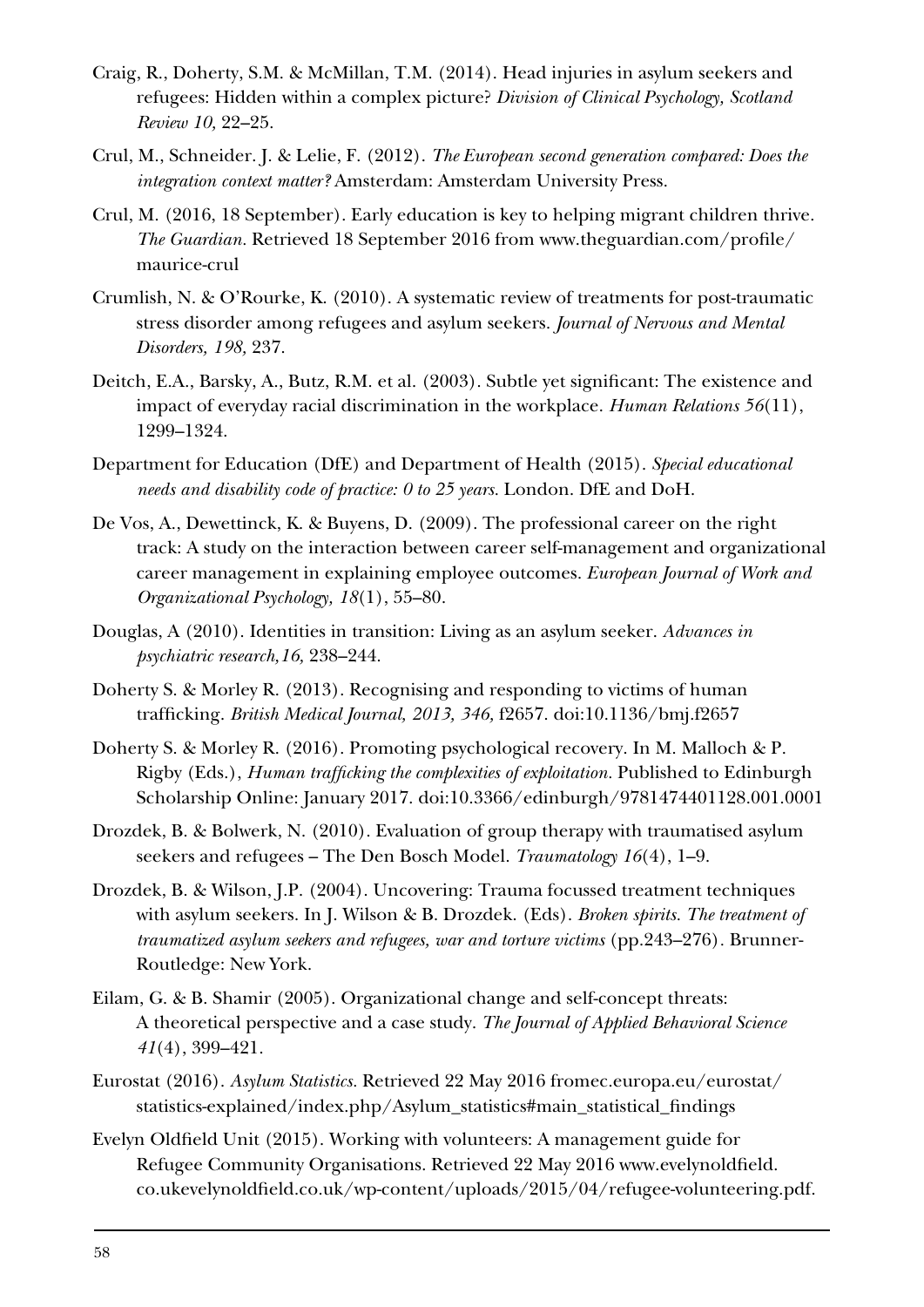- Fazel, M. & Stein, A. (2003). Mental health of refugee children. *Archives of Diseases in Childhood, 87,* 366–370.
- Fazel, M. (2015). A moment of change: Facilitating refugee children's mental health in UK schools. *International Journal of Educational Development, 41,* 255–261.
- Fernando, S. (2014). *Mental health worldwide: Culture, globalization and development.*  Basingstoke: Palgrave Macmillan.
- Finney Lamb, C. & Smith, M. (2002). Problems refugees face when accessing health services. *NSW Public Health Bulletin, 13*(16), 1–3.
- Fugate, M., Kinicki, A.J. & Ashforth, B.E. (2004). Employability: A psycho-social construct, its dimensions, and applications. *Journal of Vocational Behavior 65*(1), 14–38.
- German, M. & Ehntholt, K. (2007). Working with refugee children & families. *The Psychologist, 20,* 152–155.
- Gorst-Unsworth, C. & Goldenberg, E. (1998). Psychological sequelae of torture and organised violence suffered by refugees from Iraq. *British Journal of Psychiatry, 172,*  90–94.
- Michigan Prevention Research Centre (2003). The jobs project for the unemployed. Retrieved 22 May 2016 from: www.isr.umich.edu/src/seh/mprc/jobsupdt.html
- Multi-agency statutory guidance on female genital mutilation (2016). Retrieved 22 June 2016 from: www.gov.uk/government/publications/multi-agency-statutory-guidanceon-female-genital-mutilation
- Harris, K. & Maxwell, C. (2000). Needs assessment in a refugee mental health project in North East London: Extending the Counselling Model to Community Support. *Medicine, Conflict & Survival, 16,* 201–215.
- Haywood, C.H. & Lidz, C.S. (2007). *Dynamic assessment in practice: Clinical and educational applications.* New York: Cambridge University Press.
- Herlihy, J. & Turner, S. (2007). Memory and seeking asylum. *European Journal of Psychotherapy & Counselling, 9*(3). 267–276.
- Herman, J.L. (1992). *Trauma and recovery.* Basic Books: New York.
- Home Office (2015). *Syrian Vulnerable Person Resettlement (VPR) Programme: Guidance for local authorities and partners.* London: Author.
- Home Office (2016). *Full community sponsorship: Guidance for prospective sponsors.* London: Author.
- Home Office (2016). *Family reunion: For refugees and those with humanitarian protection.*  Available from: www.gov.uk/government/uploads/system/uploads/attachment\_ data/file/541818/Family\_reunion\_guidance\_v2.pdf
- Home Office (2017a). *Permission to work.* Available from: https://www.gov.uk/government/ uploads/system/uploads/attachment\_data/file/583192/Permission-to-work-v7.pdf
- Home Office (2017b). *Immigration Rules Appendix K: Shortage occupation list*. Available from www.gov.uk/guidance/immigration-rules/immigration-rules-appendix-k-shortageoccupation-list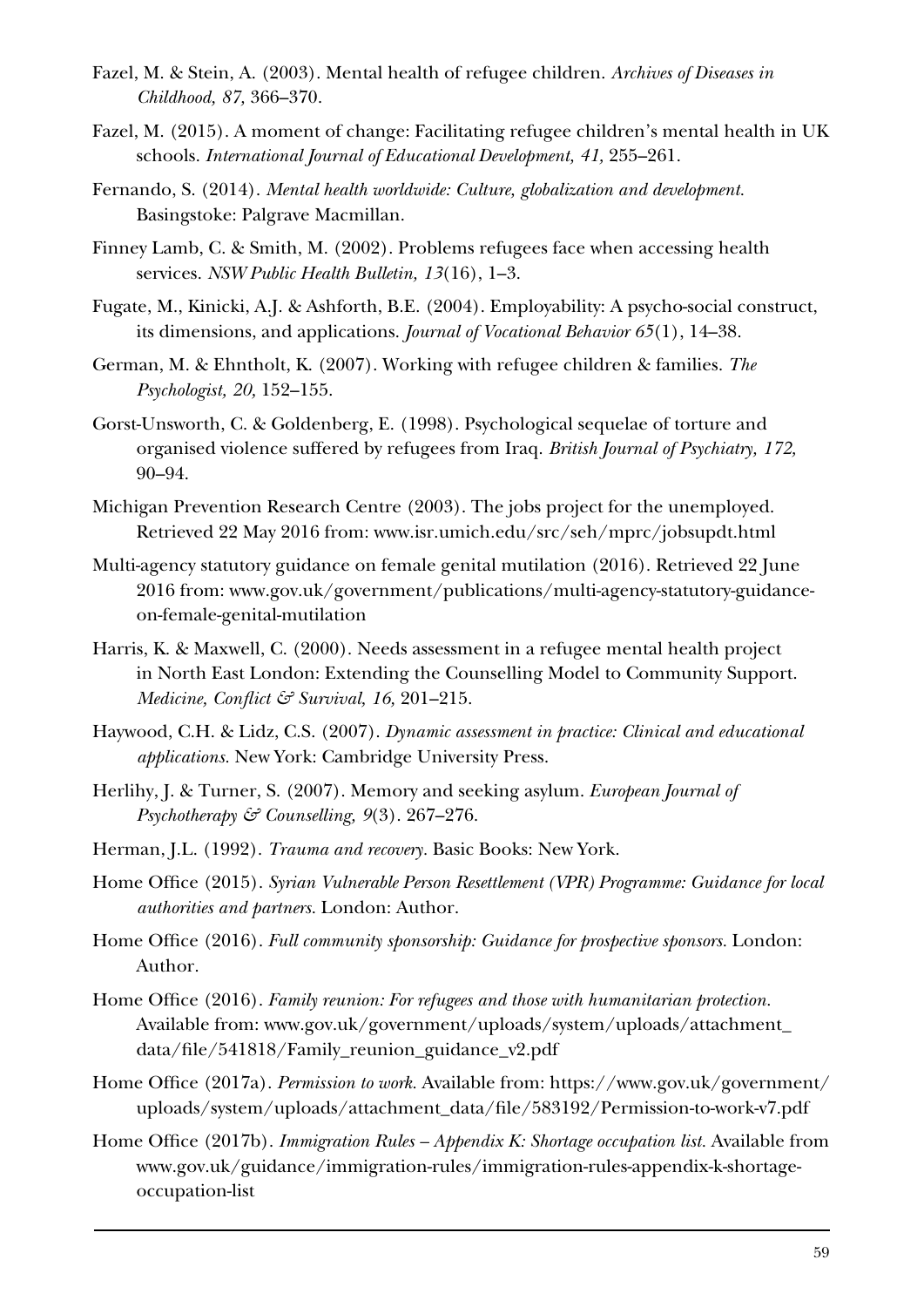- House of Lords (2016). *Children in crisis: Unaccompanied migrant children in the EU: European Union Committee, 2nd Report of Session* (HL 2016–17 (34)). London: The Stationary Office.
- Hulusi, H.M. & Oland, L. (2010). Making sense of transitions through narrativesupporting newly arrived children and young People. *Journal of Emotional and Behavioural Difficulties. 15*(4), 341–351.
- Ibarra, H. & Barbulescu, R. (2010). Identity as narrative: Prevalence, effectiveness, and consequences of narrative identity work in macro work role transitions. *Academy of Management Review 35*(1), 135–154.
- Kinzie, J.D., Sack, W.H., Angell, R.H. et al. (1986). The psychiatric effects of massive trauma on Cambodian children: I. The children. *Journal of the American Academy of Child and Adolescent Psychiatry,25,* 370–376.
- Koen, J., Klehe, U.-C. & van Vianen, A.E.M. (2013). Employability among the long-term unemployed: A futile quest or worth the effort? *Journal of Vocational Behavior. 82*(1), 37–48.
- Koen, J., Klehe, U.-C. & van Vianen, A.E.M. (2012). Training career adaptability to facilitate a successful school-to-work transition. *Journal of Vocational Behavior 81*(3), 395–40.
- Lane, P. & Tribe, R. (2010). Following NICE 2008 A practical guide for health professionals: Community engagement with local black and minority ethnic (BME) community groups. *Diversity, Health & Care, 7(2)*, 105–14.
- McKee-Ryan, F.M. & Maitoza, R. (2014). *Job loss, unemployment, and families. The Oxford handbook of job loss and job search.* Oxford: Oxford University Press.
- Klehe, U.-C., van Hooft, E.A.J. & McNeill, K. (2016). *Evidence to House of Lords Committee* (Q34 in HL 2016 (34)).
- Majumder, P., O'Reilly M., Karim, K. & Vostanis, P. (2015). 'This doctor, I not trust him, I'm not safe': The perception of mental health and services by unaccompanied refugee adolescents. *The International Journal of Social Psychology,61*(2), 129–136.
- Mghir, R.W., Freed, W., Raskin, A. & Katon, W. (1985). Depression and post-traumatic stress disorder among a community sample of adolescent and young adult Afghan refugees. *Journal of Nervous and Mental Disease, 183,* 24–30.
- Mills, C. (2014). *Decolonizing global mental health: The psychiatrization of the majority world.*  Routledge: London & New York.
- Migration Observatory briefing Report (2016). Retrieved 22 May 2016 from: www. migrationobservatory.ox.ac.uk/wp-content/uploads/2016/04/Briefing\_Asylum.pdf.
- Mulongo, P., McAndrew, S. & Hollins Martin, C. (2014). Crossing borders: Discussing the evidence relating to the mental health needs of women exposed to female genital mutilation. *International Journal of Mental Health Nursing, 23*(4), 296–305.
- National Institute for Clinical Excellence (NICE) (2005). *Post-traumatic stress disorder: The management of PTSD in adults and children in primary and secondary care.* London: Gaskell and The British Psychological Society.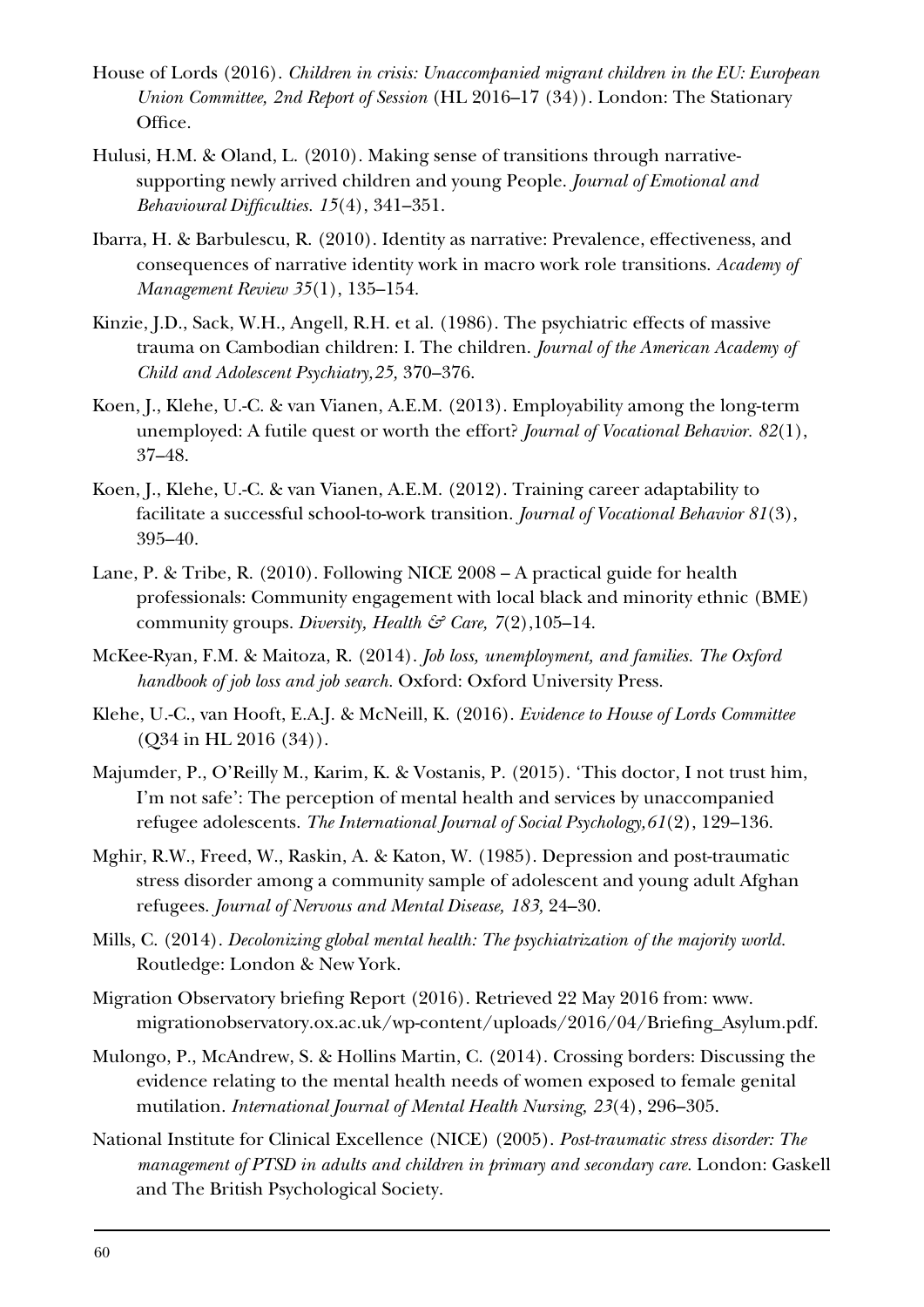- NICE Guidelines (2005). *Post-traumatic stress disorder management.* Available from https:// www.nice.org.uk/Guidance/cg26
- Nice Guideline (2016). *NG44: Community engagement.* Available from: www.nice.org.uk/ guidance/ng44
- Nickerson, A., Bryant, R.A., Silove, D. & Steel Z.(2011). A critical review of psychological treatments of posttraumatic stress disorder in refugees. *Clinical Psychology Review. 31*(3), 399–417.
- Nosè, M., Ballette, F., Bighelli, I. et al. (2017). Psychosocial interventions for post-traumatic stress disorder in refugees and asylum seekers resettled in high-income countries: Systematic review and meta-analysis. *PLOS One 12*(2), e0171030. doi:10.1371/journal.pone.0171030
- O'Brien, J. & Forest, M. (1989). *Action for inclusion.* Toronto: Inclusion Press.
- Papadopoulos, R.K. (2007). Refugees, trauma and adversity-activated development. *European Journal of Psychotherapy and Counselling, 9*(3), 301–312.
- Patel, N. & Granville-Chapman, C. (2010). *Clinical guidelines for the health assessment and documentation of torture.* London: Medical Foundation with the Department of Health.
- Patel, N. (2003). Clinical psychology: Reinforcing inequalities or facilitating empowerment? *The International Journal of Human Rights, 7*(1), 16–39.
- Patel, N. (2017a). Psychological assessment and documentation of torture in detention. In J. Beynon & J. Payne-James (Eds.), *Monitoring and documenting conditions of detention, custody, torture and ill-treatment: A practical guide* (in press)*.* London: Taylor-Francis.
- Patel, N. (2017b). The mantra of do no harm in international healthcare responses to refugee people. In B. Drozdek & T. Wenzel (Eds.), *The health of refugees: An interdisciplinary perspective* (in press)*.* Rotterdam: Springer.
- Patel, V. & Prince, M. (2010). Global mental health. A new global health field comes of age. *Journal of the American Medical Association, 303,* 1976–7.
- Pearpoint, J., O'Brien, J. & Forest, M. (2001). *PATH. Planning Alternative Tomorrows with Hope. A work book for planning possible futures.* Toronto: Inclusion Press.
- Pernice, R. & Brook, J. (1996). Refugees' and immigrants' mental health: Association of demographic and post immigration factors. *Journal of Social Psychology. 136*(4), 511–9.
- Raybould, E.C. & Solity, J.E. (1988). More questions on precision teaching. *British Journal of Special Education 15*(2), 59–61.
- Rees, M., Blackburn, P., Lab, D. & Herlihy, J. (2007). Working with asylum seekers in a Clinical setting. *The Psychologist, 20*(3), 162–163.
- Refugee Council (2014). *Employing refugees guide.* Available from: www.refugeecouncil. org.uk/assets/0003/4097/Employing\_Refugees\_-\_Guide\_to\_documents\_required\_ Dec\_2014.pdf
- Refugee Action. (2016). www.refugeeaction.org.uk
- Refugee Council (2017). www.refugeecouncil.org.uk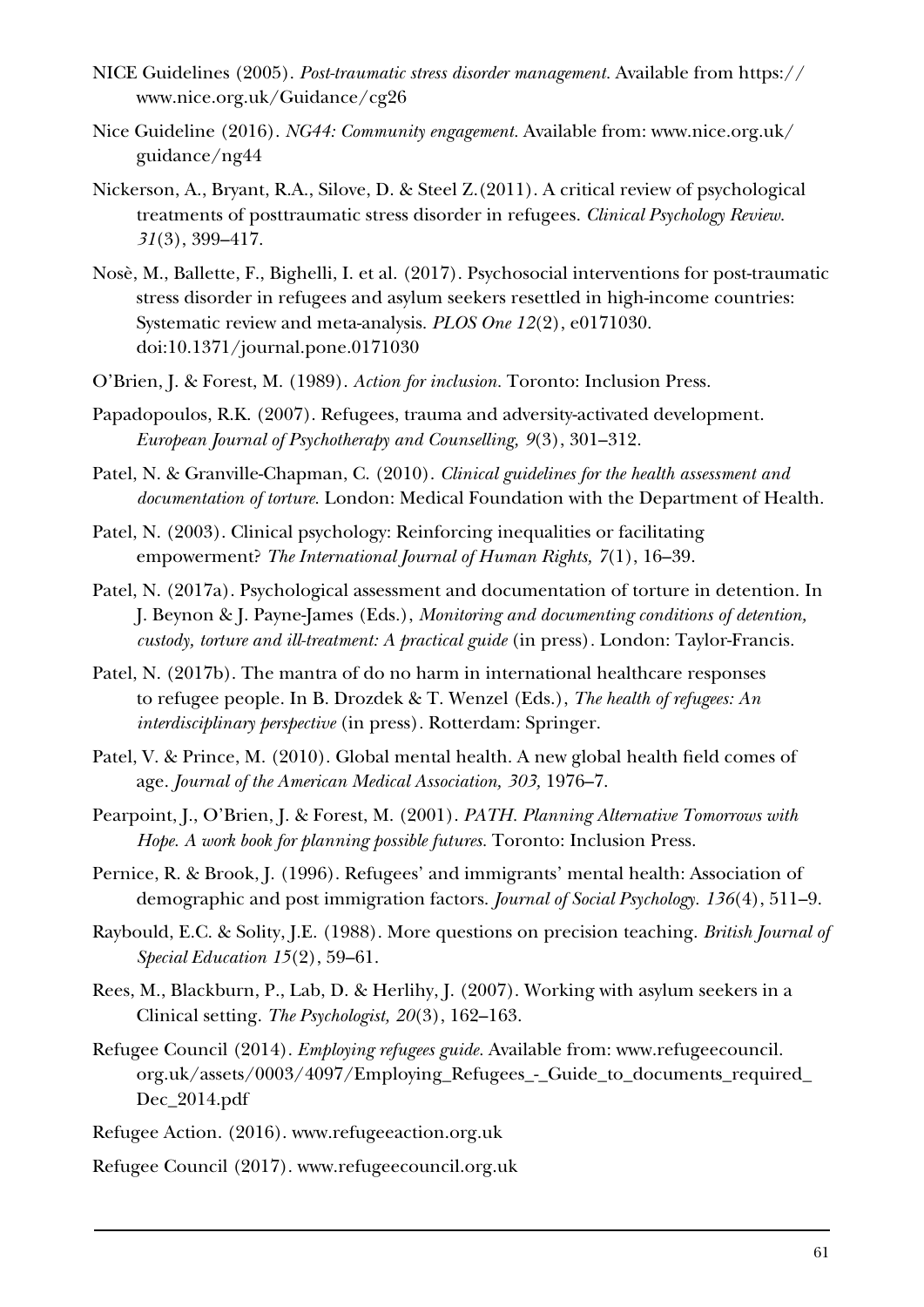- Refugee Mental Health & Wellbeing Portal (2016). Available from www.uel.ac.uk/Schools/ Psychology/Research/Refugee-Mental-Health-and-Wellbeing-Portal
- Robertson, M.E.A., Blumberg, J.M., Gratton, J. et al. (2013). A group-based approach to stabilisation and symptom management in a phased treatment model for refugees and asylum seekers. *European Journal of Psychotraumatology, 4,* 10.3402/ejpt.v4i0.21407.
- Robjant, K., Hassan, R. & Katona, C. (2009). Mental health implications of detaining asylum seekers: Systematic review. *British Journal of Psychiatry, 194*(4), 306–312.
- Rutter, J. (2006). *Refugee children in the UK.* Buckingham: Open University Press.
- Rutter, J. (2015). *Moving up and getting on: Migration, integration and social cohesion in the UK.*  Bristol: Policy Press.
- Sack, W., Him, C. & Dickason, D. (1999). Twelve-year follow-up study of the Khmer youths who suffered massive war trauma as children. *Journal of the American Academy of Child and Adolescent Psychiatry, 38,* 384–391.
- Silove, D., Austin, P. & Steel, Z. (2007). No refuge from terror: The impact of detention on the mental health of trauma-affected refugees seeking asylum in Australia. *Transcultural Psychiatry, 44*(3), 359–93.
- Slobodin, O. & de Jong, J.T. (2015). Mental health interventions for traumatized asylum seekers and refugees: What do we know about their efficacy? *The International Journal of Social Psychiatry,61*(1), 17–26.
- Summerfield, D. (2001). The invention of post-traumatic stress disorder and the social usefulness of a psychiatric category. *British Medical Journal, 322,* 95.
- Summerfield, D. (2012). How scientifically valid is the knowledge base of global mental health. *British Medical Journal, 336*(7651), 992–994.
- Tribe, R. (2007). Health pluralism: A more appropriate alternative to Western models of therapy in the context of the conflict and natural disaster in Sri Lanka? *Journal of Refugee Studies, 20*(1), 21–36.
- Tribe, R. (2010). Mental health of refugees and asylum seekers. In D. Bhugra, S. Cross & R. Bhattacharya (Eds.), *Cultural topics in clinical psychiatry* (pp.27–38)*.* London: Royal College of Psychiatrists Press.
- Tribe, R. (2014). Culture, politics and global mental health: Deconstructing the global mental health movement: Does one size fits all? *Disability and the Global South, 1*(2), 251–265.
- Tribe, R. & Patel, N. (2007a). Refugees and asylum seekers. *The Psychologist, 20*(3),149–151.
- Tribe, R. & Patel, N. (2007b). The mental health needs of refugees and asylum seekers. *Special Edition of The Psychologist, 20*(3), 149–166.
- Tribe, R. & Tunariu, A. (2017; in press) Psychological Interventions and Assessments. In D. Bhugra & K. Bhui (Eds.), *The textbook of cultural psychiatry*. Cambridge: Cambridge University Press.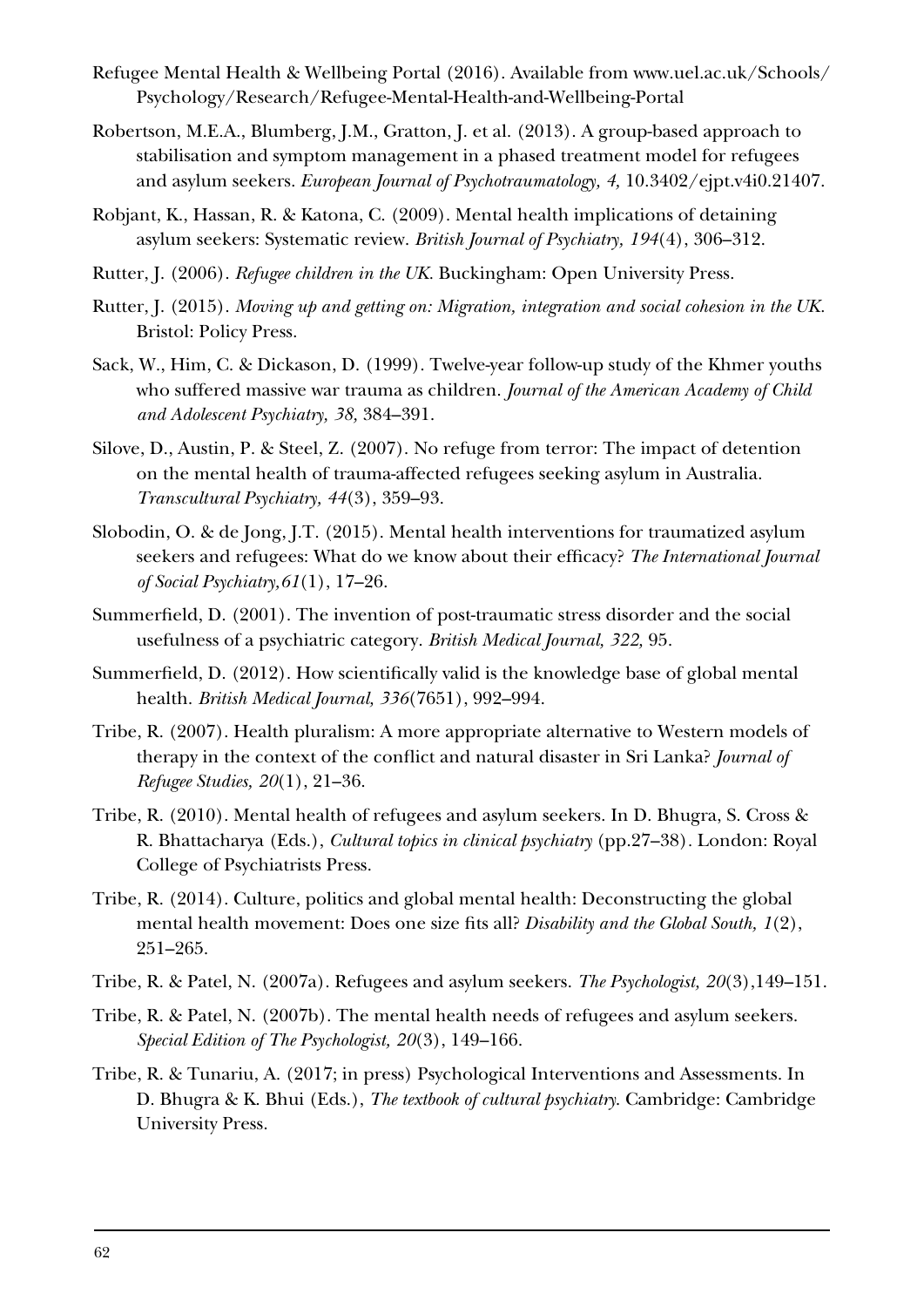- Turner, S., Bowie, C., Dunn, G. et al. (2003). Mental health problems in a large community study of Kosovan Albanian refugees in the UK. *British Journal of Psychiatry, 182,* 444– 448.
- United Nations (1987). *Convention on the rights of the child CRC.* New York: United Nations.
- UNHCR (1983). *Guidelines on reunification of refugee families.* Available from: www.unhcr. org/uk/protection/globalconsult/3bd0378f4/unhcr-guidelines-reunificationrefugee-families.html
- UNHCR (1994). *Refugee children: Guidelines on protection and care*. Available from: www. unhcr.org/uk/protection/children/3b84c6c67/refugee-children-guidelinesprotection-care.html
- van der Veer, G. (1998). *Specific issues in working with refugees: Counselling and therapy with refugees and victims of trauma* (pp.161–168)*.* John Wiley & Sons: Chichester.
- Welsh Refugee Council (2017). www.welshrefugeecouncil.org
- White, R (2013). The globalisation of mental illness. *The Psychologist, 26*(3), 182–185.
- Yap, S.Y., Byrne, A. & Davidson, S. (2010). From refugee to good citizen: A discourse analysis of volunteering. *Journal of Refugee Studies. 24*(1),157–170.
- Yule, W., Dyregrov, A., Raundalen, M. & Smith, P. (2013). Children and war: The work of the Children and War Foundation. *European Journal of Psychotraumatology, 4,* 18–24.
- Yule, W., Dyregrov, A., Straume, M. & Kraus, F. (2011). *Children and grief: Teaching life skills.*  Bergen: Children and War Foundation.
- Zikic, J. & Richardson, J. (2016). What happens when you can't be who you are: Professional identity at the institutional periphery. *Human Relations 69*(1), 139–168.
- Zivcic, I. (1993). Emotional reactions of children to war stress in Croatia. *Journal of the American Academy of Child and Adolescent Psychiatry, 32,* 709–713.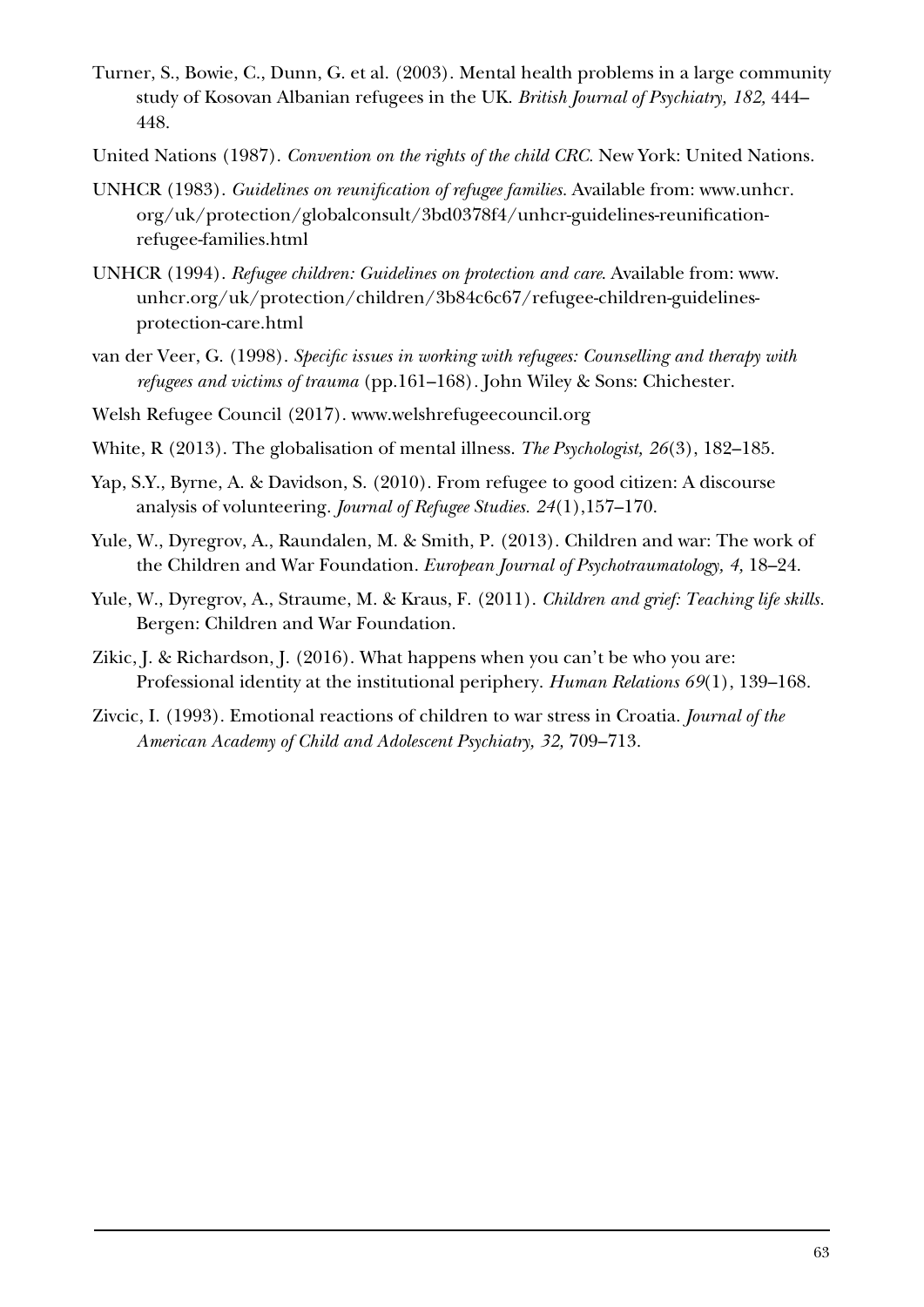# **Useful resources**

**Refugee Mental Health Portal** has a range of information for practitioners and refugees and asylum seekers extensive list of resources and services for refugees and asylum seekers. The portal is updated regularly.

www.refugeementalhealthportal.org.uk.

www.uel.ac.uk/Schools/Psychology/Research/Refugee-Mental-Health-and-Wellbeing-Portal

**Refugee Councils** provide a range of useful information, which would be helpful to both service users and psychologists, much of it is available in a range of languages. This includes information about seeking asylum in the UK, for unaccompanied young people and helpful advice for people working with asylum seekers and refugees as well as support for some asylum seekers and refugees who sadly become destitute.

**Scottish Refugee Council** www.scottishrefugeecouncil.org.uk

**The Refugee Council** www.refugeecouncil.org.uk

**The Refugee Council** also provides a therapeutic service at its London office, (london. therapeutic@refugeecouncil.org.uk). The work they undertake includes individual counselling of up to 12 sessions, gender-sensitive services for women who have suffered sexual or domestic violence, individual counselling for men, psycho-educational therapeutic workshops, mother and toddler groups, support for young people, culture and language skills groups and educational classes. They also provide a range of services and training for people working with refugee and asylum seekers. The children's team can be contacted for email advice on children@refugeecouncil.org.uk and the website contains an online referral form for advisers.

**Welsh Refugee Council** www.welshrefugeecouncil.org

**UK Visas and Immigration** www.gov.uk/government/organisations/uk-visas-and-immigration

**British Red Cross Family Tracing Service:** www.redcross.org.uk

**ICAR (Information Centre about Asylum and Refugees in the UK)** www.icar.org.uk

**Immigration Lawyers Practitioners Association** www.ilpa.org.uk

**National Crime Agency National Referral Mechanism** – for supporting survivors of trafficking www.nationalcrimeagency.go.uk

**Refugee Assessment and Guidance Unit (RAGU)** offers training for people working with refugees and asylum seekers, though this is focussed largely on employment issues (www. londonmet.ac.uk/ragu)

**Refugee Action** www.refugee-action.org.uk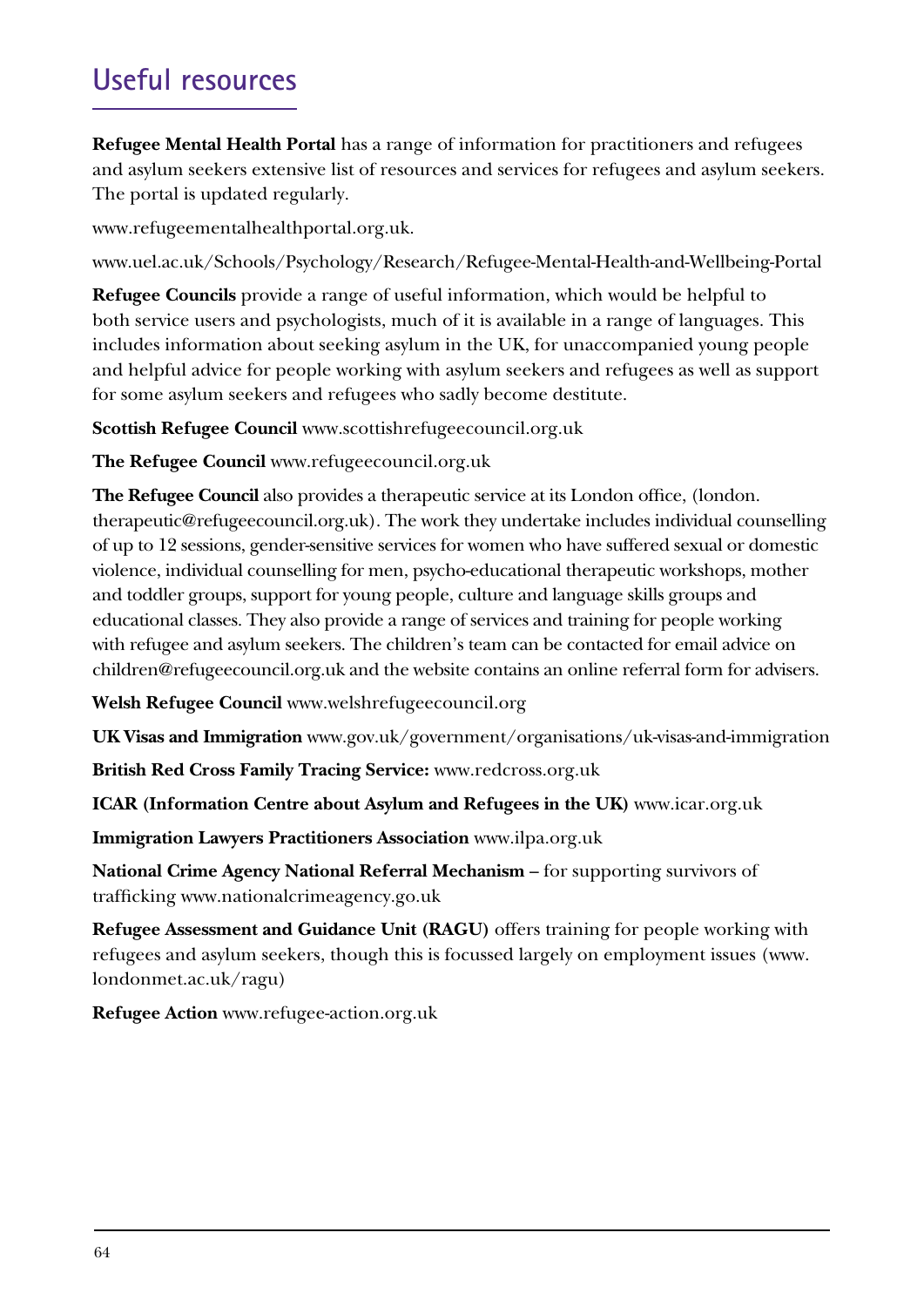# <span id="page-64-0"></span>**Additional resources**

### **BPS Guidelines on Working with interpreters in health settings**

www.bps.org.uk/policy-research-guidelines

Working with interpreters in mental health training film: www.youtube.com/ watch?v=k0wzhakyjck.